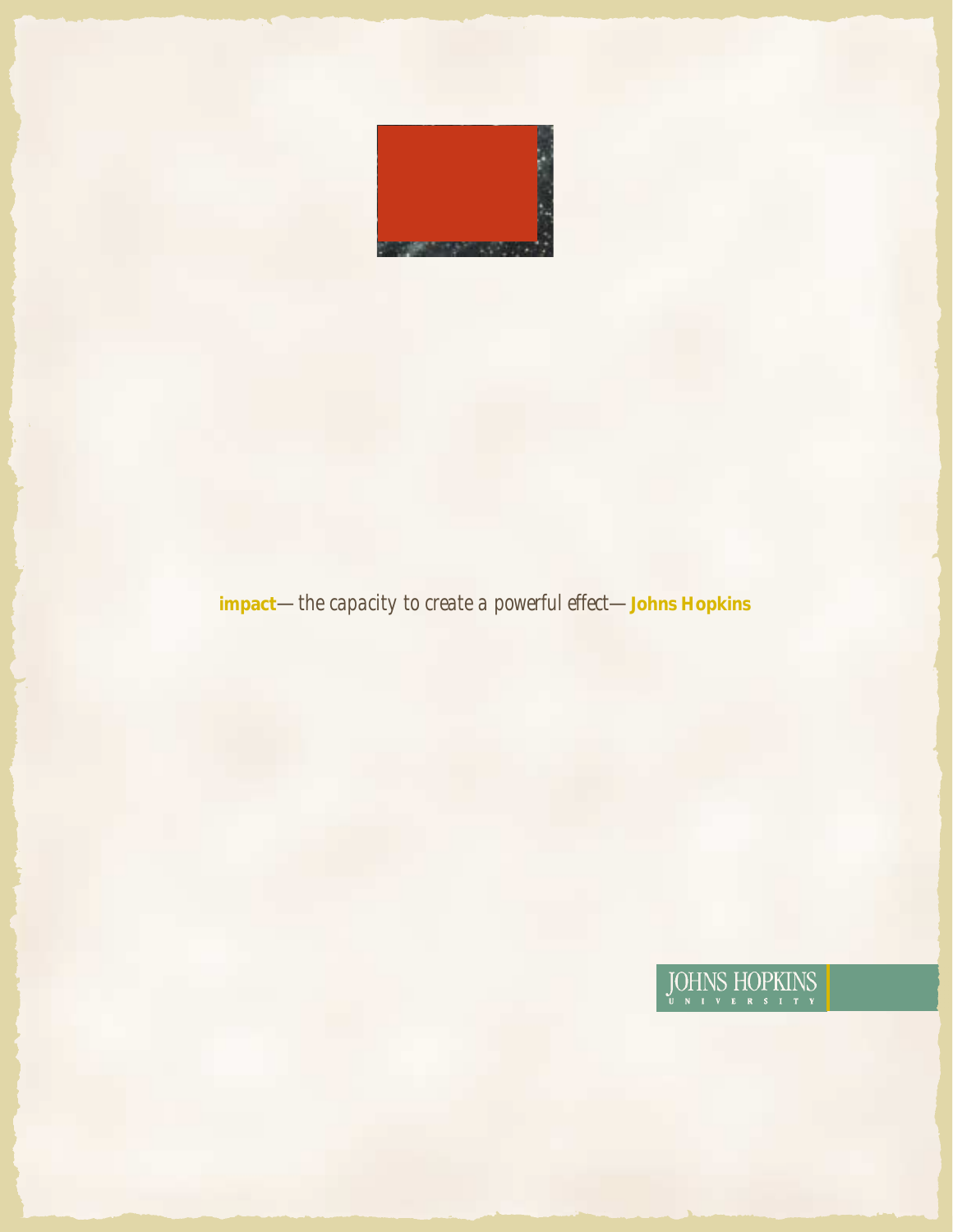# $\epsilon$  ontents

#### **Year in Review**

- 1 President's Message
- 3 Financial Summary
- 7 Development & Alumni Relations
- 13 Research
- 22 Investments

## **Statistical Data**

- 24 Endowment Market Value
- 25 Operating Revenues
- 26 Operating Expenses—by Object
- 27 Operating Expenses—by Function
- 28 Five Year Financial Summary

- 29 Independent Auditors' Report
- 30 Balance Sheets
- 31 Statement of Activities
- 33 Statements of Cash Flows
- 34 Notes to Financial Statements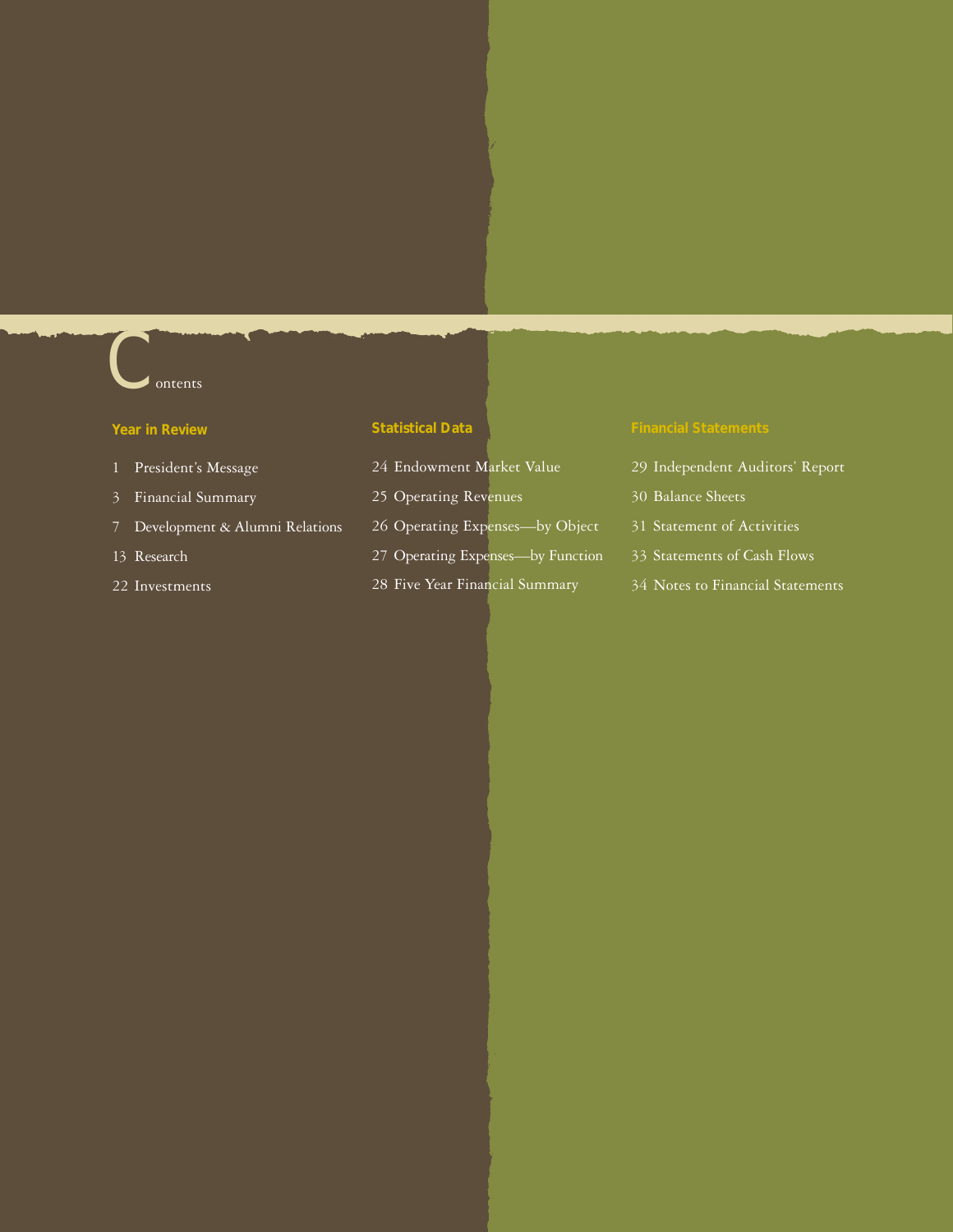

**President's Message** The reach of Johns **Hopkins** 

 reetings: It is my pleasure to convey this annual financial report of The Johns Hopkins University covering fiscal year 2002. reetings: research, and service—these are the<br>The service of the service are the three great pillars supporting the<br>this appeal francial report of The service Hopkins opterwise. They are

 During uncertain times it is always best to have a plan. At Johns Hopkins, we have just that. For more than a decade, the University has employed a rolling five-year financial planning system that identifies future needs and obligations, defines sources of revenues, highlights possible threats, and targets specific goals. This system has served us remarkably well since its implementation at a very painful crossroads back in 1988. And, I believe, it will continue to serve us well as we move into a future already marked by slower economic growth, one that may possibly include sustained periods of economic retrenchment in the years ahead.

 Even in the worst of economic times, however, the mission of the University remains clear. Education, three great pillars supporting the entire Hopkins enterprise. They are more critically important to our community, to our nation, and to the world than at any time in the recent past. This is why the continuing financial health of Johns Hopkins is of paramount importance to us all.

 The following pages offer ample evidence that Hopkins remains strong and continues to advance across each of its nine divisions. In an unprecedented move unattempted at our peer institutions, we began the quiet phase of our current fundraising campaign the day after closing our phenomenally successful Johns Hopkins Initiative. The success of this effort enabled us to publicly announce the campaign a mere 22 months later—with more than a third of our \$2 billion goal already achieved. Even though Johns Hopkins: Knowledge for the World was a silent campaign last year, we nonetheless raised more than

\$373 million in commitments, our second-highest annual number ever. The continuing success of our fundraising efforts indicates the great reservoir of goodwill we enjoy from family and strangers alike, and underscores the importance of Johns Hopkins' mission to the world.

Sincerely,

William R. Brody

President, The Johns Hopkins University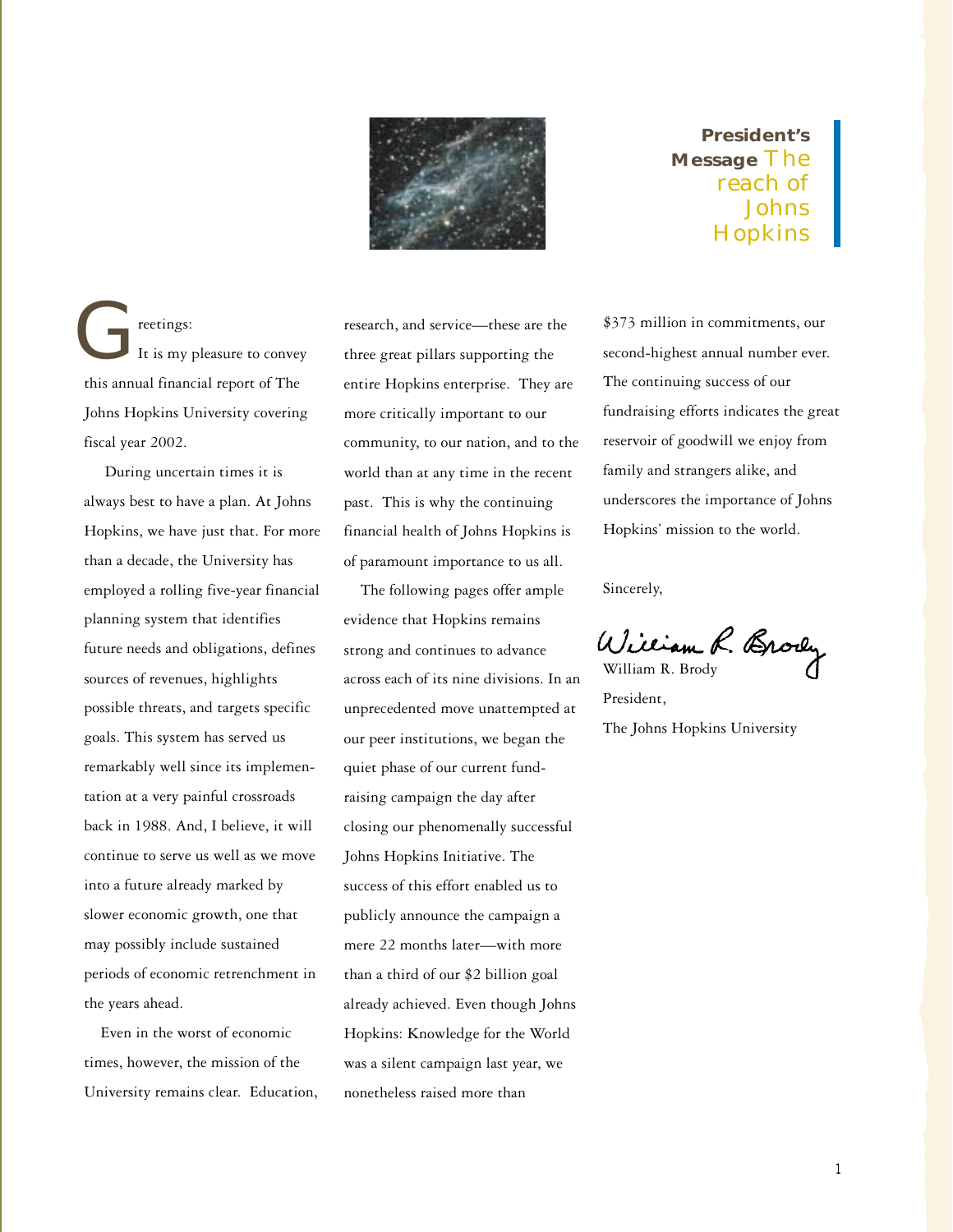# Nursing.

**From a small rowhouse in East Baltimore to a community clinic in a South African township, School of Nursing faculty and students deliver quality health care to families and individuals in need.**

 **The school operates five clinics in Baltimore where nursing students learn how to assess the health status of the urban community, deliver optimum health services, and help vulnerable or low-income clients overcome barriers to health care. But it doesn't stop there.**

 **The mission to educate nurses extends beyond Baltimore. The school's Global Health Promotion Research Program helps students pursue research that addresses health disparities in the United States and in other countries such as South Africa, Australia, and Sweden. Students work as research assistants in these countries, learning the importance of delivering culturally appropriate care. In addition, the School of Nursing has the distinction of being home to the** **nation's only Peace Corps Fellows Program in nursing. The program gives returned Peace Corps volunteers enrolled in the School of Nursing the chance to work in Baltimore's urban community and develop the skills they learned in the Peace Corps.**

 **Whether it's crossing city streets or international borders, the goal for School of Nursing faculty and students remains the same—to improve the lives of patients everywhere.**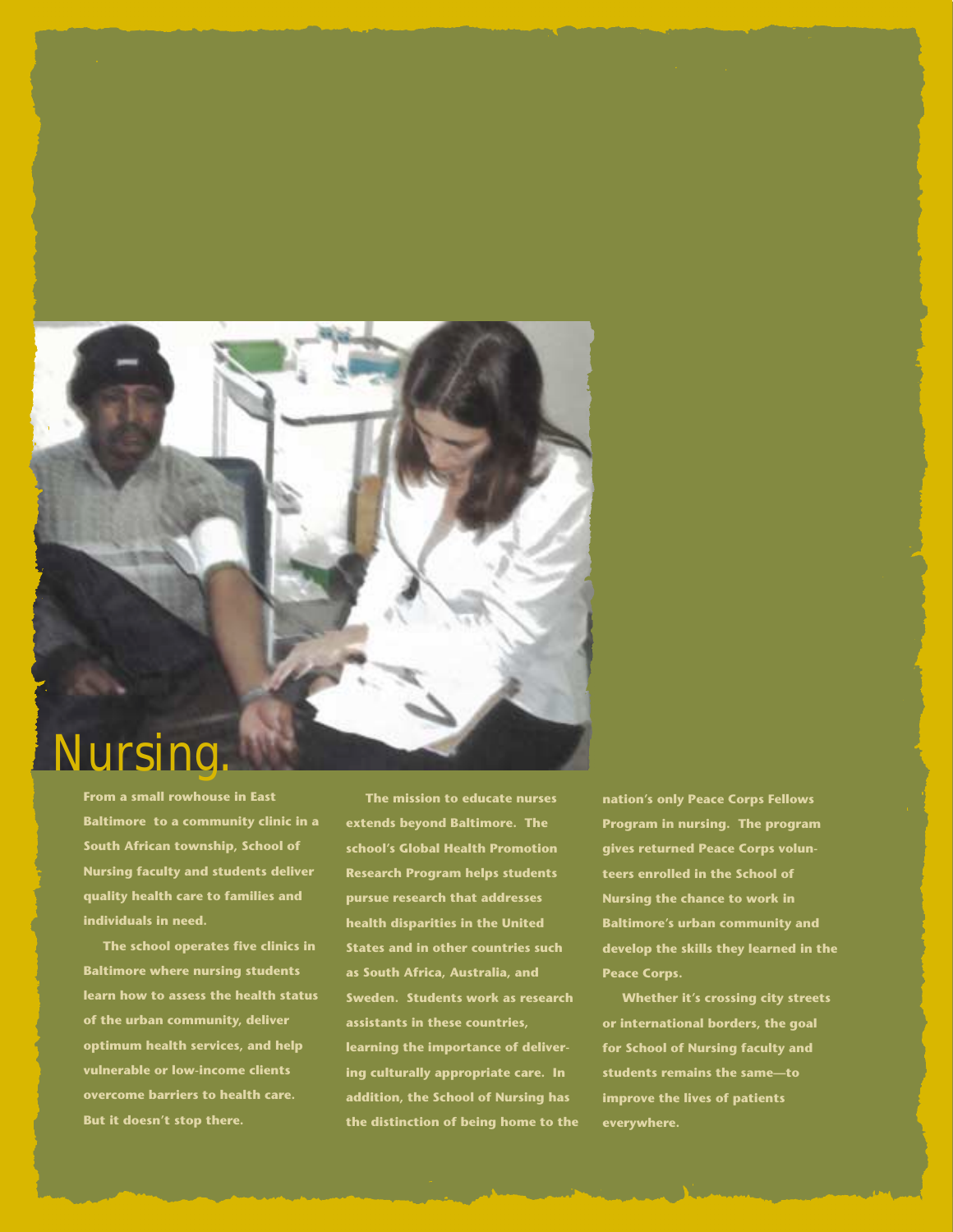# Financial Summary

**in the set of the Separate Started West** from the financial results report in these pages. They reflect the financial results reported strength of the continuing partnership between Johns Hopkins University and its research sponsors; the commitment of the many alumni and friends of the University in support of our efforts to continue as the nation's premier research university; the confidence of students and parents in Johns Hopkins as an excellent center of learning; and the faith of those in need of health care in the competence of our faculty.

 In the fiscal year that ended June 30, 2002, revenues from research sponsors amounted to \$1.394 billion, representing 58% of total University operating revenue, an increase in research sponsorship of 17% from the previous fiscal year. Contributions to the University last year amounted to \$223 million, compared to \$306 million in fiscal year 2001.

For the 2001–2002 school year,

Johns Hopkins University received 9,623 undergraduate applications of which 3,320 were offered acceptances, and 1,096 enrolled. Net tuition and fees received amounted to \$254 million, or 10.5% of total operating revenue, an increase of 9.6% over 2000–2001.

 Clinical services also grew. During fiscal year 2002, Johns Hopkins doctors generated clinical revenues of \$228 million. This sum was 9% of total University revenue and reflected a year-to-year growth of 17%.

 During fiscal year 2002, the University and the Johns Hopkins Health System began an assessment of the degree to which both institutions can become more efficient by sharing certain administrative and computing processes. This project, when completed, will enhance the tools available to Johns Hopkins faculty, managers, and administrators to achieve our missions efficiently and effectively.

 The University continues its investment in facilities to support the expanding demand for services.

 During the past fiscal year the following buildings were completed: Wolfe 3 and 4, Bloomberg School of Public Health; Student Recreation Center, Homewood campus; and Clark Hall, Homewood campus.

 Also, construction began on Wolfe 5 and 6, Bloomberg School of Public Health; Hodson Hall, Homewood campus; the San Martin Center, Homewood campus; the Chemistry Building, Homewood campus; the Broadway Research Building, School of Medicine; Peabody expansion, Peabody Institute.

 Phase I of the Homewood campus improvement project was completed, and Phase II was begun immediately after spring graduation. When completed, these projects will enhance Homewood's visual appeal and make it a more student-andfaculty-friendly campus.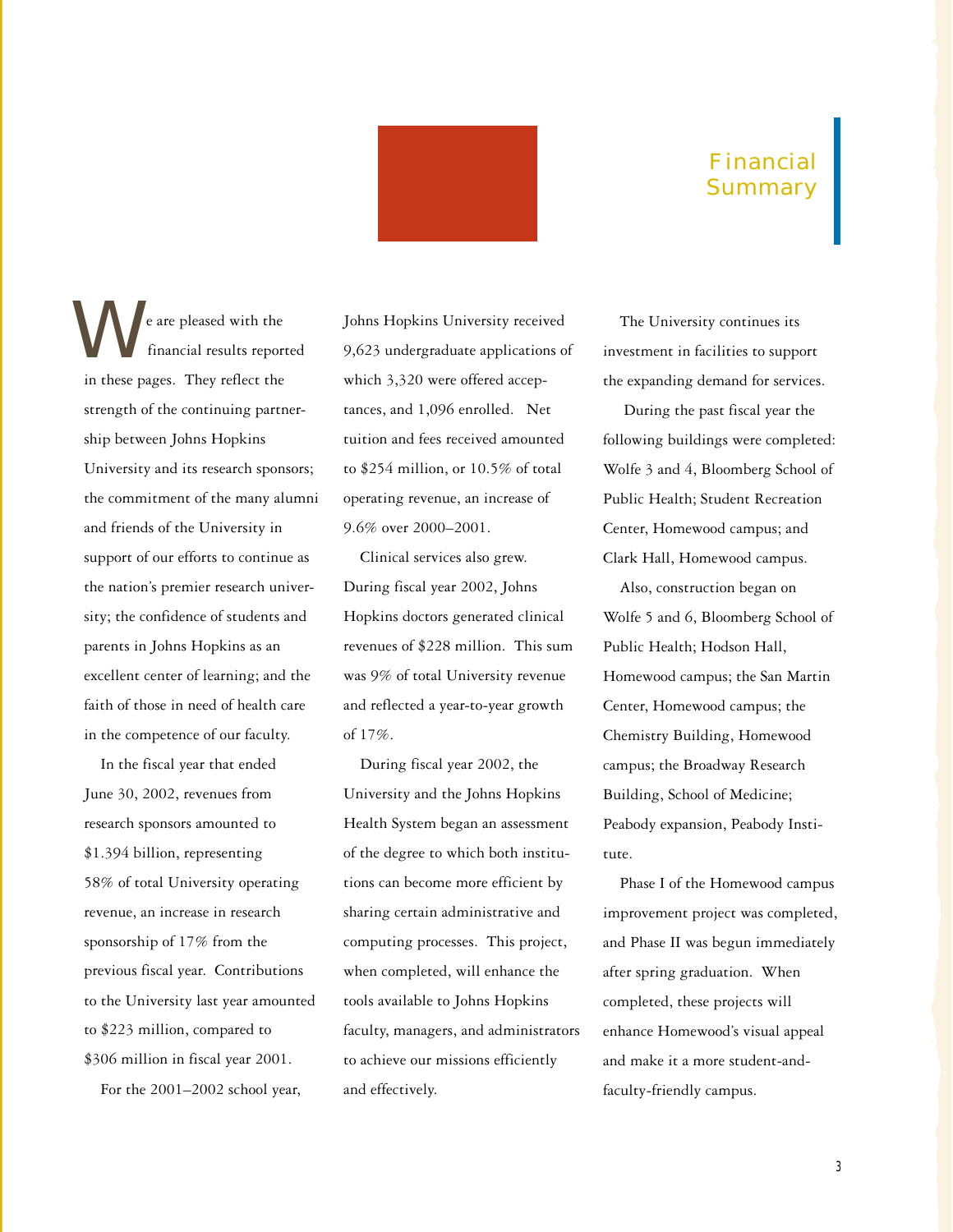

# Medicine.

**Johns Hopkins Medicine's worldwide research reputation is also the linchpin of the region's most ambitious and far-reaching initiative since the Charles Center/ Inner Harbor project: the redevelopment of approximately 80 acres of blighted area north of the East Baltimore Medical Campus. A 22 acre biotechnology park critical to this new initiative is projected to house as many as 50 companies**

**attracted by networking opportunities with Hopkins scientists. In support of the venture, Hopkins has committed to leasing up to 30,000 square feet of lab space in the park, which has the potential to generate 8,000 new jobs. Equally important, the development will create new streets, block configurations, and mixed-income housing, and Hopkins has allocated resources to assist displaced residents. The plan for the** **park—critical to turning around the troubled neighborhood—results from a unique partnership between Baltimore City, the state of Maryland, Hopkins, the Historic East Baltimore Community Action Coalition, and the communities of East Baltimore.**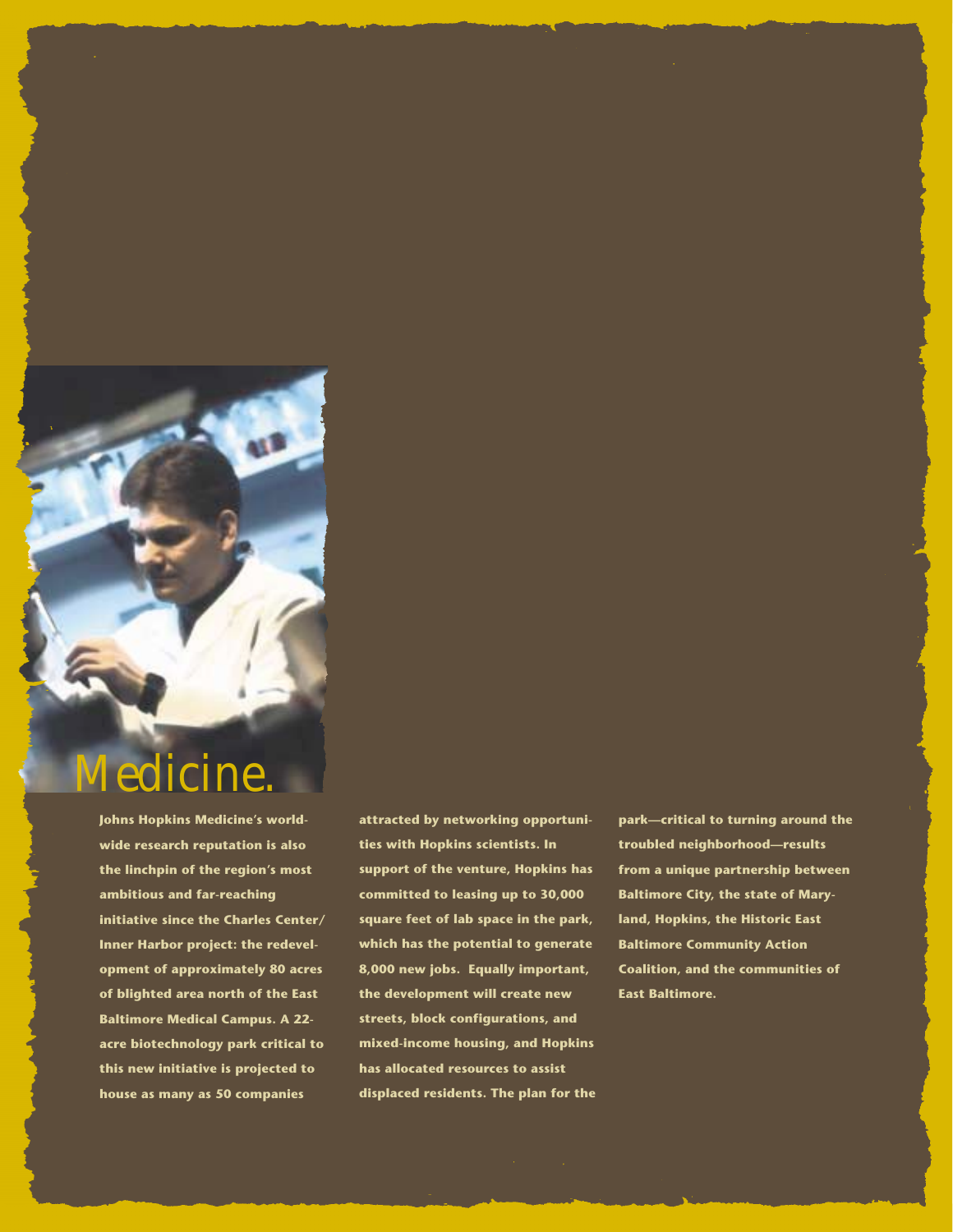

# Financial **Summary**

 At this writing, we are in the middle of updating an analysis of the economic impact of Johns Hopkins on the City of Baltimore and the State of Maryland. Preliminary results suggest that the three entities derive substantial mutual benefit from their association. Building on this theme, Johns Hopkins and the City of Baltimore have announced plans to redevelop the area north of the East Baltimore campus into a biotech business zone. This project will contribute to the reduction of urban blight, create jobs, and

support research and teaching within the University.

 I am happy to report that Johns Hopkins University enjoyed an operating surplus of nearly \$186 million in fiscal year 2002. The more important "bottom line," however, is that Johns Hopkins University continues to be a vital, growing, contributing community within the world community with a sound financial structure for taking advantage of the opportunities that the future will bring.

 James T. McGill Senior Vice President for Finance and Administration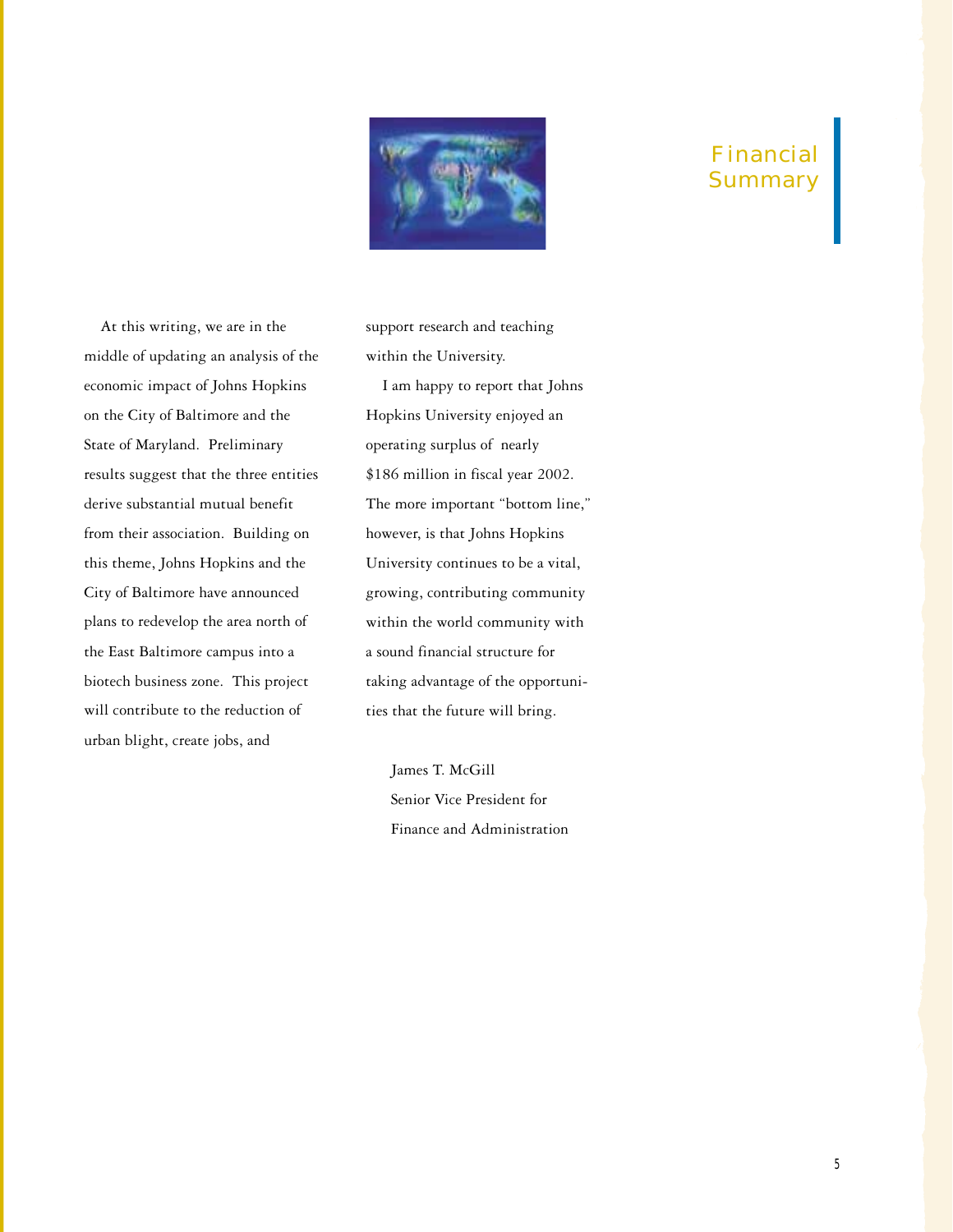# Engineering.

**The Whiting School of Engineering continues to strengthen its environmental reach throughout the Northeast. With the newly established Center for Hazardous Substances in Urban Environments, environmental engineering professor Ed Bouwer and team will research how chemicals move from waste sites to soil, groundwater, air, and surface water. Such issues are key to the redevelopment of many**

**former industrial areas in the nation's inner cities, such as Wagner's Point in Baltimore (pictured).**

 **In another example of the farreaching effects of engineering research, mechanical engineering professor Allison Okamura is developing haptic robotics mimicking the human sense of touch. The development of this new generation of robotics will**

**enable cooperative robot-human surgical procedures, and even autonomous robotic surgical procedures. Dr. Okamura is also developing a computer-based, virtual surgical environment that will allow surgeons to practice their techniques in advance of surgery. Haptic robotics research has the capability to revolutionize modern surgical techniques on a global scale.**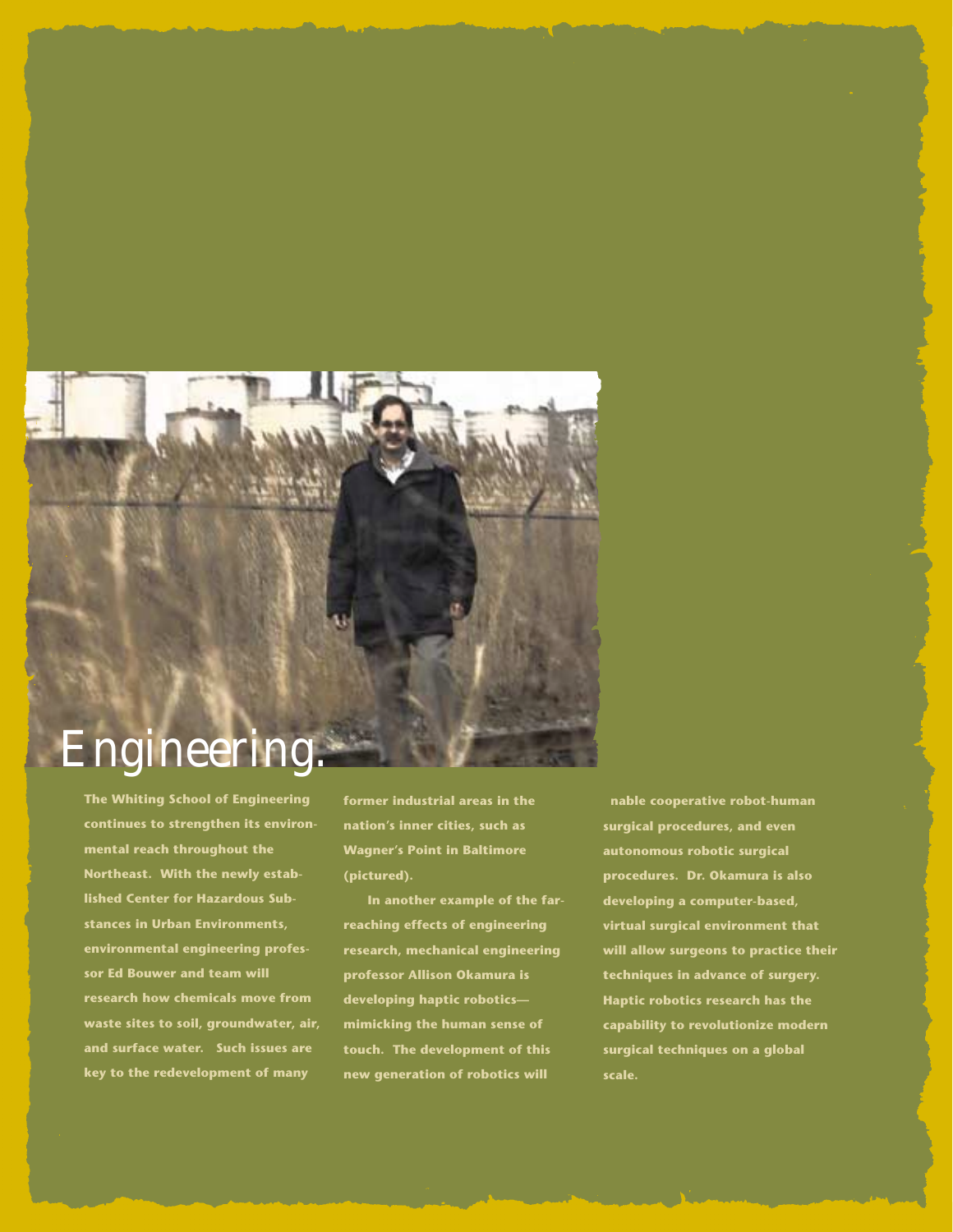

# Development and Alumni Relations

 uring fiscal year 2002, Johns Hopkins received a aring fiscal year 2002<br>Johns Hopkins receive<br>history-making commitment of \$150 million for cancer research and clinical care, and publicly launched a new campaign with a goal of \$2 billion.

## **Significant Campaign Progress**

The Campaign for Johns Hopkins: Knowledge for the World was publicly announced on May 4, 2002, with more than 36% of the \$2 billion goal already committed; the total committed had increased to 39% of the goal by the close of fiscal year 2002. May 4 also marked the dedication of the Sidney Kimmel Comprehensive Cancer Center, named in honor of Philadelphia businessman Sidney Kimmel, whose \$150 million commitment is the largest single gift in the history of Johns Hopkins.

 The Knowledge for the World campaign is headed by trustees J. Barclay Knapp, George L. Bunting Jr., and Gail J. McGovern. The "quiet phase" of the campaign began on July 1, 2000, just one day after the conclusion of the \$1.52 billion Johns Hopkins Initiative. Johns Hopkins is one of the first major American higher education institutions to mount such back-to-back campaigns.

 In announcing the new campaign, University President William R. Brody said: "We seek to build on the momentum of our last campaign to address both the unprecedented opportunities and unprecedented challenges before us. We pledge a 'return on investment' that will make Hopkins' philanthropic partners proud to be part of one of the world's great enterprises."

 The campaign addresses priorities in all the academic divisions of the University, as well as several of its centers and institutes. Half of the \$2 billion goal is sought for priorities at Johns Hopkins Medicine, which encompasses the School of Medicine and the Johns Hopkins

Hospital and Health System.

 Campaign priorities include building and upgrading facilities on all campuses; advancing research, academic, and clinical initiatives; and strengthening endowments for student aid and faculty support. While private gifts in recent years have added greatly to Johns Hopkins' endowment, the annual income from endowment still provides a far smaller percentage of operating costs than at many peer institutions.

 Capital priorities at Johns Hopkins Medicine include new research buildings, a new children's and maternal hospital, and a cardiovascular and critical care hospital. Elsewhere, capital priorities include completion of campus renovations at the Peabody Institute and renovation of Gilman Hall at the Krieger School of Arts and Sciences.

 During fiscal year 2002, \$373.3 million was committed to the campaign, bringing total commitments to the campaign (over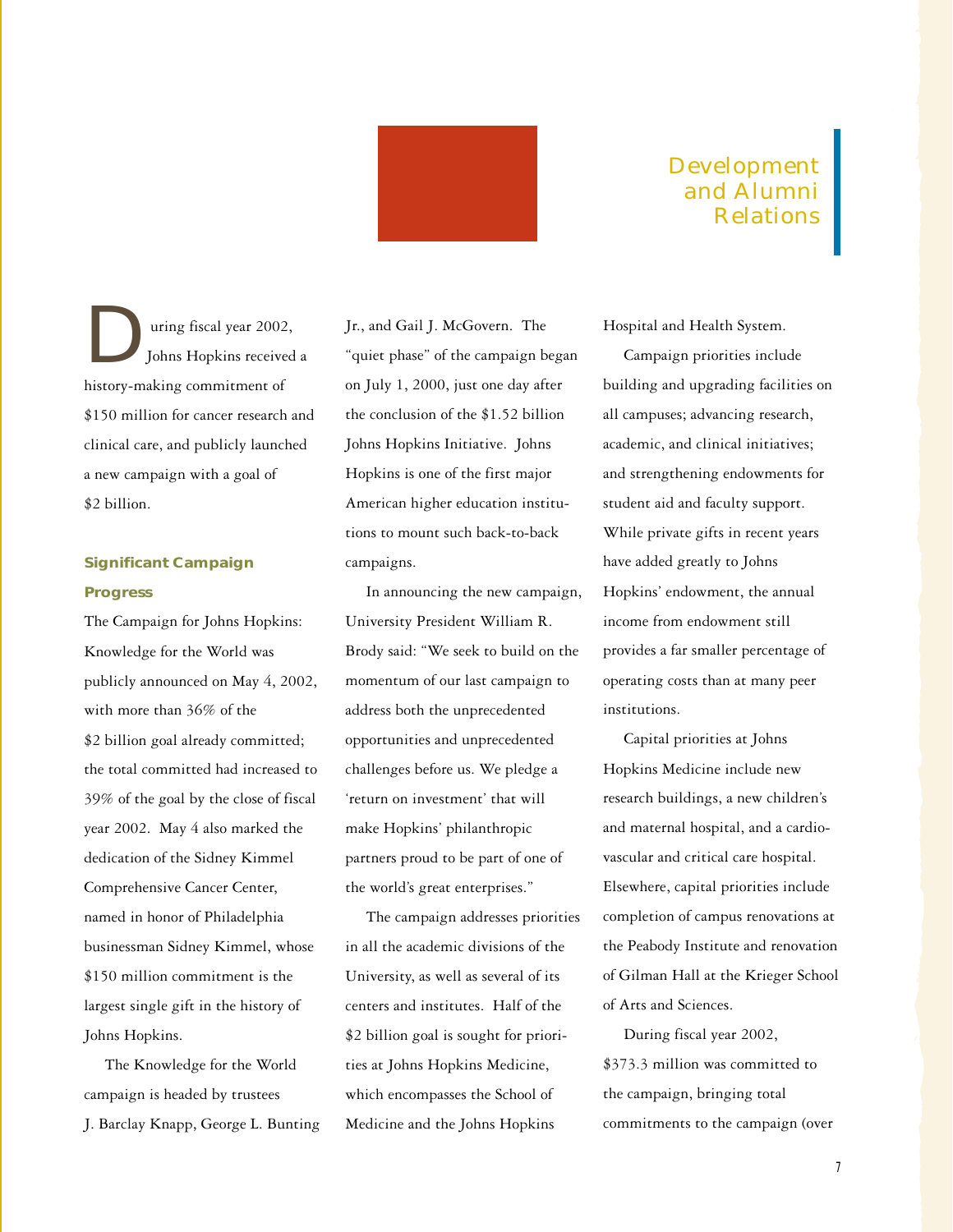the course of two fiscal years) to \$782.3 million. More than onefourth of the total is earmarked for endowment.

 Commitments from alumni account for 33% of total campaign commitments; 30% has come from friends, 26% from foundations, 7% from organizations, and 4% from corporations. These campaign commitments are designated as follows: 49% for program support, 24% for research, 11% for facilities and instrumentation, 7% for faculty support, and 5% for student aid. An additional 4% was for unrestricted use.

# **Near-Record FY 2002 Gifts and Pledges**

Totals for both cash receipts and new commitments in fiscal year 2002 were the second-highest in the history of Johns Hopkins. The cash total which includes outright gifts plus pledge payments received during FY 2002—was \$319 million. The total for new commitments—which

includes outright gifts plus new pledges made during FY 2002 totaled \$373 million. Both figures were only slightly below the remarkable records set in fiscal year 2001.

 Leadership and principal commitments during fiscal year 2002—in addition to the \$150 million pledged by Jones Apparel Group founder Sidney Kimmel—included:

• At Johns Hopkins Medicine, \$15 million from a friend of Johns Hopkins Medicine for cancer research; \$5 million from Hopkins trustee emeritus Harvey Meyerhoff and his children to support inflammatory bowel disease research and treatment; \$2 million from Medicine friends to create a professorship in cardiology; \$1.8 million from the W. M. Keck Foundation for the basic sciences at the School of Medicine; and up to \$10 million from the Robert Garrett Fund for the Surgical Treatment of Children toward construction of a new children's and maternal hospital building.

- A \$9.9 million grant from the Pew Charitable Trusts to the Phoebe R. Berman Bioethics Institute to establish the Genetics and Public Policy Center
- More than \$3 million from trustee emeritus and presidential counselor Ralph S. O'Connor—in addition to his earlier substantial support—for the new recreation center named in his honor
- \$5 million from the Leonard Stulman and Helen R. Stulman Charitable Foundation to establish a Jewish Studies Program at the Krieger School of Arts and Sciences
- \$3 million from a trustee for a bioethics professorship at the School of Nursing and initiatives at Johns Hopkins Medicine
- Two \$1 million gifts to the Whiting School of Engineering to support biomedical engineering
- A \$1.3 million planned gift to the Sheridan Libraries to endow a fund for acquisitions in the humanities
- \$1.6 million from the Goldman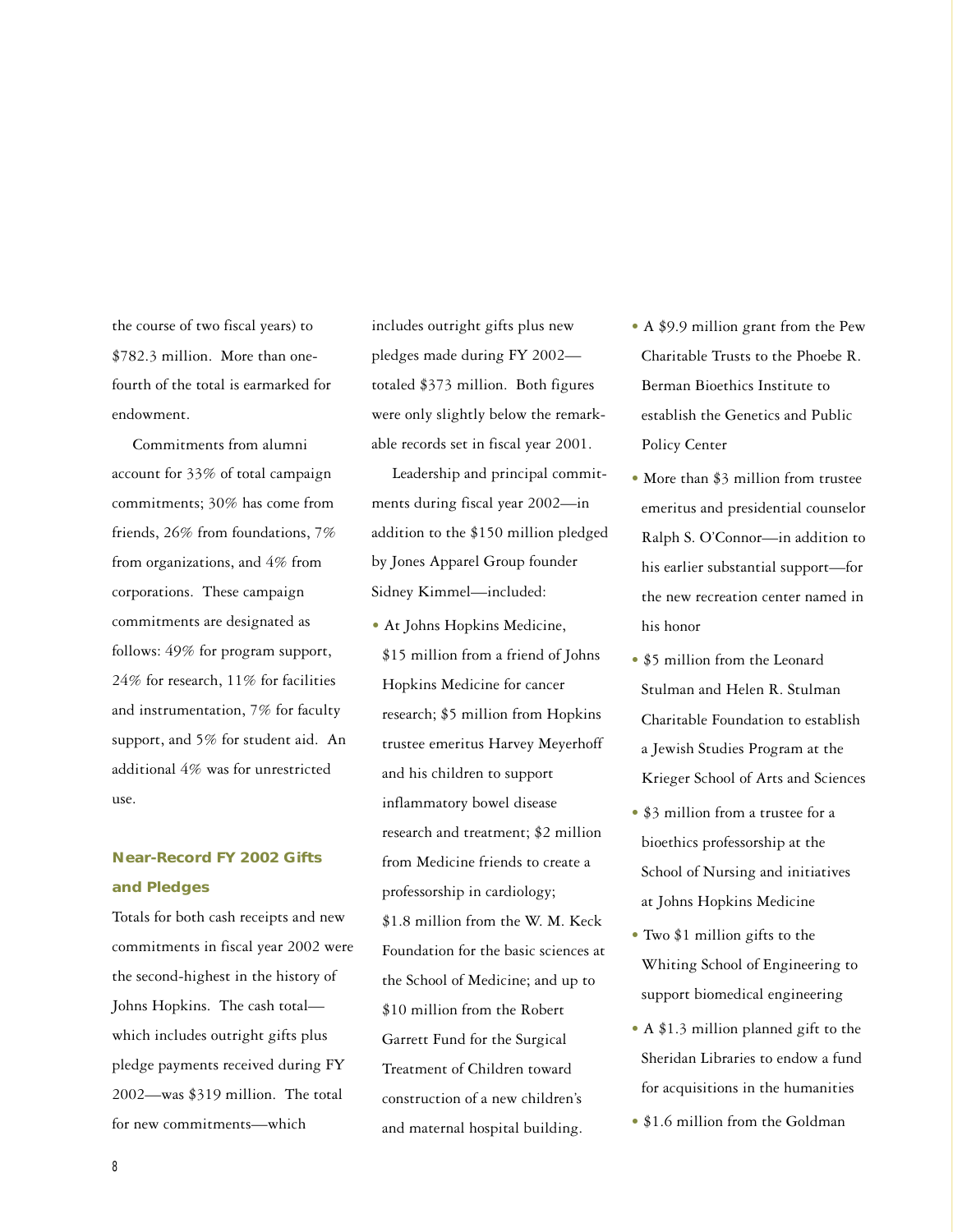



# Public Health

**As the nation's oldest, largest, and most academically acclaimed school of its kind, the Johns Hopkins Bloomberg School of Public Health has some of the world's leading scientists and researchers in the fields of biomedical science, public health law, vaccine research, and health policy. Since September 11, 2001 and the anthrax terrorist attacks, these specialties have been in great demand. The school has responded by dedicating its**

**collective science and expertise to bolster the nation's public health preparedness. A coalition of school researchers has already made a significant impact in protecting health by gauging the power of antibiotics to blunt the anthrax outbreak, developing model emergency public health laws for states, advising key U.S. government officials on the science behind bioterrorism, educating health authorities about public health**

**preparedness, and helping in many other areas. A longtime proponent of biopreparedness, the school's Center for Civilian Biodefense Strategies has published important research on biological agents and counseled government officials on improving public health infrastructure. Through its unparalleled research expertise, the school has emerged as a vital national public health resource.**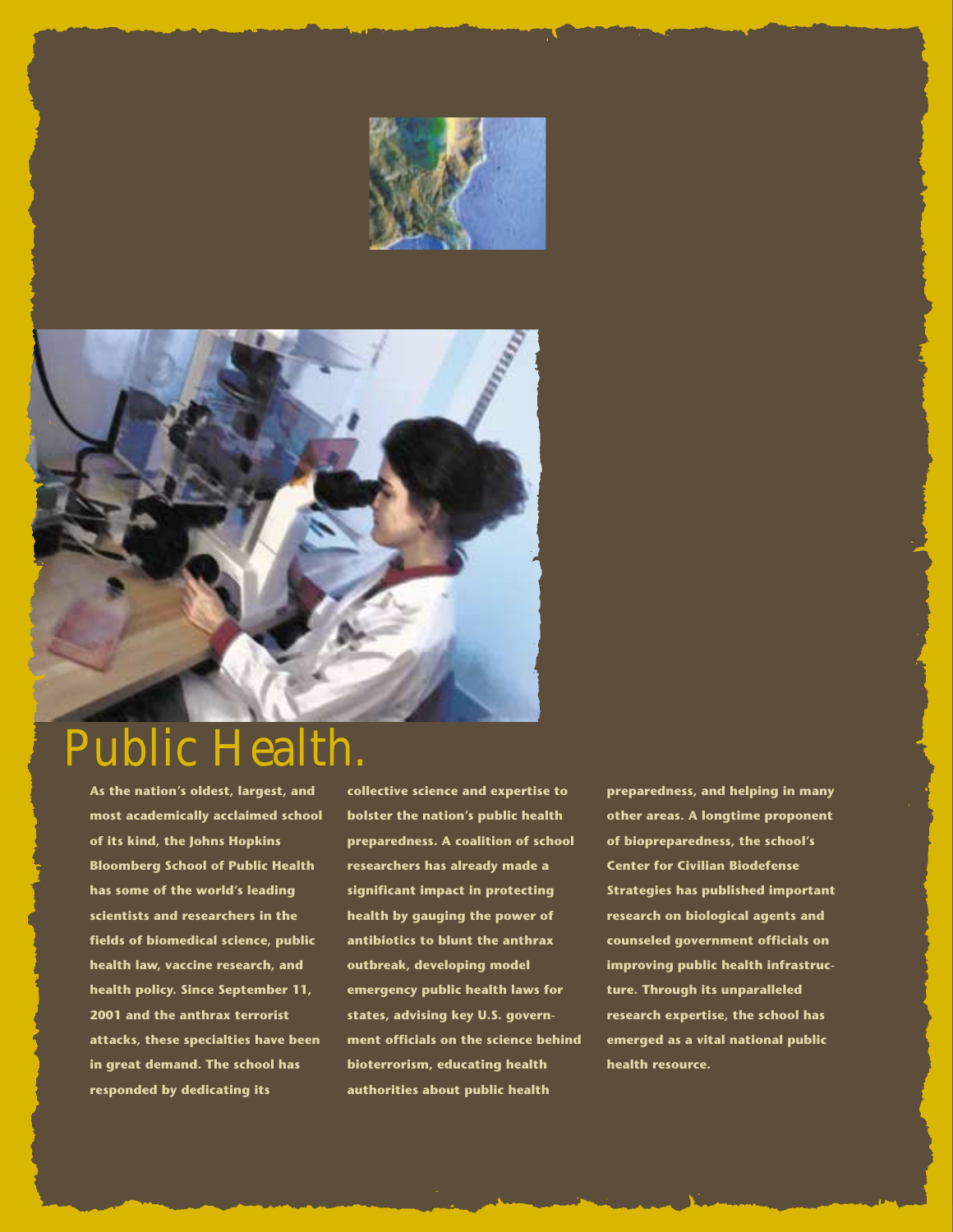Sachs Foundation to the Center for Talented Youth to expand its support for high-achieving youngsters from underrepresented backgrounds to enroll in the center's programs

- \$1.5 million from two trustees to support the creation of a Society of Black Alumni Professorship for Prominent Scholars
- \$1.4 million to the Institute for Policy Studies from the William and Flora Hewlett Foundation to support development of a management information system focused on the foundation's programs promoting responsible fatherhood
- \$1 million from the Lipitz Family Foundation to establish the Center for Health Policy and Practice at the Bloomberg School of Public Health, which will focus on assuring that faculty discoveries are rapidly translated into policies and practice
- \$975,000 from the Freeman Foundation to the Nitze School of

Advanced International Studies to support Southeast Asia Studies

#### **Increased Alumni Involvement**

Programs and outreach by the Johns Hopkins Alumni Office dramatically increased alumni involvement during FY 2002. More than 7,500 individuals attended 168 alumni chapter events around the world; 385 individuals participated in Hopkinssponsored international travel programs; and more than 2,000 alumni were active as University volunteers. Twenty-one alumni and friends were honored with awards from the Alumni Association.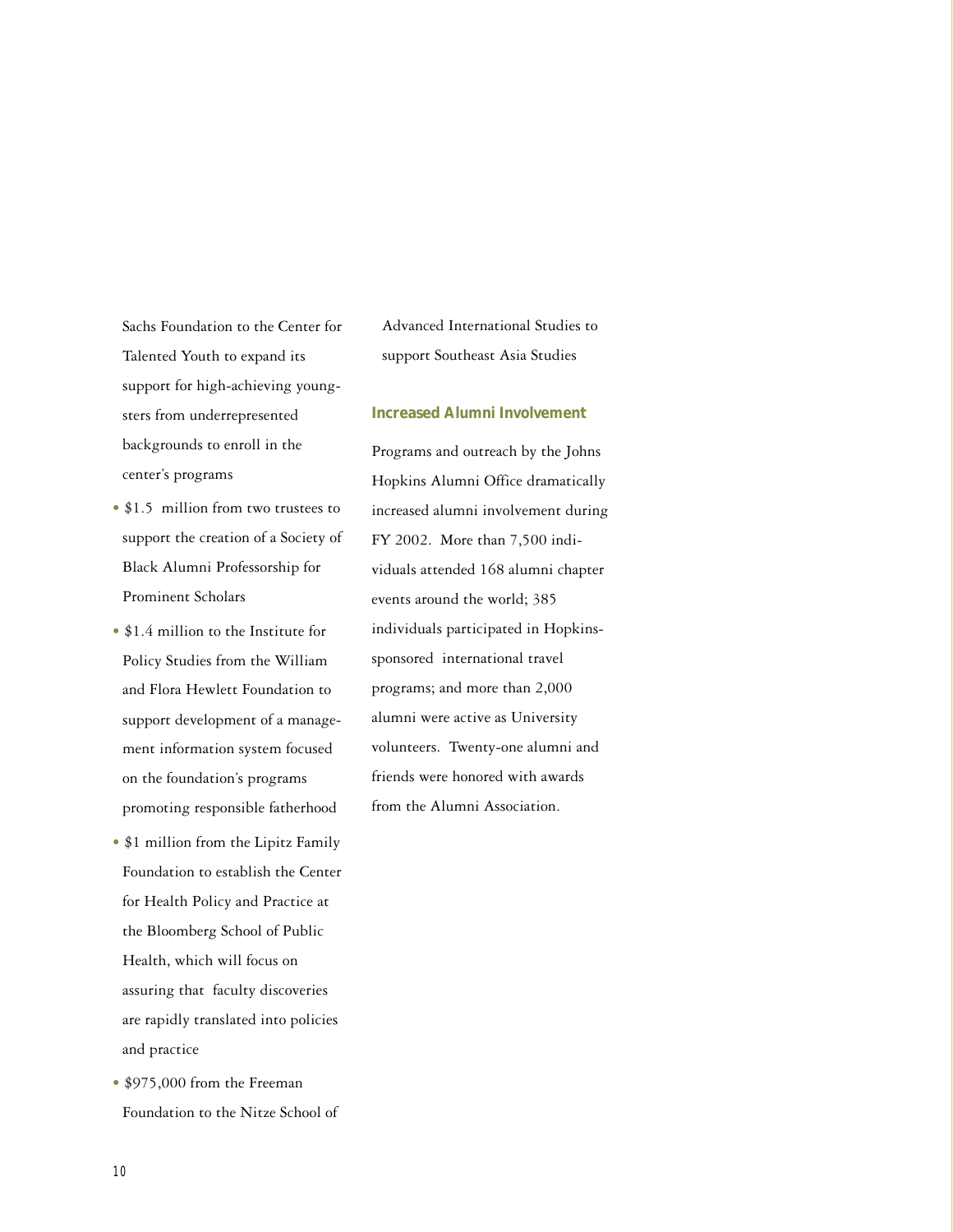

**"The cranes dance with the melodious music. The birds sing as the flowers bloom. May you be blessed with happiness."**

 **Those joyous words are from a piece of calligraphy commissioned to celebrate the signing of an agreement between the National University of Singapore (NUS) and the Peabody Institute. The two institutions are collaborating to create the Singapore Conservatory of Music on the NUS campus. Peabody is the first American conservatory to enter into such an agreement with a major research university in Asia.**

 **Peabody director Robert Sirota observes that "Peabody faculty are enthusiastic about extending and**

**strengthening our ties in the Asia Pacific region. As well as viewing this venture as a mutually profitable business partnership, we look forward to a synergistic, crosscultural impact for both our institutions."**

 **Peabody's former dean, Steven Baxter, became director of the Singapore Conservatory of Music as of January 1, 2002. Initially, many Peabody faculty members will be traveling to Singapore to teach at the new conservatory, which is expected to open in July 2003 and draw students from the entire region. Peabody administrators will help set up criteria for faculty recruitment and student admissions to ensure world-class standards of**

**excellence.**

 **The initial agreement is for a sixyear period, but collaborations are expected to increase beyond that start-up period. It is envisaged that they will include faculty residencies, a student exchange program, a graduate program, the use of technology for distance learning exchanges, and other initiatives.**

 **The signing ceremony was attended by three Singapore government ministers, including Deputy Prime Minister Tony Tan, who commented: "Peabody is an acknowledged leader in the cultural life of Maryland and has built up a reputation that is truly**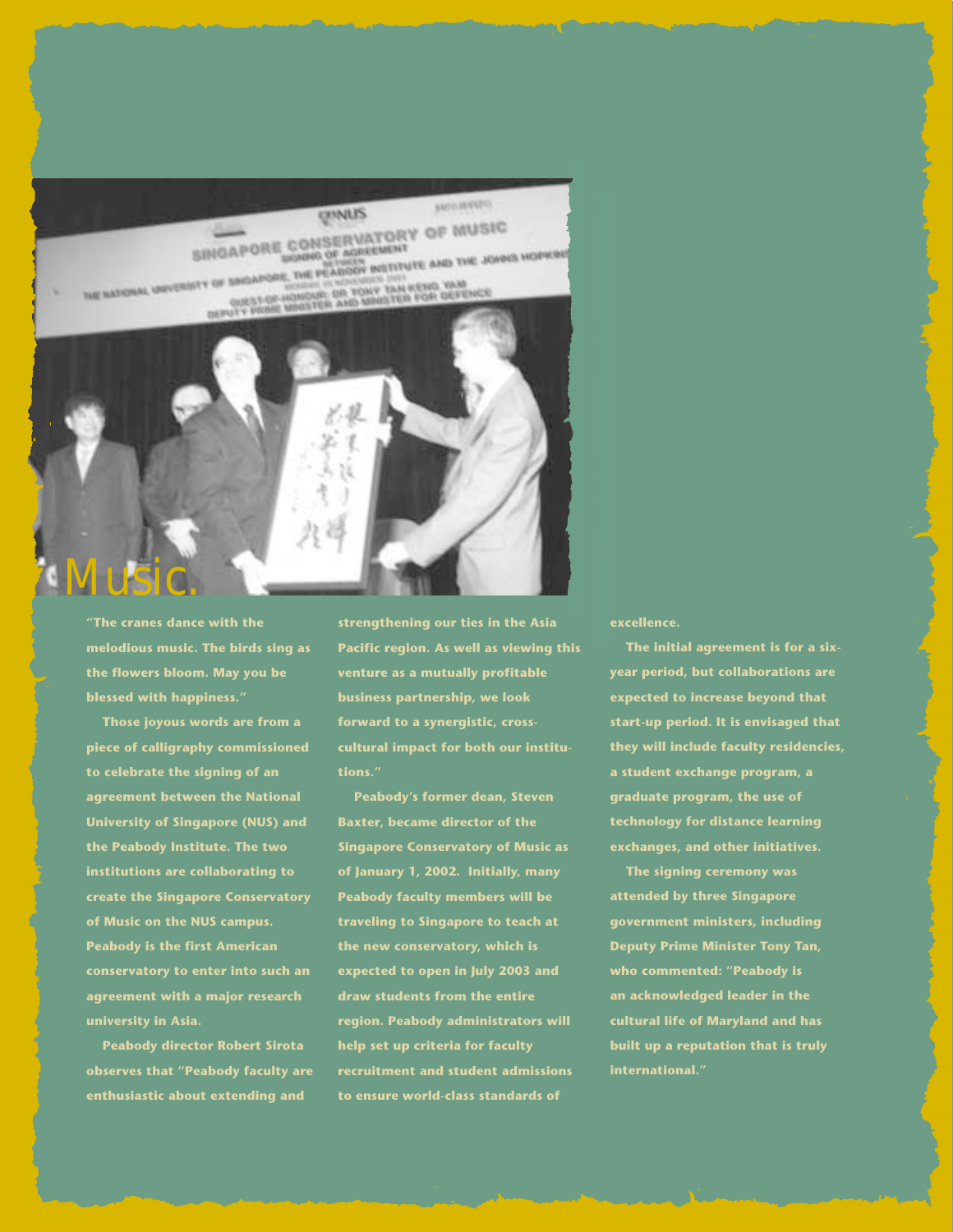# Applied Physics.

**The year 2002 marks the 60th anniversary of the Applied PhysicsLaboratory (APL) helping to protect the nation through the development of advanced weapons systems concepts, information and communication security systems, and naval platform capabilities and defense systems. Innovative biomedical devices and transportation safety systems improve the nation's well-being while new anti-counterfeiting techniques protect economic security. After the tragic events of September 11, 2001, APL increased or refocused efforts to address new threats to our homeland. Among these activities are**

**biological/chemical surveillance, detection, and decontamination systems. These are examples of how the Laboratory continues to make critical contributions to critical challenges in R&D and system engineering for the Department of Defense, NASA, and other government sponsors.**

 **Inspired by the success of its Near Earth Asteroid Rendezvous (NEAR) mission—the first spacecraft to orbit and land on an asteroid—APL continues working with NASA to explore our planet and the solar system around us. Lab engineers and scientists moved ahead with designs for pioneering satel-** **lites and missions to study Mercury, Pluto, and the sun. The Laboratory's TIMED spacecraft launched in December 2001 and began a two-year study of the mysterious, uncharted regions of the upper atmosphere. The APLbuilt Comet Nucleus Tour (CON-TOUR) spacecraft, sixth in NASA''s Discovery series of space science missions, launched July 5, 2002 but fell silent during a maneuver six weeks later. While APL mission operators plan a final attempt to contact the satellite, CONTOUR reminds us all of the inescapable risks of deep space exploration.**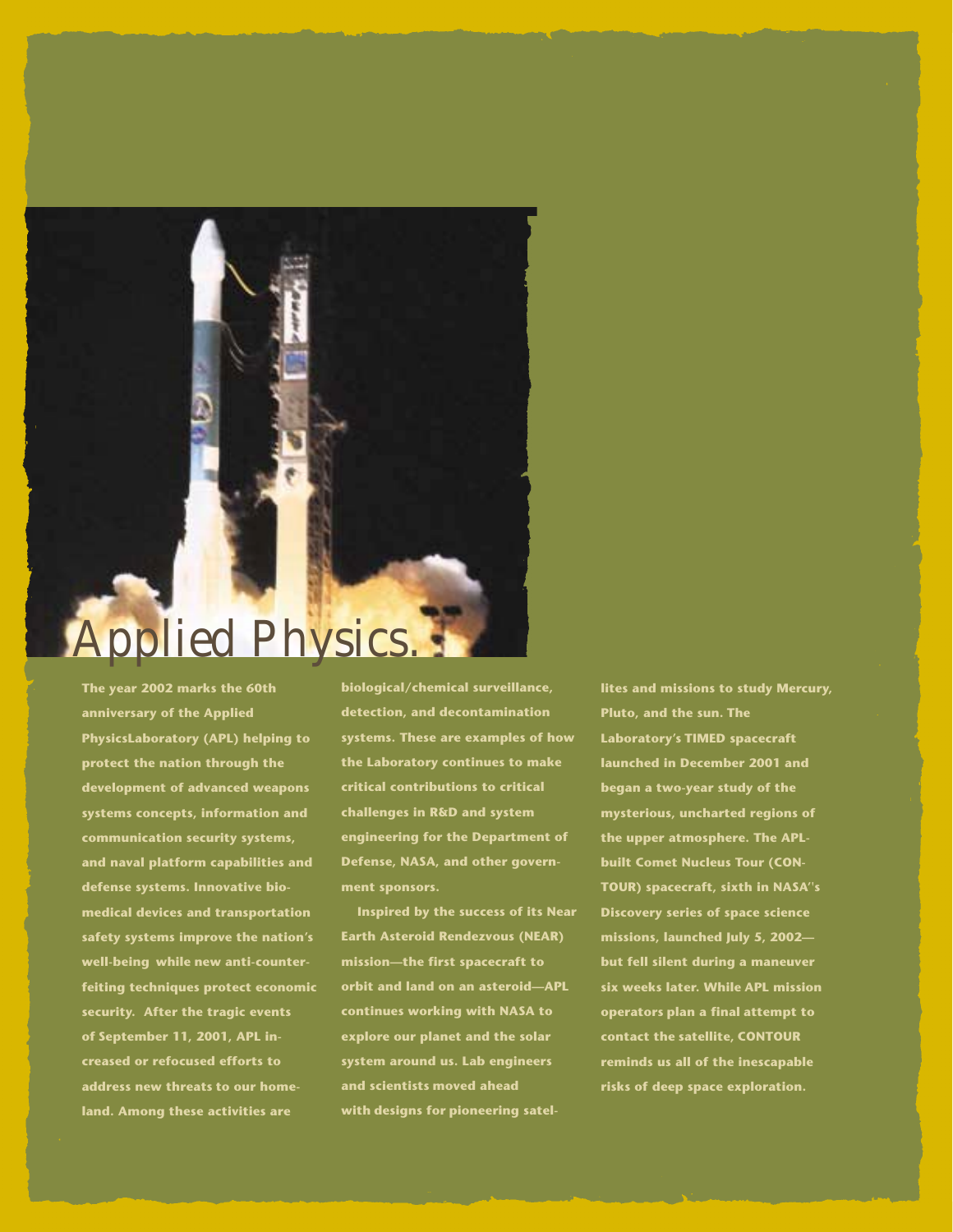# Research

I n a year of severe economic turmoil, Johns Hopkins never wavered from the vigorous pace of discovery for which it is known, expending over \$1 billion in research funds between the University's academic research divisions and the Applied Physics Laboratory. Every University division increased its funding, for both research projects and evolution of the kind of academic programs that have earned Johns Hopkins its distinction as the nation's first research university. The School of Medicine retained its decade-long standing as first in the nation in receipt of federal research dollars and ranked second among top U.S. medical schools in training grants. The cross-disciplinary nature of the inquiry needed for much of the work multiplies the value of these funds to the University.

 One of Hopkins' major strengths is the resolve of its investigators to solve the problems of our daily existence, which translates into large, multiyear research projects. The

matter of hazardous substances in the environment is an important case in point. The U.S. Environmental Protection Agency (EPA) provided to Hopkins, as lead institution, a \$5.2 million award from its Hazardous Substance Research Centers (HSRC) Program to establish the Center for Hazardous Substances in Urban Environments. Scientists and environmental engineers from Hopkins' Whiting School of Engineering and four other institutions (University of Maryland, Morgan State University, University of Connecticut, and New Jersey Institute of Technology) are studying the biological processes and associated risks of hazardous wastes in urban settings, where about 80% of the population resides. Nearly one-third of the budget is committed to outreach and assistance to affected populations, industry, and environmental regulators in the Northeast; these regional data, however, will have global applications. Scientists have

found that the prescription drugs taken by millions to combat illness do not pass benignly through the digestive system but find their way back to our waterways. A group of engineers received a three-year \$525,000 grant, also from the EPA, specifically to study prescription drug pollution in drinking water, sewage treatment plants, and coastal waters. Environmental engineers have also won a highly competitive National Science Foundation equipment grant of \$2.5 million for instrumentation to measure the emission and transport of biological aerosols into the atmosphere linking across minute and large scales.

 The potential consequences of chemicals in the environment is a natural catalyst for medical research. Environmental health scientists in the Bloomberg School of Public Health received a grant of \$2 million over five years from the National Cancer Institute to study the biochemical and molecular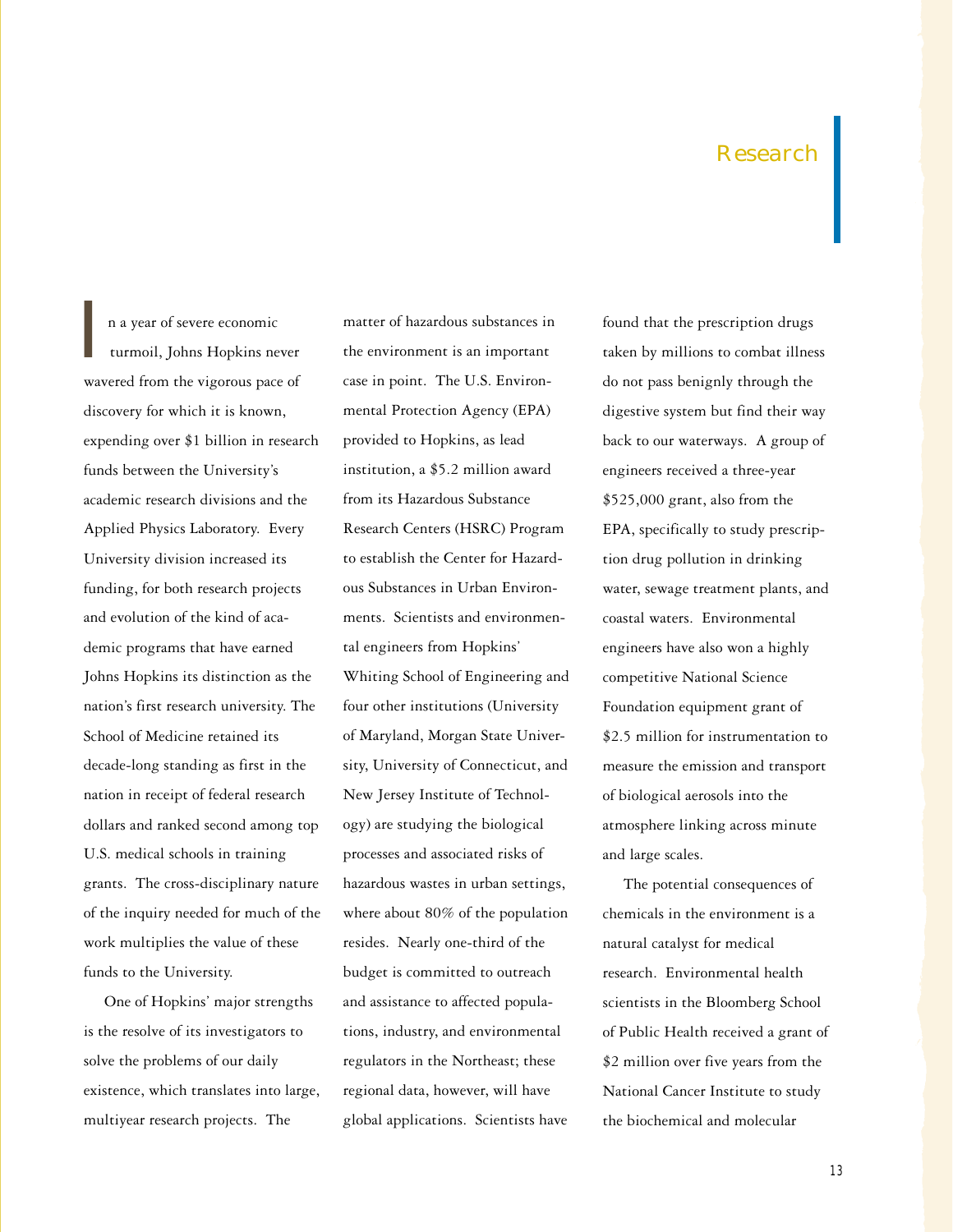

# International Studies.

**The mission of the Nitze School for Advanced International Studies (SAIS) has never been more critical than it is today. At campuses in Washington, Bologna, and Nanjing, SAIS is educating a generation of new global leaders while providing expertise on the key issues to both policy-makers and the public.**

 **Professors Fouad Ajami, Frederick Starr, Eliot Cohen, and Ruth Wedgwood have advised the U.S. government on such issues as**

**Islamic culture, the Taliban and Afghanistan's political climate, military strategy, and international prisoners of war. The Defense Department selected Kassem Wahba, coordinator of the Arabic Language Program, to be one of two independent translators of the Osama bin Laden videotape released in December. During this critical time, SAIS also has remained keenly aware of the other aspects of international affairs currently not in** **the 9/11 spotlight. The school has continued to support academic programs and research projects relating to international development, globalization, emerging financial markets, environmental policy, bioethics, disease control, and human rights.**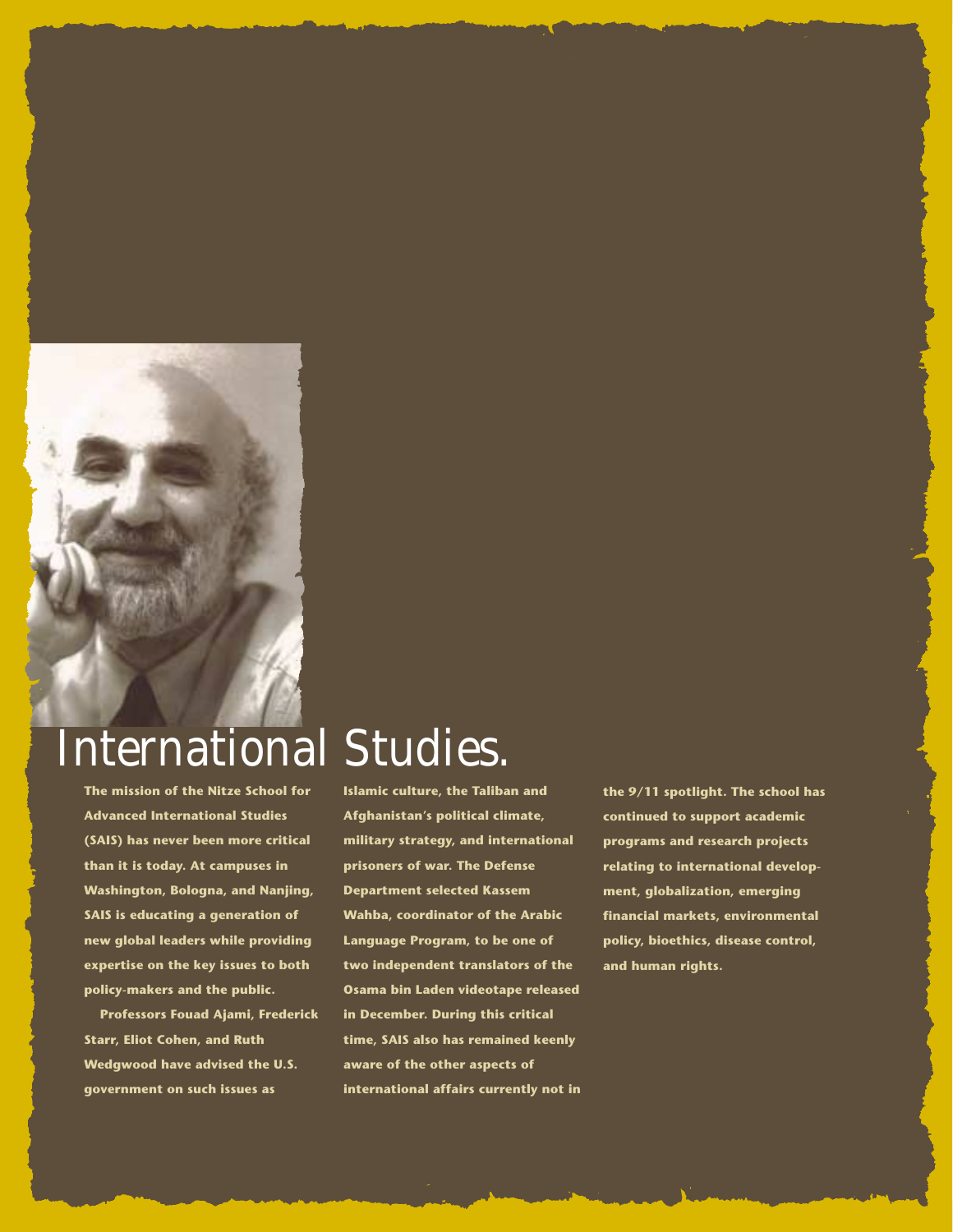mechanisms involved when cancer is triggered by chemicals. The findings will serve as a basis for the prevention, interruption, or reversal of these processes in humans. This group is currently investigating how a molecular process known as enzyme induction may be a useful strategy for cancer prevention.

 Cancer research grew overall this year with a gift to the University of \$150 million from Sidney Kimmel, founder and chairman of Jones Apparel Group, for research and patient care. Working within the newly renamed Sidney Kimmel Comprehensive Cancer Center at Johns Hopkins, Oncology researchers received funding for projects ranging from laboratory investigations to the more systematic inclusion of underrepresented populations in cancer research and care. At the basic science level, the National Cancer Institute (NCI) funded a fiveyear grant of \$2 million for research using the tools and techniques of molecular biology to study and find

new detection methods and treatments for cancer. A \$3.9 million grant, also from NCI, supports the Howard/Hopkins Cancer Center Partnership for five years. This alliance encourages the enhancement of cancer research abilities at the Howard University Cancer Center (HUCC), a largely minority-serving institution, with Hopkins collaboration. Halfway through this grant, HUCC will be able to obtain its own peer-reviewed funding for independent research in the target areas, paving the way for the beneficial inclusion of more African-Americans as health care providers, researchers, educators, and patients.

 Magnetic resonance imaging (MRI) has given a boost to oncology and become invaluable for research and interventions into other chronic illnesses, such as heart disease and neurological disorders. Hopkins researchers are on the front lines of progress in MRI capabilities, techniques, and services. Pioneering researchers in the School of Medicine Department of Radiology were awarded \$4.2 million over five years from the National Institutes of Health (NIH) for the further development of innovative MRI technology. The results of these studies could lead to regular clinical applications for some of the most serious health problems, including heart disease and cancer. On the functional side, Hopkins radiologists received a five-year grant of \$5 million from the NCI to establish a molecular imaging center for cancer research focusing on small animal imaging.

 The ability to "see" the origin of disease at the molecular level is complemented by considering the interaction of genetic susceptibility and other risk factors with a view toward modifying the course of disease. This is evident in the Department of Psychiatry and Behavioral Sciences, Division of Psychiatric Neuro-Imaging, which is dedicated to increasing the understanding of brain, behavior, and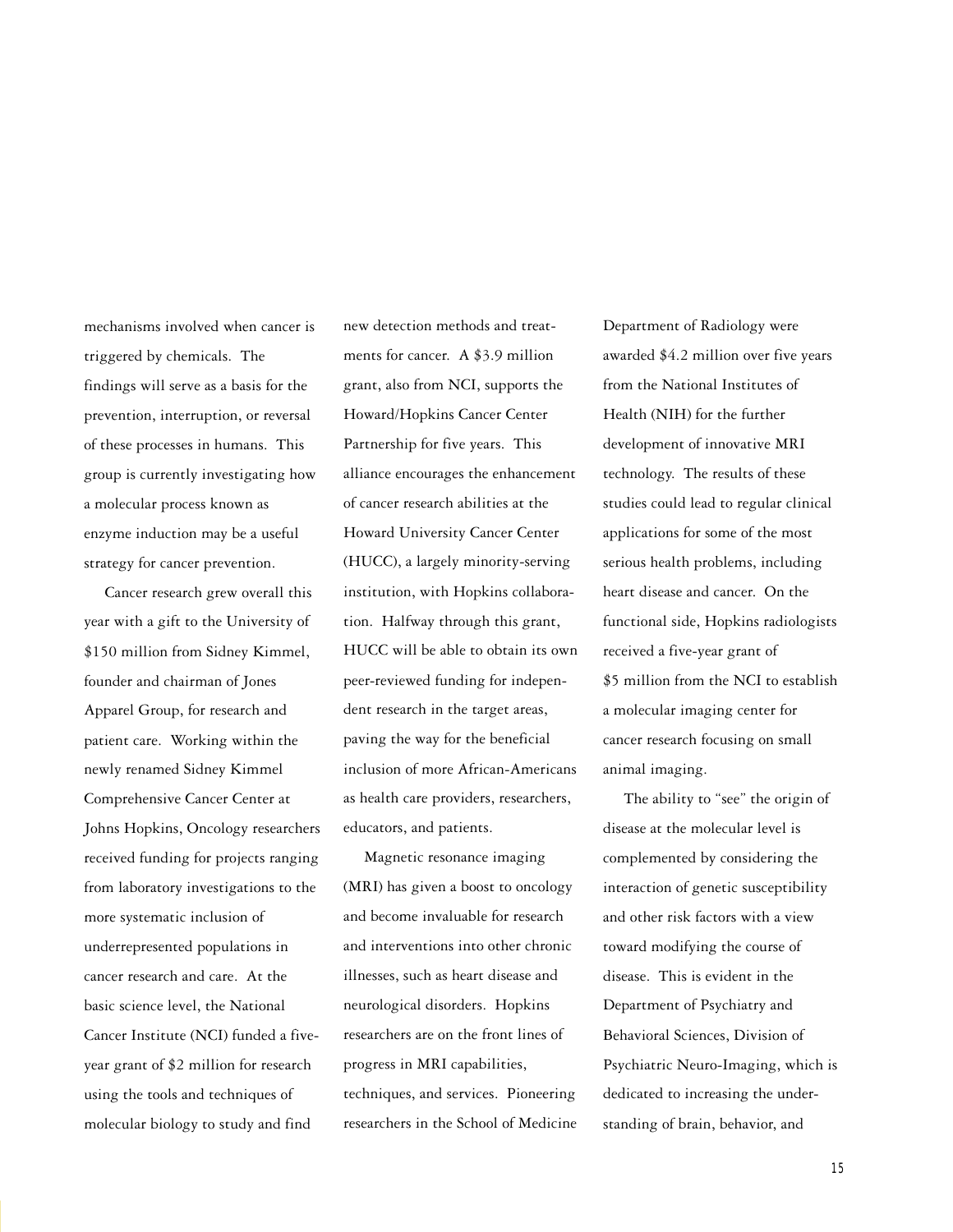genetics and the connections among them via neuro-imaging research. A new five-year grant of \$2 million from the National Institute of Child Health and Human Development to explore disability in Parkinson's disease in this manner recognizes the soundness of this approach.

 Genetics remains a vital element in understanding and easing the human condition. Investigators have found that although only one gene has been linked to cystic fibrosis (CF), other genes, called modifying genes, may influence the severity of disease symptoms. Coordinated by a Hopkins research team in Pediatrics and Medicine, physicians are gathering data on twins and siblings with CF because they furnish more precise information regarding genetics and environmental factors. Knowing which symptom and disease differences can be attributed to other genes and identifying those specific genes may help to mediate the course of CF and its symptoms. The study is being carried out with

\$5 million over five years from the National Heart, Lung and Blood Institute with additional support from the Cystic Fibrosis Foundation.

 Retroviruses that infest the human genome have taken a huge toll on lives around the world. Using yeast to model the human genome, investigators in the Department of Molecular Biology and Genetics will create a yeast genetic interaction map to study the movement of these viruses within cells. As an experimental organism, yeast allows diverse genetic approaches as well as biochemical approaches, which, it is hoped, will lead to novel antiretroviral therapies. To move this work along, the NIH has provided \$5 million over three years to these researchers.

 Center grants are an indispensable source of long-term funding. Several such grants were awarded this year throughout the University and the Medical Institutions. The Asthma and Allergy Center at Bayview received one of only eight Asthma

and Allergic Diseases Research Center grants awarded in this cycle by the NIH. Funded at \$3.7 million over four years, the center's faculty will study tissue-specific mechanisms of allergic inflammation to gain new insights into how allergens attack the immune system. A team of epidemiologists in the Bloomberg School of Public Health was designated as a Center of Excellence for Autism and Other Developmental Disabilities Epidemiology by the Centers for Disease Control and Prevention. Initial funds exceeding \$1 million are helping these researchers to make new inroads into documenting how autism spectrum disorders and other developmental disabilities are determined and distributed within the population.

 Medical challenges at either end of the human life span are being met with funding from the NIH. Spurred on by the controversy over the need for cochlear ear implants in deaf children, otolaryngologists in the School of Medicine's Listening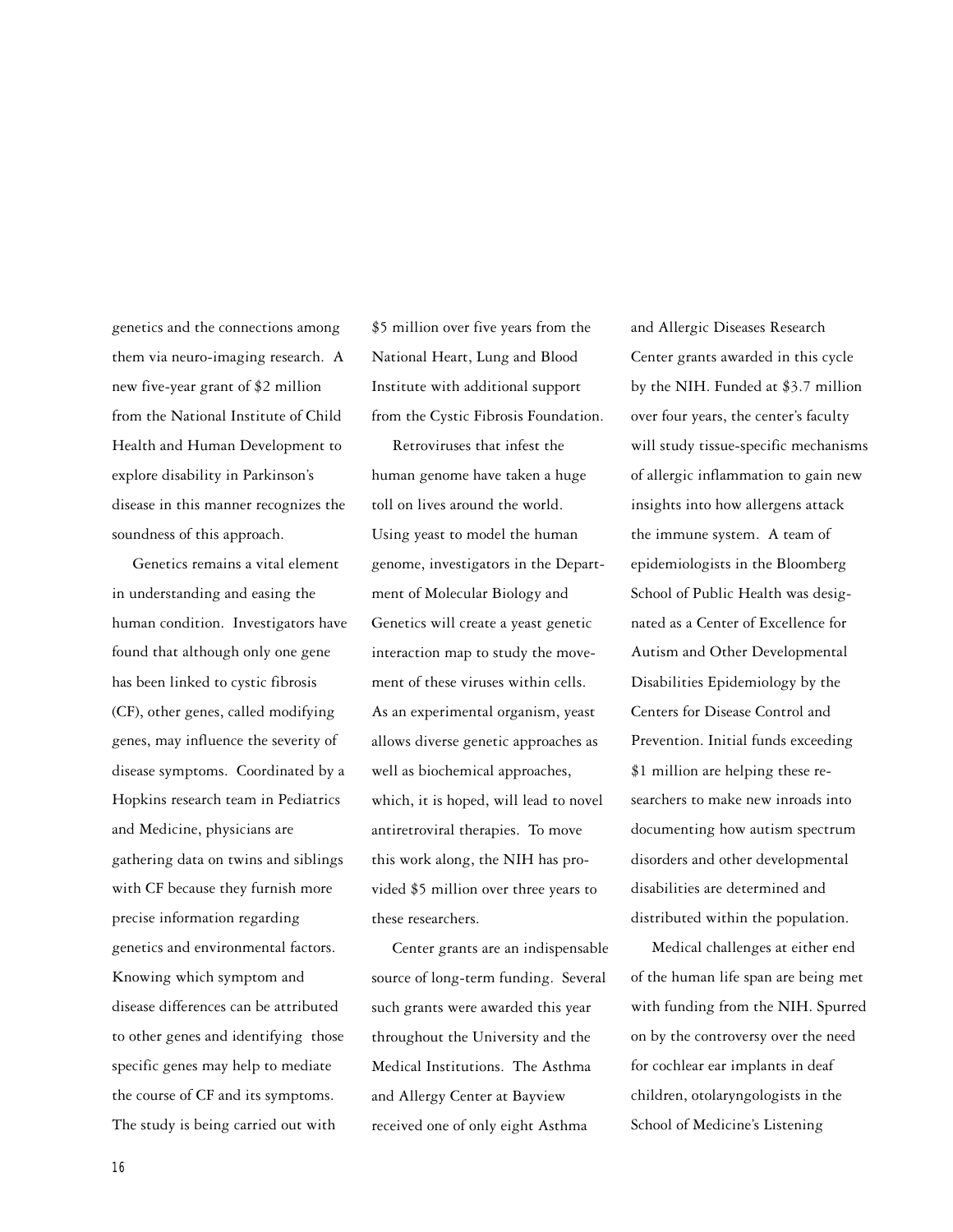Center are assessing the advantages of this procedure by following the development of children after their implants. An \$8 million grant from the National Institute of Deaf and Other Disorders has allowed them to design a program unique to such children whereby previously nonhearing children can learn to identify auditory signals and integrate them into their world. The cost-benefit of fewer demands on special education and greater wage-earning opportunities should help overcome opposition to the implants.

 Partnering with the older women of Baltimore has earned investigators in the Welch Center for Prevention, Epidemiology, and Clinical Research \$4.1 million from the National Institute on Aging for a five-year initiative to study the pathogenesis of physical disability in aging women. The Welch Center transcends disciplinary boundaries as investigators from the schools of Medicine, Public Health, and Nursing, working together, employ

epidemiologic and biostatistical methods for clinical research. As a result of this particular project, physicians caring for the elderly will have the tools and knowledge to focus on quality of life rather than merely treating symptoms.

 Responsibly undertaking the obligation to interpret, prevent, and treat illness defines the culture of biomedical research at Johns Hopkins. But patient safety and research ethics have become sciences in their own right. Hopkins researchers are using systems and policy approaches to ensure success in these areas. Physician-scientists in critical care medicine received a \$4.6 million grant from the NIH to develop the Intensive Care Unit Safety Reporting System (ICUSRS). Built upon an understanding of the relationship between system factors and medical errors, the ICUSRS is relying on specialized training and team communication to eliminate potential dangers in the ICU, where patients are most vulnerable. The

Phoebe R. Berman Bioethics Institute, which serves both the University and Health System, received a three-year, \$9.9 million award from the Pew Charitable Trusts to establish the Genetics and Public Policy Center in Washington, D.C. This new center will conjoin scientific facts and ethical considerations in debating issues relevant to the identity of the human species. The center's first initiative will focus on ethical and public policy issues related to genetics and human reproduction, such as manipulating genes to select certain characteristics. Activities will include analysis of various arguments, both pro and con, assessing public attitudes and concerns, and creating a body of options for policy-makers and others.

 Researchers in all fields share the requirement of being able to find information quickly and accurately. Hopkins engineers are making substantial advances toward increasing this capability. They are part of a multi-institution team, including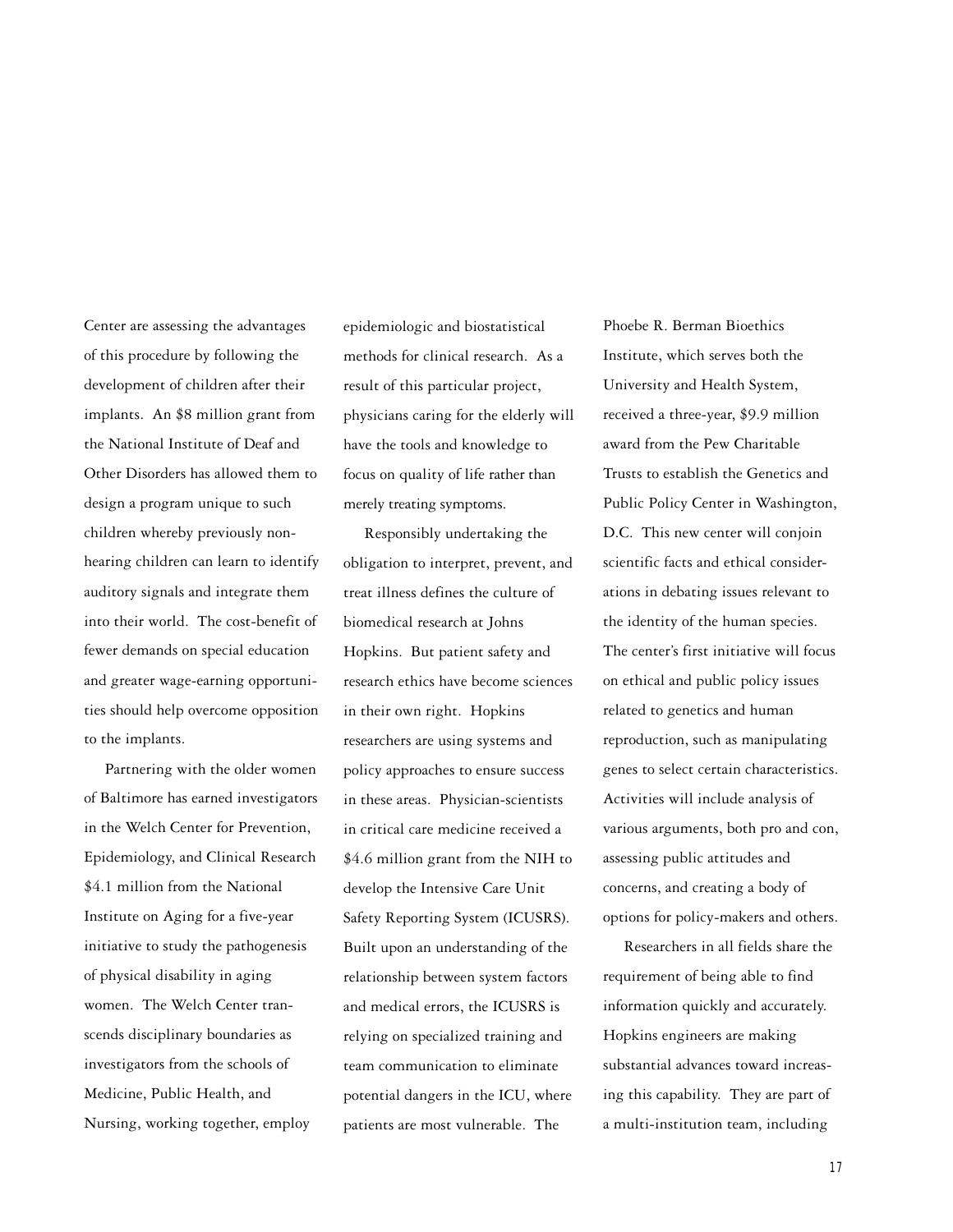IBM and the University of Maryland, that received a \$7.5 million grant to be disbursed over five years by the National Science Foundation (NSF) through the Survivors of the Shoah Visual History Foundation. Hopkins' contribution is the development of a speech recognition system that will be a key component of an innovative "audio search engine." Improvements in this technology will be applied to the Shoah Foundation's archive of more than 51,000 video interviews with Holocaust survivors and witnesses in languages other than English to help historians quickly sift through them to find specific accounts.

 Efficient data retrieval is a must for astronomers and physical scientists as the information from space missions and satellites reaches enormous proportions. Hopkins astronomers in the Krieger School of Arts and Sciences are among those in the international astronomical community offering these scientists enhanced research opportunities by

turning current and future astronomical data repositories into virtual observatories. As part of a total investment by NSF of \$24 million over the next three to five years, Hopkins received \$2 million this year toward creation of the National Virtual Observatory (NVO). The NVO encompasses technologies which will allow scientists to make important new discoveries in the backlog of data without ever having to look up at the sky.

 A Hopkins student group working on the project placed in a Microsoft-sponsored event for a service they developed and named SkyQuery. Using a new programming technique called web services, the team found a way to search three different astronomy databases seamlessly and simultaneously via the World Wide Web as if they were a single database—and cut the time to do it down to two months from an anticipated year or more. As the second place winners, the students received \$10,000 for the team and a

\$10,000 scholarship for Hopkins.

 The Applied Physics Laboratory (APL) will continue adding to the collection of astronomical data for years to come, and it couldn't be at a more opportune time. Work on a new NASA contract worth up to \$600 million over 12 years will begin just as the work in some of the currently active programs, such as CONTOUR (Comet Nucleus Tour), MESSENGER (Mercury Surface, Space Environment, Geochemistry and Ranging), and STEREO (Solar Terrestrial Relations Observatory) is nearing an end. Under this contract, the APL will design, develop, and operate some of the missions involving multiple spacecraft for NASA's Living With a Star and Solar Terrestrial Probes programs, two key focuses of which are effects on satellite systems and human radiation exposure. NASA has also selected a team led by APL and Southwest Research Institute in San Antonio, Texas, to head the New Horizons: Shedding Light on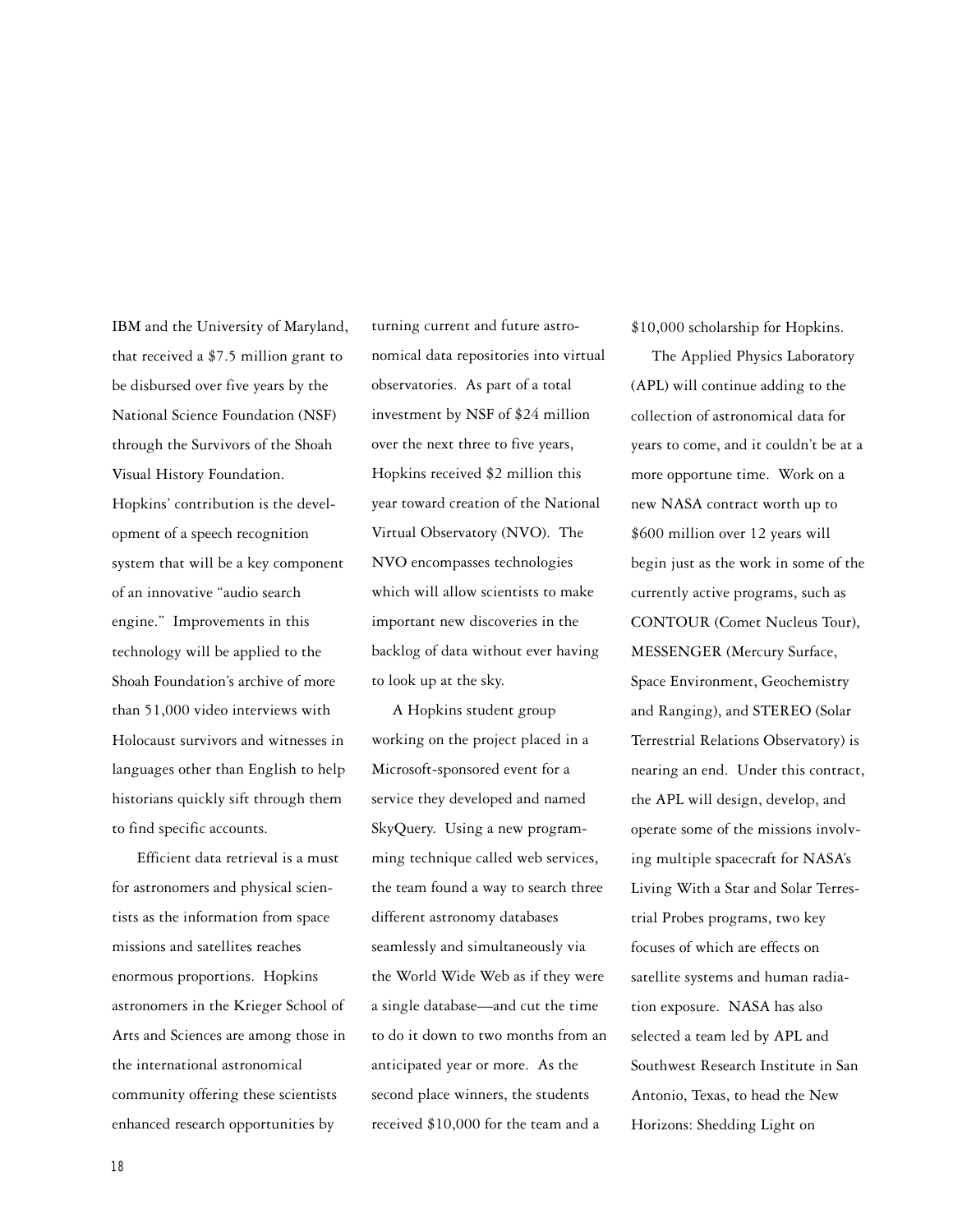

# Professional Studies.

**The School of Professional Studies' Innovative Model for professional business education and applied research serves corporations and governmental organizations throughout the region and across the nation.**

 **The model is based on a uniquely blended faculty that draws upon the expertise of both leading researchers and leading practitioners in their fields. The flagship business program is the MBA.**

**Launched in 1999, this flexibleformat program now enrolls more than 1,200 business professionals from across the region. An array of other graduate programs and research centers complement the MBA and serve existing and emerging companies in our region.**

 **One such program is the Leadership Development Program. By building their own leadership capabilities, over 400 graduates of this nationally recognized program** **have helped to transform the companies and communities where they live and work. Alumni Jessica Montoya and Brian Kelly are helping at-risk residents of the Edgewood Terrace housing community in Washington, D.C., to build the skills required to gain employment at Washington Gas through a project known as Students Educated for Economic Success.**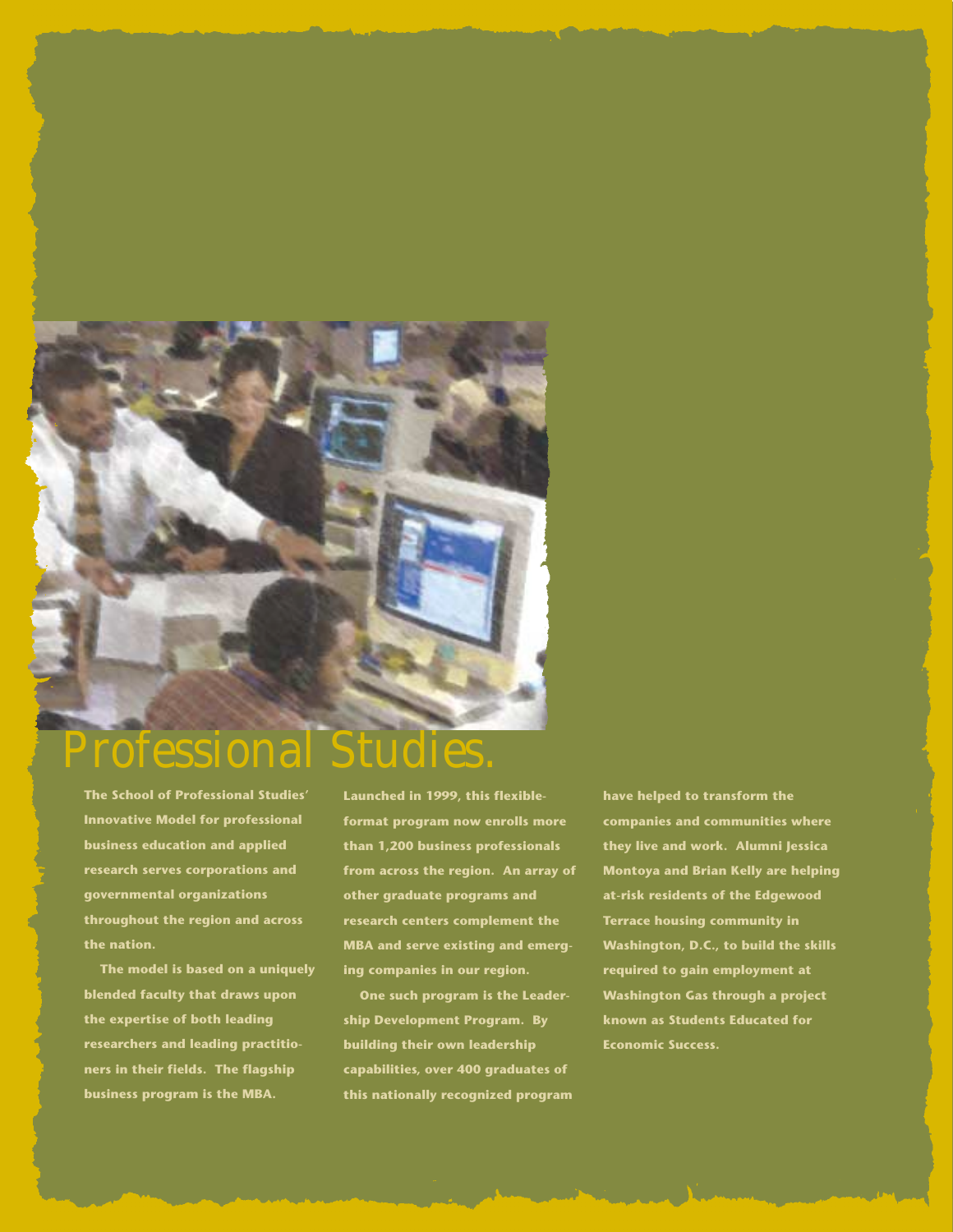Frontier Worlds mission to explore Pluto, the remotest planet in our solar system, and the Kuiper Belt region beyond. So far, \$30 million has been provided to begin project development.

 It is certainly not uncommon for Hopkins faculty to claim their share of special honors and awards. But this was no ordinary year in terms of the rarity of the awards given. A Hopkins economist was recognized for his work on the possible relationship between welfare and out-ofwedlock childbearing with a National Institutes of Health MERIT Award. Less than 5% of the legion of NIH investigators have received a MERIT (an acronym for Method to Extend Research in Time) Award since the beginning of the program 16 years ago, and even fewer have gone to researchers outside the hard sciences. Through this award, the researcher is guaranteed approximately \$1.5 million in funding over the next 10 years.

 Having not been awarded at Hopkins since 1989, two of this year's 23 MacArthur Fellowships also known as Genius Awards—went to Hopkins researchers. The John D. and Catherine T. MacArthur Foundation awards the \$500,000 fellowships with no strings attached, and at the end of the five-year award period, recipients don't even have to write a report. Both awards went to School of Medicine investigators, one in Psychiatry and the other in Molecular Biology and Genetics for their prime contributions to knowledge. They join three other Hopkins faculty who have won MacArthur Fellowships previously.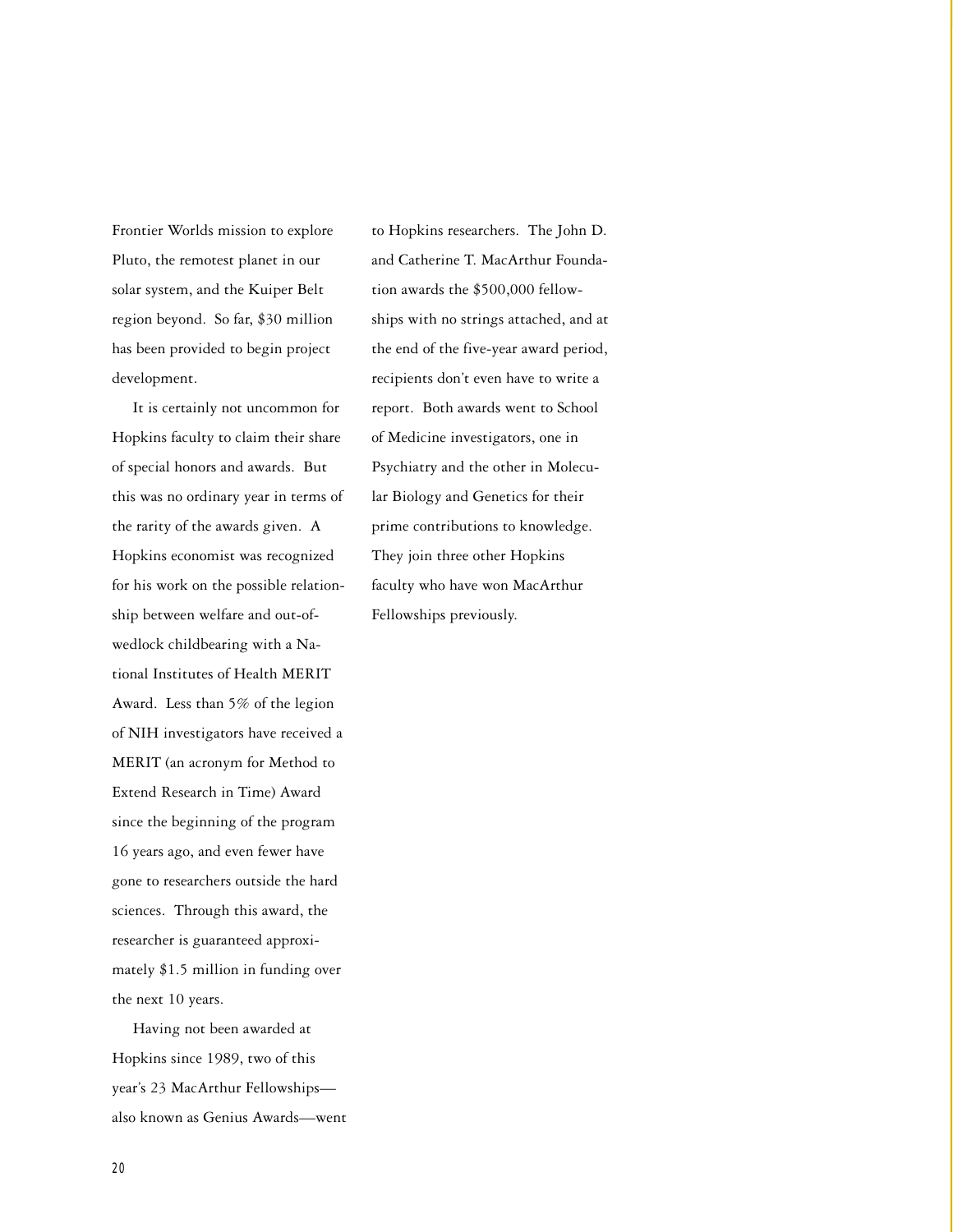# School of Arts & Sciences.

**Comparable in scope to a small university, the Zanvyl Krieger School of Arts and Sciences is remarkably effective in preparing students to become productive and enlightened citizens and in creating knowledge that benefits the world. This year, the school continues its tradition of selective excellence and interdisciplinary education and research with programs and people that are greatly impacting the local, regional, national, and international communities.**

 **This fall, with the help of a \$5 million gift from the Leonard and Helen R. Stulman Charitable Foundation Inc. of Baltimore, the Krieger School launches the Leonard and Helen R. Stulman Jewish Studies Program. Building upon the school's**

**strong interdisciplinary foundation, the program will offer new courses, graduate and undergraduate fellowships, public lectures, and enhanced research opportunities. The program will involve Krieger School faculty appointed to two new endowed professorships related to Jewish studies: the Felix Posen Professorship in Modern European Jewish History, and the Blum-Iwry Professorship in Near Eastern Studies. David Nirenberg, the Charlotte Bloomberg Professor of Humanities, has been named director of the program, and three visiting professorships in Jewish studies have also been created.**

 **In the Department of Physics and Astronomy, Research Professor Riccardo Giacconi has been recog-** **nized for his impact on the world of science with the 2002 Nobel Prize in physics. A professor at Hopkins from 1982 to 1997, Giacconi has been a research professor in the department since 1998.**

 **The Nobel committee selected Giacconi for his research that laid the foundation for X-ray astronomy which has led to the discovery of black holes—and for his work in building the first X-ray telescopes. He receives half of the \$1 million prize, with the other half split between Raymond Davis of the University of Pennsylvania and Masatoshi Koshiba of the University of Tokyo. Giacconi is the 30th Nobel Prize winner with a Hopkins affiliation.**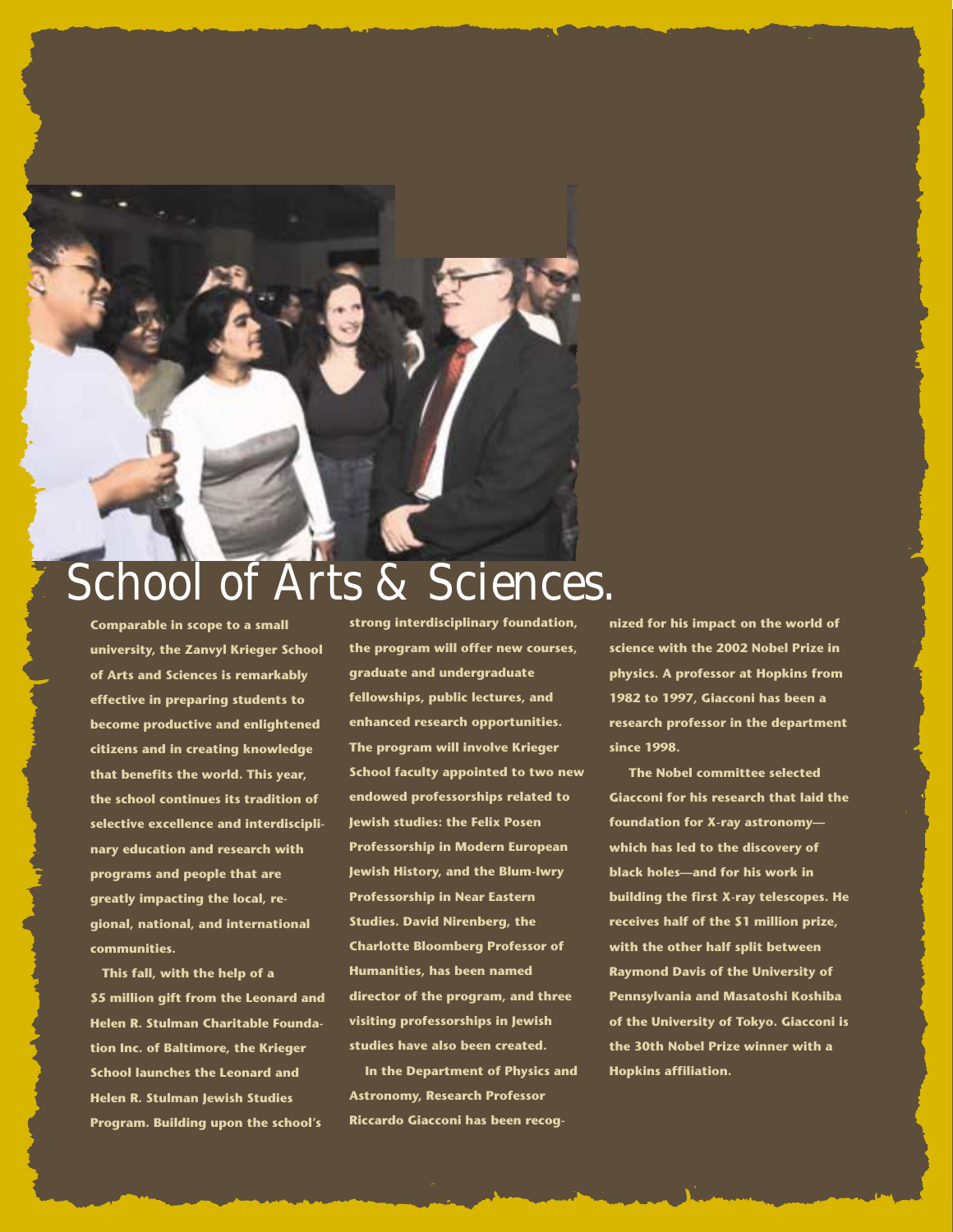# **Investments**

 t June 30, 2002, the University's total invested funds had a market value of \$2,445 million. The bulk of these funds were invested in the Endowment Investment Pool (EIP), which is comprised of assets of some 2,600 separate endowments, each owning shares in the EIP. Although the endowments are pooled for investment purposes, the individual endowments are accounted for on an individual basis to ensure proper compliance with donor restrictions. The balance of invested funds is made up of current funds (e.g., working capital, gifts intended for current use, foundation funds, and funds held under deferred compensation agreements) and charitable remainder funds. A

 The market value of the EIP at June 30 was \$ 1,690 million, falling by some \$130 million during the fiscal year from its market value of \$1,820 million at June 30, 2001. This decrease in market value reflects the addition of about \$63 million to

the EIP in the form of new contributions from donors, offset by the impact of the decline in the domestic and international equity markets, which began in the spring of 2000.

 All the major asset classes with the exception of fixed income investments and absolute return strategies posted declines for the fiscal year. The negative returns of domestic and non-U.S. equity managers were the primary drivers of the EIP's performance in FY 2002. During the fiscal year the S&P 500 U.S. stock benchmark declined 18.0%, and MSCI EAFE international stock index declined 9.5%. U.S. equity markets have been battered by corporate scandals and accounting irregularities, poor earnings reports and geopolitical tensions in the Middle East. The fixed income benchmark of Lehman Government/Corporate Index had a positive return of 8.2% reflecting falling interest rates and rising bond prices resulting from a flight to quality by equity investors reallocating to safer fixed income assets.

 With this backdrop of a meltdown in global financial markets, the EIP generated a negative return of –6.2% for the fiscal year ended June 30, 2002. The performance of the EIP relative to major stock and bond indices highlights the importance of broad diversification within and among major asset classes. Combined, the domestic equity managers had a return of –12.2%, significantly outperforming the S&P 500 Index return of –18.0%. The non-U.S. equity managers had a return of –8.6% again, outperforming their MSCI EAFE benchmark return of –9.5%. The fixed income mangers as a group had a return of 8.5% outperforming their Lehman Government/Corporate Index benchmark return of 8.2%.

 Importantly, the alternative marketable investment program in absolute return strategies generated a return of 3.7%. This program invests in various hedge fund strategies with an objective of earning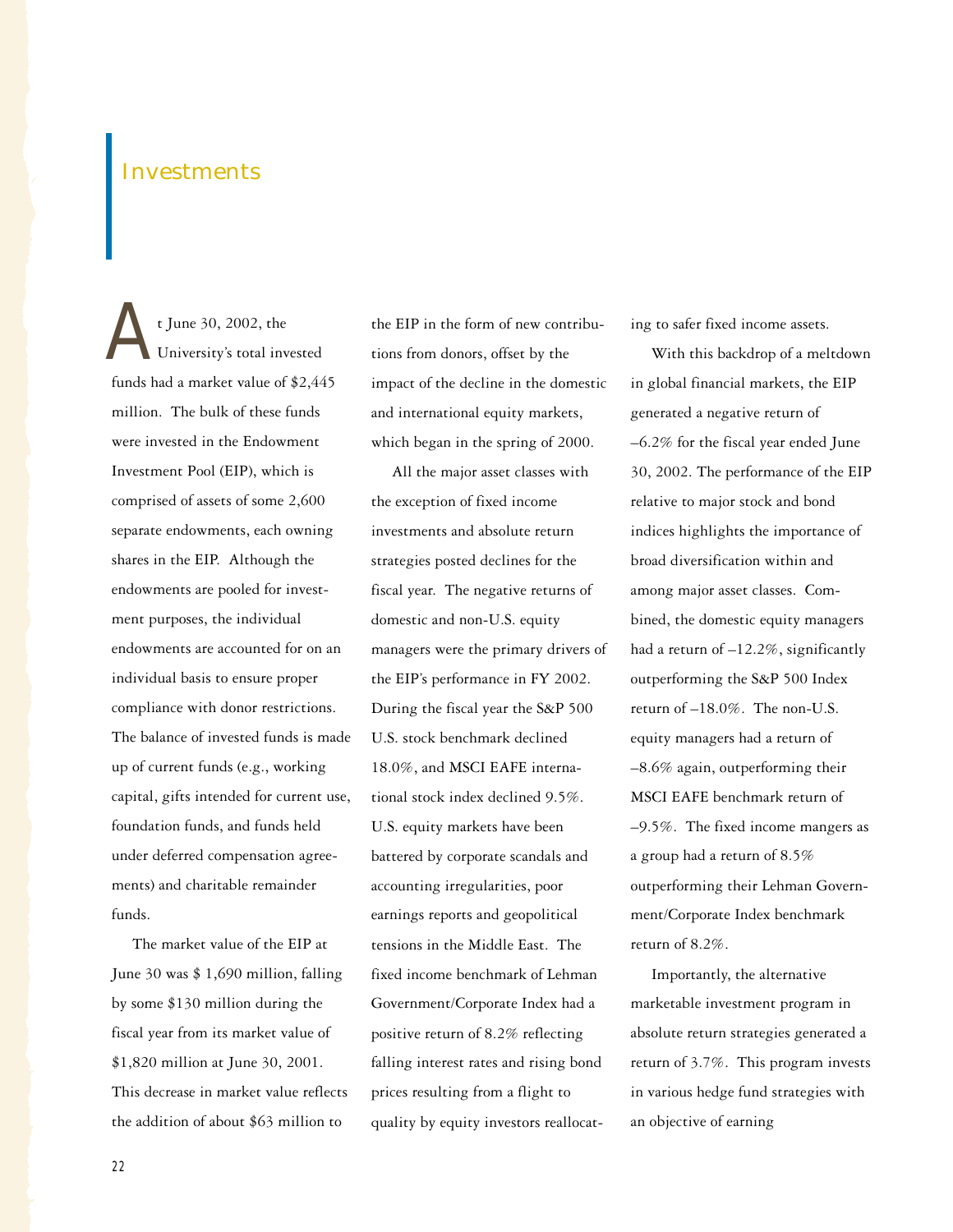equity-like returns with lower volatility than equity returns and low correlation with those returns. The objective was clearly met in fiscal year 2002, as it has been since inception of the program in fiscal year 2000. The venture capital and private equity investment program was the hardest hit with a return of – 31.0%. This is mainly attributable to venture capital and buyout partnerships writing down the value of their investments relative to previous year valuations. While the performance of this asset class was by far the worst, its relatively small share of the EIP significantly dampened its negative impact on the total return of the pool.

 The EIP asset allocation for 2001 and 2002 fiscal years is shown in the accompanying table. There is no significant change in the allocations to any of the asset classes. In a continuing effort to increase the share of endowment assets allocated to private equity and buyout funds, the University committed an additional

\$35 million to four limited partnerships in fiscal year 2002. Despite a large decline in the valuations of venture capital partnership investments, the Committee on Investments will continue to make investments in this asset class in a very deliberative style with very high-quality partnerships.

 As noted above, fiscal year 2002 presented a very difficult environment for the financial markets. The turmoil in the markets followed on the heels of a difficult 2001 for both domestic and international equities. For the two fiscal years combined the S&P 500 has declined by 30.2%, and the MSCI EAFE Index has declined by 30.9%. The Lehman Government/Credit Index had a return of 20.2% for the same period. For the two years, the endowment pool had a return of –7.2%. Viewed in this context, the EIP has performed well in a turbulent environment, reflecting again the benefits of broad diversification.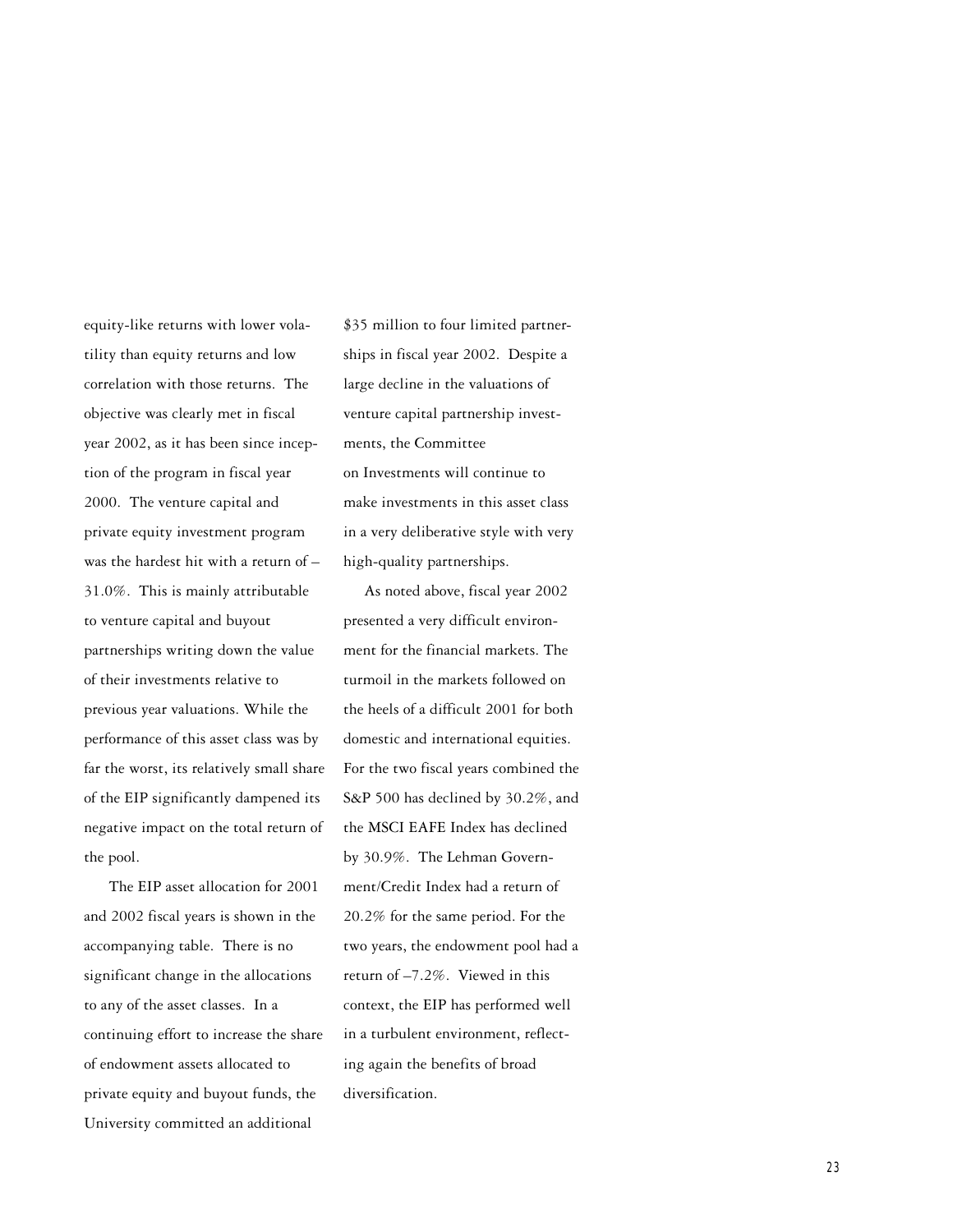### **Johns Hopkins University Endowment Market Value** *As of June 30*

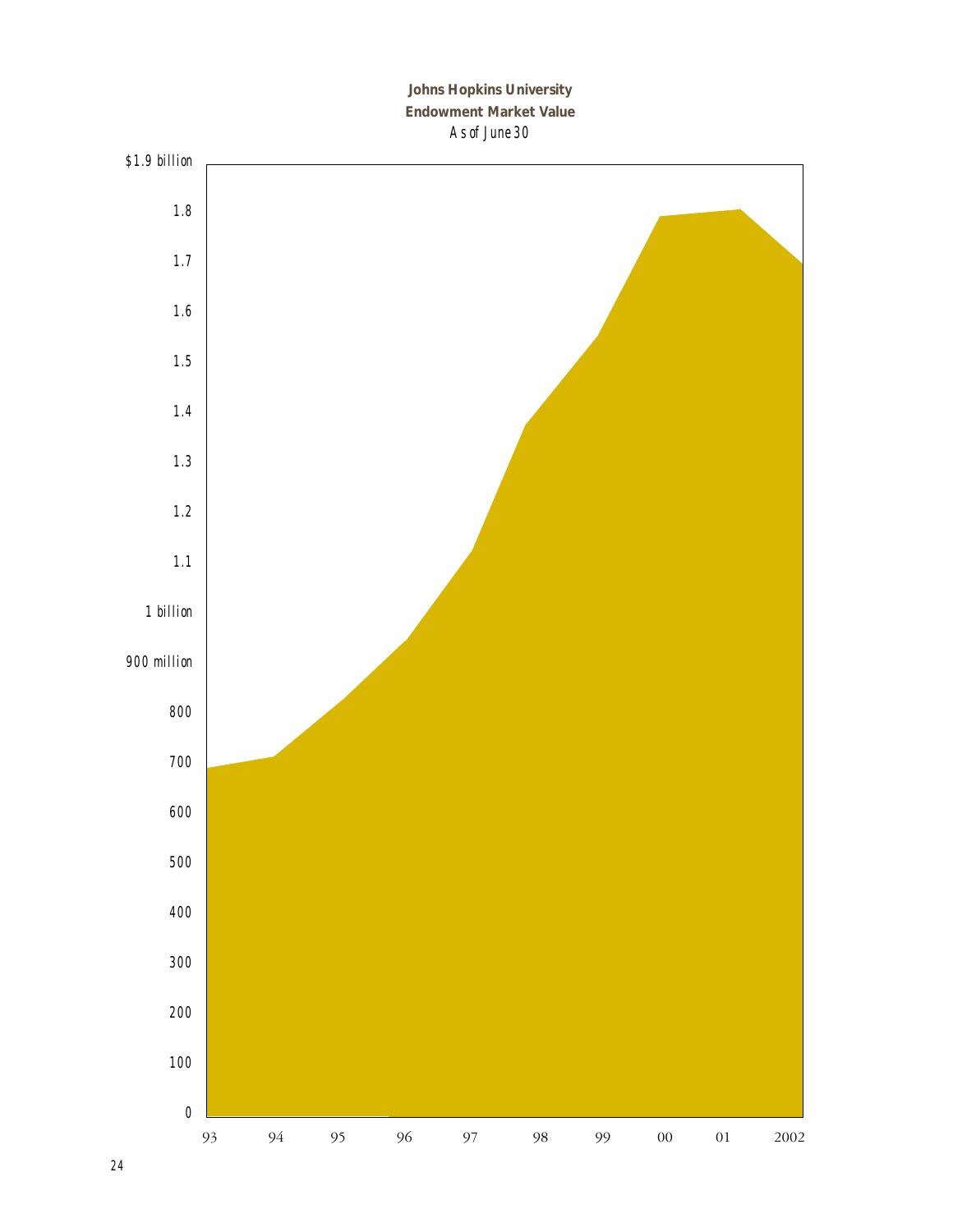## **Johns Hopkins University Operating Revenues** *Fiscal year ended June 30, 2002*

| Grants, contracts, and similar agreements | \$1,394,147 | 57.7%   |
|-------------------------------------------|-------------|---------|
|                                           |             |         |
|                                           |             |         |
|                                           |             |         |
|                                           |             |         |
|                                           |             |         |
|                                           |             |         |
|                                           |             |         |
|                                           |             |         |
|                                           |             |         |
|                                           |             |         |
|                                           |             |         |
|                                           |             |         |
|                                           |             |         |
|                                           |             |         |
|                                           |             |         |
|                                           |             |         |
|                                           |             |         |
|                                           |             |         |
|                                           |             |         |
| Tuition and fees                          | 254,062     | 10.5%   |
|                                           |             |         |
|                                           |             |         |
| Clinical services                         | 228,069     | 9.4%    |
|                                           |             |         |
|                                           |             |         |
| Reimbursements from affiliates            | 159,261     | 6.6%    |
|                                           |             |         |
| Contributions                             | 144,010     | 6.0%    |
|                                           |             |         |
| Investment income                         | 124,322     | 5.1%    |
|                                           |             |         |
| Other sources                             | 67,198      | 2.8%    |
| Auxiliary enterprises                     | 46,072      | $1.9\%$ |
| <b>Total</b>                              | \$2,417,141 | 100.0%  |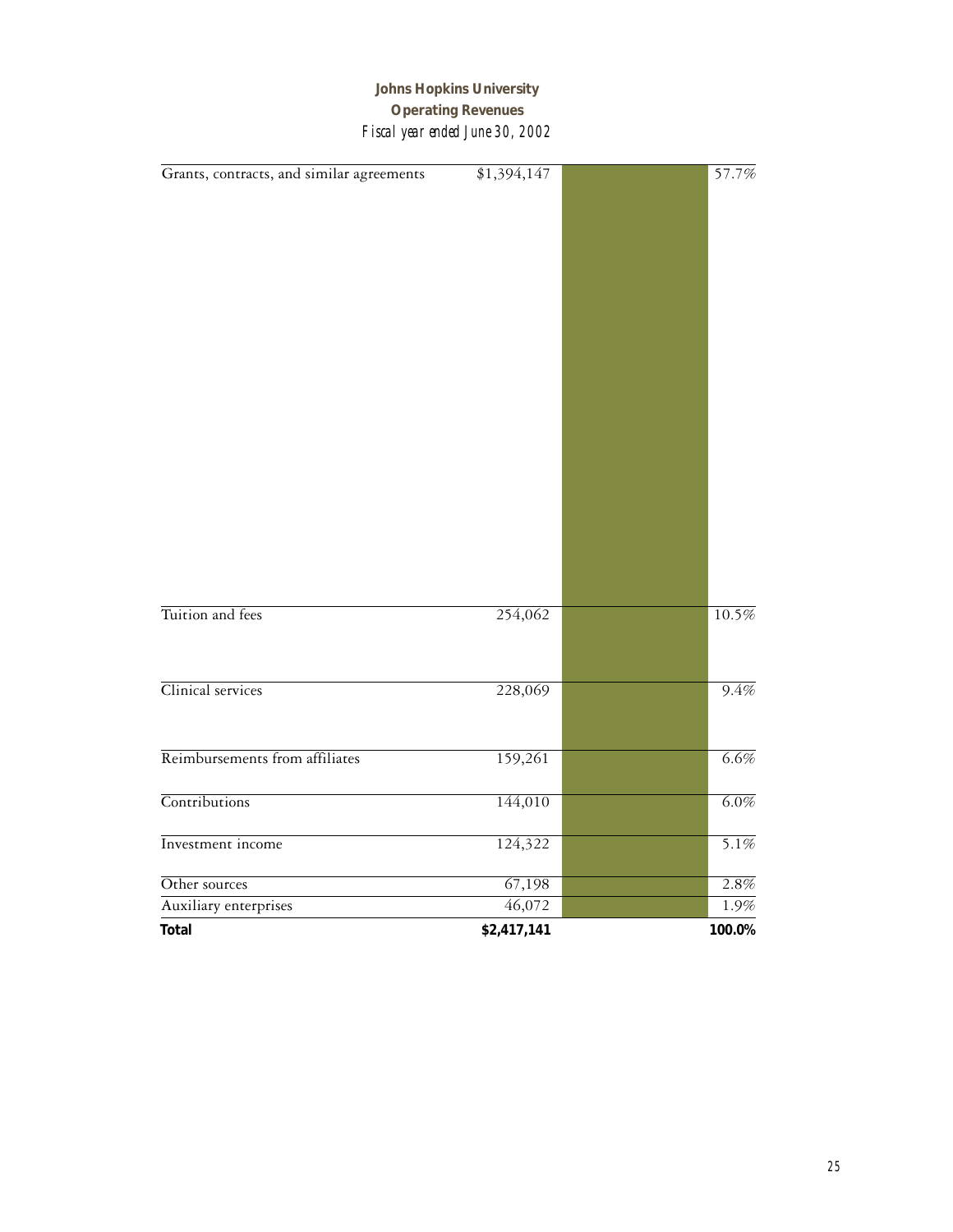## **Johns Hopkins University Operating Expenses—by Object** *Fiscal year ended June 30, 2002*

| Compensation and benefits      | \$1,315,347 | 58.9%              |
|--------------------------------|-------------|--------------------|
|                                |             |                    |
|                                |             |                    |
|                                |             |                    |
|                                |             |                    |
|                                |             |                    |
|                                |             |                    |
|                                |             |                    |
|                                |             |                    |
|                                |             |                    |
|                                |             |                    |
|                                |             |                    |
|                                |             |                    |
|                                |             |                    |
|                                |             |                    |
|                                |             |                    |
|                                |             |                    |
|                                |             |                    |
|                                |             |                    |
| Contractual services           | 488,068     | 21.9%              |
|                                |             |                    |
|                                |             |                    |
|                                |             |                    |
|                                |             |                    |
|                                |             |                    |
|                                |             |                    |
|                                |             |                    |
| Supplies, materials, and other | 276,540     | $12.4\%$           |
|                                |             |                    |
|                                |             |                    |
| Depreciation                   | 82,809      | 3.7%               |
|                                |             |                    |
| Travel                         | 44,392      | $\overline{2.0\%}$ |
| $\operatorname{Interest}$      | 24,365      | $1.1\%$            |
| Total                          | \$2,231,521 | 100.0%             |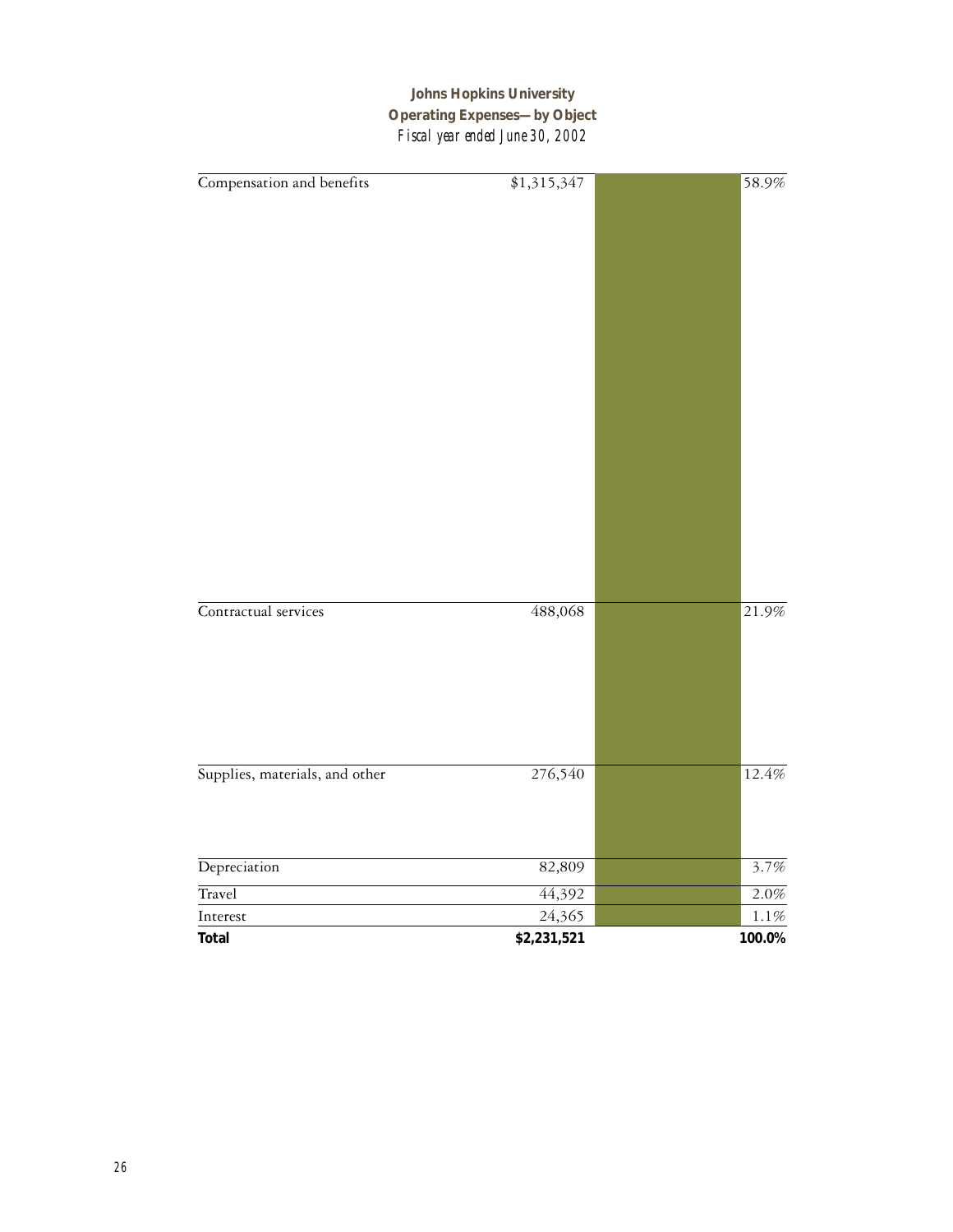# **Johns Hopkins University Operating Expenses—by Function** *Fiscal year ended June 30, 2002*

| Instruction, research, and clinical practice<br>-Academic and support divisions<br>-Applied Physics Laboratory | \$1,460,529           | 65.4%             |
|----------------------------------------------------------------------------------------------------------------|-----------------------|-------------------|
| research contracts                                                                                             | 519,556               | 23.3%             |
|                                                                                                                |                       |                   |
|                                                                                                                |                       |                   |
|                                                                                                                |                       |                   |
|                                                                                                                |                       |                   |
|                                                                                                                |                       |                   |
|                                                                                                                |                       |                   |
|                                                                                                                |                       |                   |
|                                                                                                                |                       |                   |
|                                                                                                                |                       |                   |
|                                                                                                                |                       |                   |
|                                                                                                                |                       |                   |
|                                                                                                                |                       |                   |
|                                                                                                                |                       |                   |
|                                                                                                                |                       |                   |
|                                                                                                                |                       |                   |
|                                                                                                                |                       |                   |
|                                                                                                                |                       |                   |
|                                                                                                                |                       |                   |
|                                                                                                                |                       |                   |
|                                                                                                                |                       |                   |
|                                                                                                                |                       |                   |
|                                                                                                                |                       |                   |
|                                                                                                                |                       |                   |
| General services and administration                                                                            |                       | 5.8%              |
|                                                                                                                | 128,855               |                   |
| Auxiliary enterprises                                                                                          | 55,901                | 2.5%              |
| Student services<br>Libraries                                                                                  | 41,674                | $1.9\%$           |
| <b>Total</b>                                                                                                   | 25,006<br>\$2,231,521 | $1.1\%$<br>100.0% |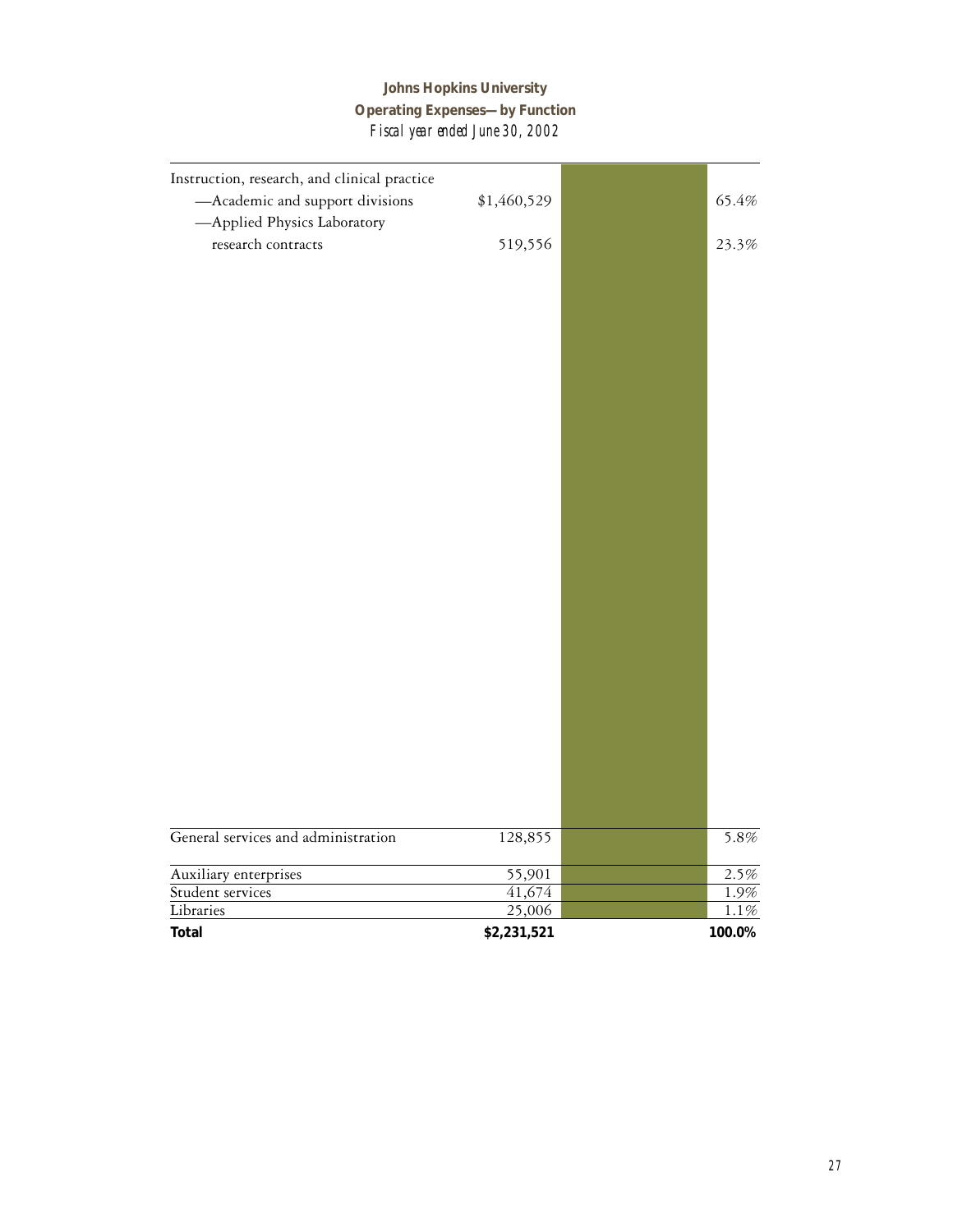## **Johns Hopkins University Five Year Financial Summary** *1998-2002 (dollars in thousands)*

| <b>FISCAL YEAR ENDED JUNE 30</b>                                      | 2002          | 2001      | 2000      | 1999      | 1998      |
|-----------------------------------------------------------------------|---------------|-----------|-----------|-----------|-----------|
| Operating revenues:                                                   |               |           |           |           |           |
| Tuition and fees, net                                                 | \$<br>254,062 | 231,783   | 215,076   | 196,743   | 181,980   |
| Grants, contracts, and similar agreements:                            | 1,394,147     | 1,190,958 | 1,057,513 | 1,023,937 | 986,925   |
| Clinical services                                                     | 228,069       | 194,538   | 187,271   | 177,482   | 169,170   |
| Contributions                                                         | 144,010       | 223,627   | 90,125    | 90,674    | 63,994    |
| Investment income                                                     | 124,322       | 109,846   | 91,558    | 82,457    | 69,920    |
| Other                                                                 | 272,531       | 227,953   | 239,656   | 197,347   | 192,156   |
| Total operating revenues                                              | \$2,417,141   | 2,178,705 | 1,881,199 | 1,768,640 | 1,664,145 |
| Operating expenses:                                                   |               |           |           |           |           |
| Compensation and benefits                                             | 1,315,347     | 1,159,727 | 1,051,929 | 966,408   | 926,893   |
| Contractual services                                                  | 488,068       | 418,104   | 377,908   | 386,985   | 379,580   |
| Supplies, materials, and other                                        | 276,540       | 241,475   | 222,407   | 202,812   | 183,274   |
| Depreciation of property and equipment                                | 82,809        | 70,790    | 75,254    | 76,801    | 76,579    |
| Travel                                                                | 44,392        | 46,328    | 40,896    | 36,501    | 37,516    |
| Interest                                                              | 24,365        | 28,408    | 25,773    | 26,433    | 30,740    |
| Total operating expenses                                              | \$2,231,521   | 1,964,832 | 1,794,167 | 1,695,940 | 1,634,582 |
| Total assets                                                          | \$4,166,990   | 4,007,693 | 3,817,588 | 3,310,260 | 3,033,766 |
| Total liabilities                                                     | 1,167,687     | 966,481   | 955,870   | 822,852   | 826,091   |
| Endowments and similar funds held for                                 |               |           |           |           |           |
| purposes of Johns Hopkins Hospital                                    | 61,475        | 57,177    | 60,275    | 55,185    | 32,786    |
| Total net assets                                                      | 2,937,828     | 2,954,035 | 2,801,443 | 2,432,223 | 2,174,889 |
| Investments, including cash and cash<br>equivalents, at market value: |               |           |           |           |           |
| Endowment Investment Pool                                             | 1,689,717     | 1,819,555 | 1,803,289 | 1,472,752 | 1,346,255 |
| Total                                                                 | 2,444,853     | 2,493,885 | 2,442,870 | 2,008,879 | 1,834,713 |
| Investment in plant assets, net                                       | 1,006,623     | 908,404   | 832,715   | 781,251   | 758,812   |
| Indebtedness                                                          | 662,737       | 554,717   | 539,958   | 427,683   | 441,781   |
| Head count enrollment (Fall)                                          | 18,235        | 18,074    | 17,967    | 17,996    | 17,279    |
| Employees                                                             | 20,691        | 21,251    | 19,659    | 17,389    | 17,474    |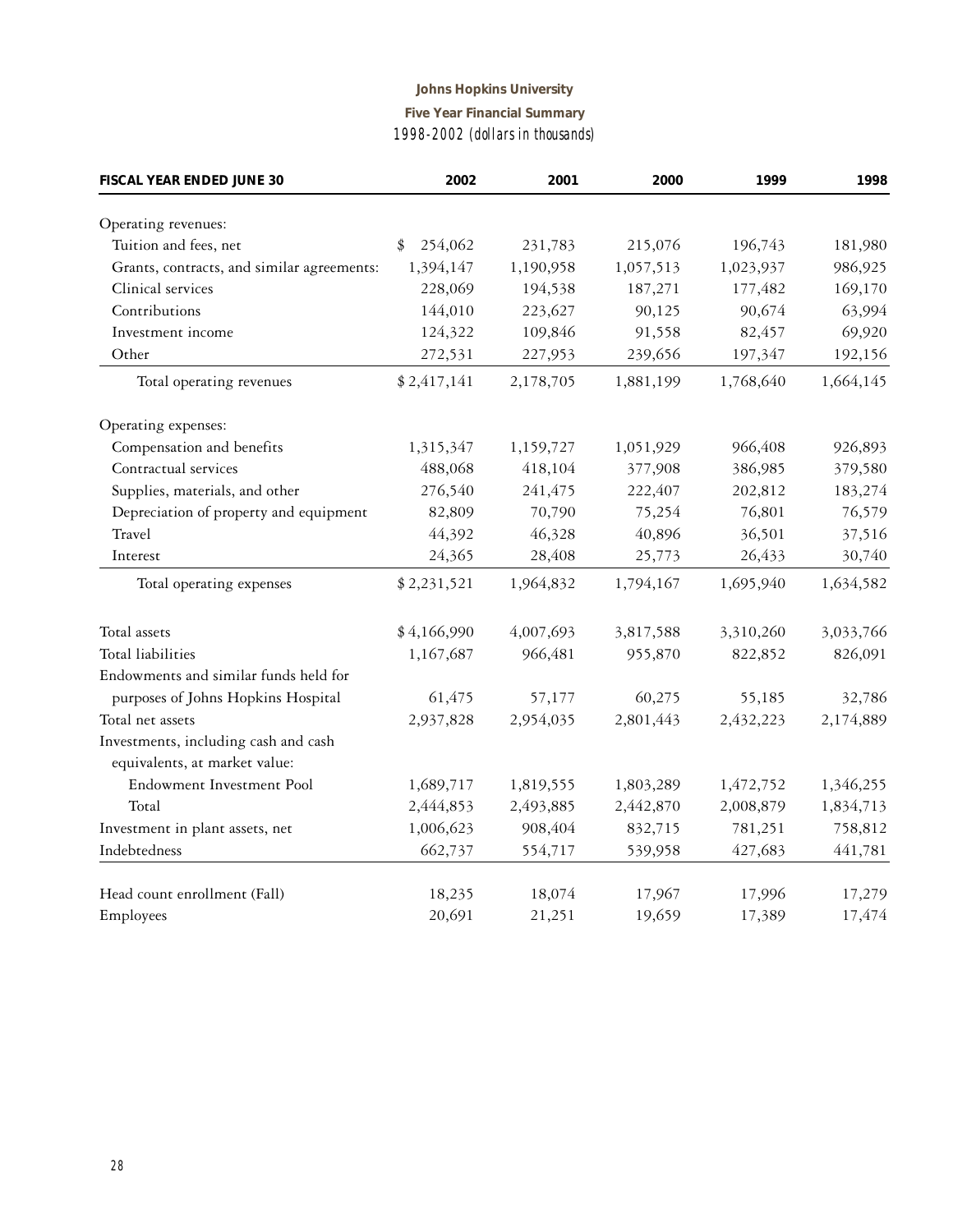

111 South Calvert Street Baltimore, MD 21202

 $\bar{z}$ 

September 26, 2002



KPMG LLP, KPMG LLP, a U.S. limited liability partnership, is<br>a member of KPMG International, a Swiss association.

 $\Delta \phi$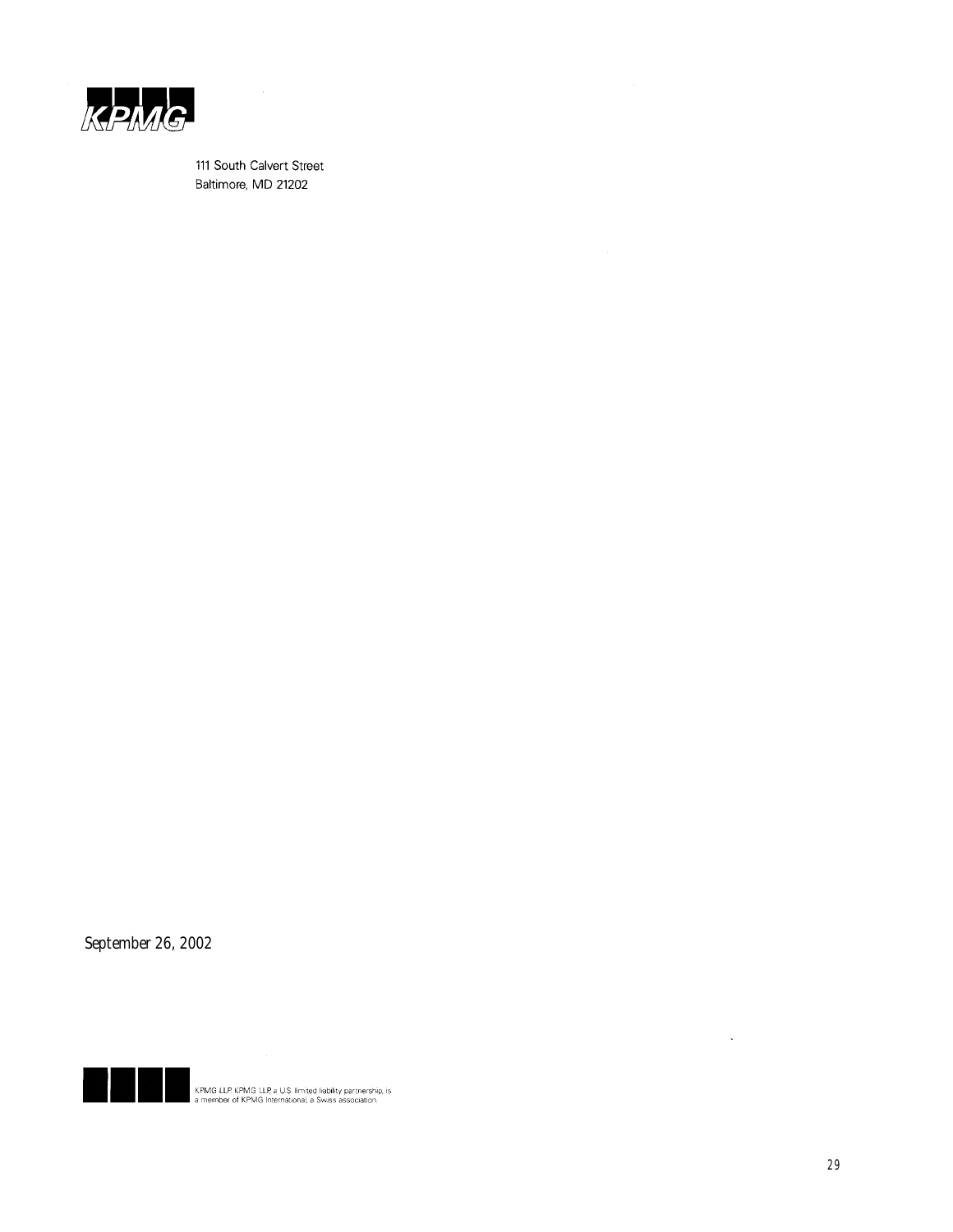## **Johns Hopkins University Balance Sheets** *June 30, 2002 and 2001 (in thousands)*

|                                                                | 2002          | 2001      |
|----------------------------------------------------------------|---------------|-----------|
| Assets:                                                        |               |           |
| Cash and cash equivalents                                      | \$<br>190,170 | 248,819   |
| Accounts receivable, net                                       | 220,808       | 195,498   |
| Prepaid expenses, deferred charges and other assets            | 57,489        | 41,450    |
| Contributions receivable, net                                  | 205,382       | 201,776   |
| Loans receivable, net                                          | 34,324        | 35,648    |
| Investments                                                    | 2,254,683     | 2,245,066 |
| Deposits with bond trustees                                    | 118,621       | 59,184    |
| Investment in plant assets, net                                | 1,006,623     | 908,404   |
| Interests in trusts and endowment funds held by others         | 78,890        | 71,848    |
| <b>Total assets</b>                                            | \$4,166,990   | 4,007,693 |
| Liabilities:                                                   |               |           |
| Accounts payable, deferred revenues and accrued expenses       | 321,457<br>\$ | 266,159   |
| Payables and deferred revenues under split interest agreements | 51,951        | 54,535    |
| Debt                                                           | 662,737       | 554,717   |
| Obligations under deferred compensation                        |               |           |
| agreements and other long-term liabilities                     | 131,542       | 121,070   |
| Total liabilities                                              | 1,167,687     | 996,481   |
| Endowment and similar funds held for purposes of               |               |           |
| Johns Hopkins Hospital                                         | 61,475        | 57,177    |
| Net assets:                                                    |               |           |
| Unrestricted                                                   | 1,708,794     | 1,828,524 |
| Temporarily restricted                                         | 380,119       | 342,874   |
| Permanently restricted                                         | 848,915       | 782,637   |
| Total net assets                                               | 2,937,828     | 2,954,035 |
| <b>Total liabilities and net assets</b>                        | \$4,166,990   | 4,007,693 |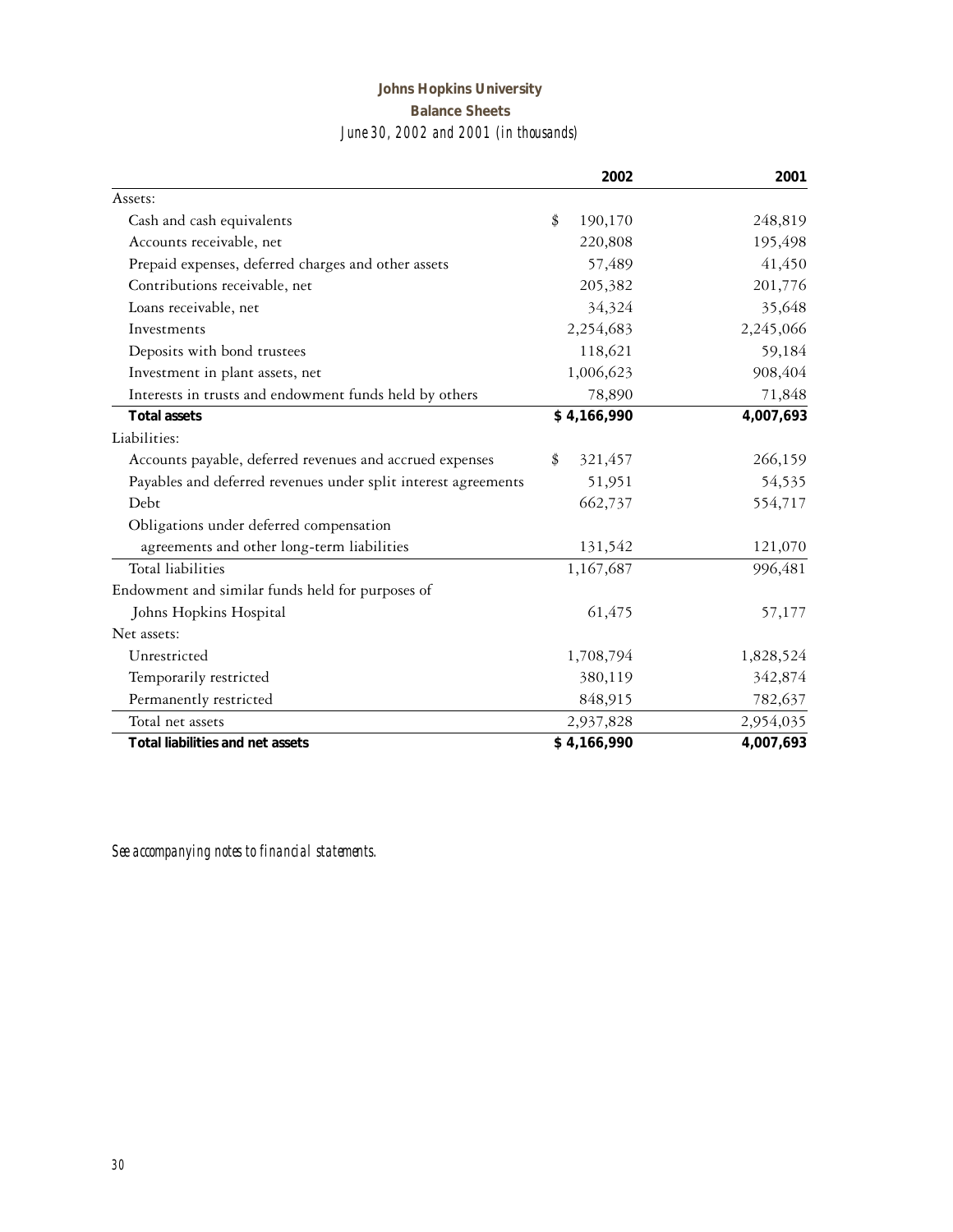## **Johns Hopkins University Statement of Activities** *Year ended June 30, 2002 (in thousands)*

|                                                |                     | <b>Temporarily</b> | Permanently              |              |
|------------------------------------------------|---------------------|--------------------|--------------------------|--------------|
|                                                | <b>Unrestricted</b> | <b>Restricted</b>  | <b>Restricted</b>        |              |
|                                                | <b>Net Assets</b>   | <b>Net Assets</b>  | <b>Net Assets</b>        | <b>Total</b> |
| Operating revenues:                            |                     |                    |                          |              |
| Tuition and fees, net of student financial aid | 254,062<br>\$       |                    |                          | 254,062      |
| Grants, contracts and similar agreements       | 1,394,147           |                    |                          | 1,394,147    |
| Clinical services                              | 228,069             |                    |                          | 228,069      |
| Reimbursements from affiliated institutions    | 159,261             |                    |                          | 159,261      |
| Contributions                                  | 73,350              | 70,660             |                          | 144,010      |
| Investment income                              | 124,322             |                    |                          | 124,322      |
| Maryland State aid                             | 19,284              |                    |                          | 19,284       |
| Sales and services of auxiliary enterprises    | 46,072              |                    |                          | 46,072       |
| Other                                          | 47,914              |                    |                          | 47,914       |
| Net assets released from restrictions          | 16,104              | (16, 104)          |                          |              |
| Total operating revenues                       | 2,362,585           | 54,556             | $\overline{\phantom{a}}$ | 2,417,141    |
| Operating expenses:                            |                     |                    |                          |              |
| Compensation and benefits                      | 1,315,347           |                    |                          | 1,315,347    |
| Contractual services                           | 488,068             |                    |                          | 488,068      |
| Supplies, materials and other                  | 276,540             |                    |                          | 276,540      |
| Depreciation of property and equipment         | 82,809              |                    |                          | 82,809       |
| Travel                                         | 44,392              |                    |                          | 44,392       |
| Interest                                       | 24,365              |                    |                          | 24,365       |
| Total operating expenses                       | 2,231,521           | $\overline{a}$     | $\overline{\phantom{a}}$ | 2,231,521    |
| Excess of operating revenues over expenses     | 131,064             | 54,556             |                          | 185,620      |
| Nonoperating revenues, gains and losses:       |                     |                    |                          |              |
| Contributions                                  |                     | 3,377              | 75,279                   | 78,656       |
| Investment loss                                | (220, 326)          | (108)              | (6,756)                  | (227, 190)   |
| Loss on disposals of property and equipment    | (3,832)             |                    |                          | (3,832)      |
| Net assets released from restrictions          | 19,803              | (19, 803)          |                          |              |
| Loss on extinguishment of debt                 | (8, 443)            |                    |                          | (8, 443)     |
| Other                                          | (37,996)            | (777)              | (2,245)                  | (41, 018)    |
| Nonoperating revenues, gains and losses, net   | (250, 794)          | (17, 311)          | 66,278                   | (201, 827)   |
| Increase (decrease) in net assets              | (119,730)           | 37,245             | 66,278                   | (16,207)     |
| Net assets at beginning of year                | 1,828,524           | 342,874            | 782,637                  | 2,954,035    |
| Net assets at end of year                      | \$1,708,794         | 380,119            | 848,915                  | 2,937,828    |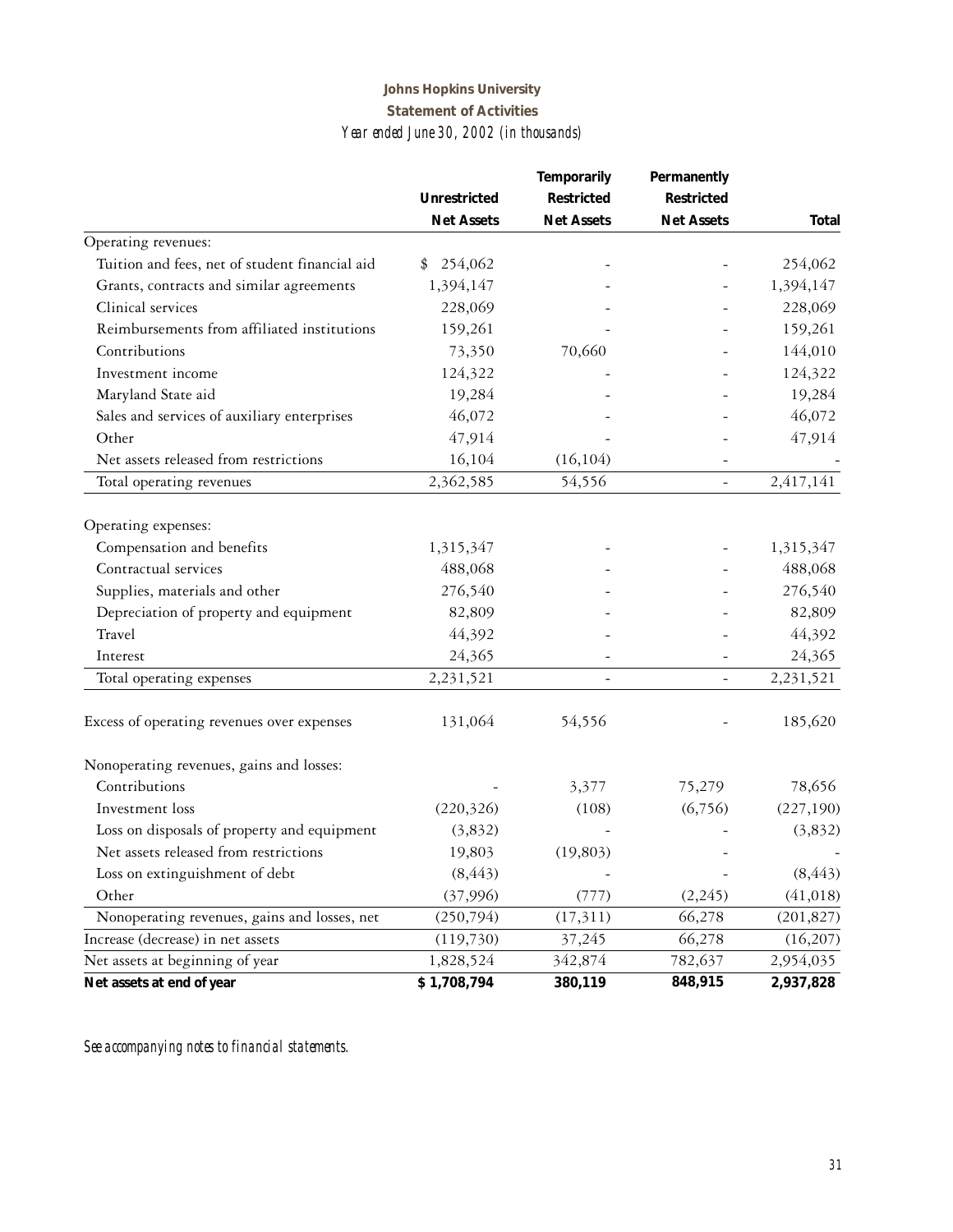### **Johns Hopkins University Statement of Activities** *Year ended June 30, 2001 (in thousands)*

|                                                |                     | <b>Temporarily</b> | Permanently       |              |
|------------------------------------------------|---------------------|--------------------|-------------------|--------------|
|                                                | <b>Unrestricted</b> | <b>Restricted</b>  | <b>Restricted</b> |              |
|                                                | <b>Net Assets</b>   | <b>Net Assets</b>  | <b>Net Assets</b> | <b>Total</b> |
| Operating revenues:                            |                     |                    |                   |              |
| Tuition and fees, net of student financial aid | 231,783<br>\$       |                    |                   | 231,783      |
| Grants, contracts and similar agreements       | 1,190,958           |                    |                   | 1,190,958    |
| Clinical services                              | 194,538             |                    |                   | 194,538      |
| Reimbursements from affiliated institutions    | 132,497             |                    |                   | 132,497      |
| Contributions                                  | 51,393              | 172,234            |                   | 223,627      |
| Investment income                              | 109,846             |                    |                   | 109,846      |
| Maryland State aid                             | 17,680              |                    |                   | 17,680       |
| Sales and services of auxiliary enterprises    | 42,703              |                    |                   | 42,703       |
| Other                                          | 35,073              |                    |                   | 35,073       |
| Net assets released from restrictions          | 51,441              | (51, 441)          |                   |              |
| Total operating revenues                       | 2,057,912           | 120,793            | $\overline{a}$    | 2,178,705    |
| Operating expenses:                            |                     |                    |                   |              |
| Compensation and benefits                      | 1,159,727           |                    |                   | 1,159,727    |
| Contractual services                           | 418,104             |                    |                   | 418,104      |
| Supplies, materials and other                  | 241,475             |                    |                   | 241,475      |
| Depreciation of property and equipment         | 70,790              |                    |                   | 70,790       |
| Travel                                         | 46,328              |                    |                   | 46,328       |
| Interest                                       | 28,408              |                    | $\qquad \qquad -$ | 28,408       |
| Total operating expenses                       | 1,964,832           |                    | $\equiv$          | 1,964,832    |
| Excess of operating revenues over expenses     | 93,080              | 120,793            |                   | 213,873      |
| Nonoperating revenues, gains and losses:       |                     |                    |                   |              |
| Contributions                                  |                     | 23,461             | 59,352            | 82,813       |
| Investment loss                                | (131, 033)          | (502)              | (5,024)           | (136, 559)   |
| Loss on disposals of property and equipment    | (2,368)             |                    |                   | (2,368)      |
| Net assets released from restrictions          | 27,595              | (27, 595)          |                   |              |
| Loss on extinguishment of debt                 | (585)               |                    |                   | (585)        |
| Other                                          | (4,871)             | 2,145              | (1,856)           | (4, 582)     |
| Nonoperating revenues, gains and losses, net   | (111, 262)          | (2, 491)           | 52,472            | (61, 281)    |
| Increase (decrease) in net assets              | (18, 182)           | 118,302            | 52,472            | 152,592      |
| Net assets at beginning of year                | 1,846,706           | 224,572            | 730,165           | 2,801,443    |
| Net assets at end of year                      | \$1,828,524         | 342,874            | 782,637           | 2,954,035    |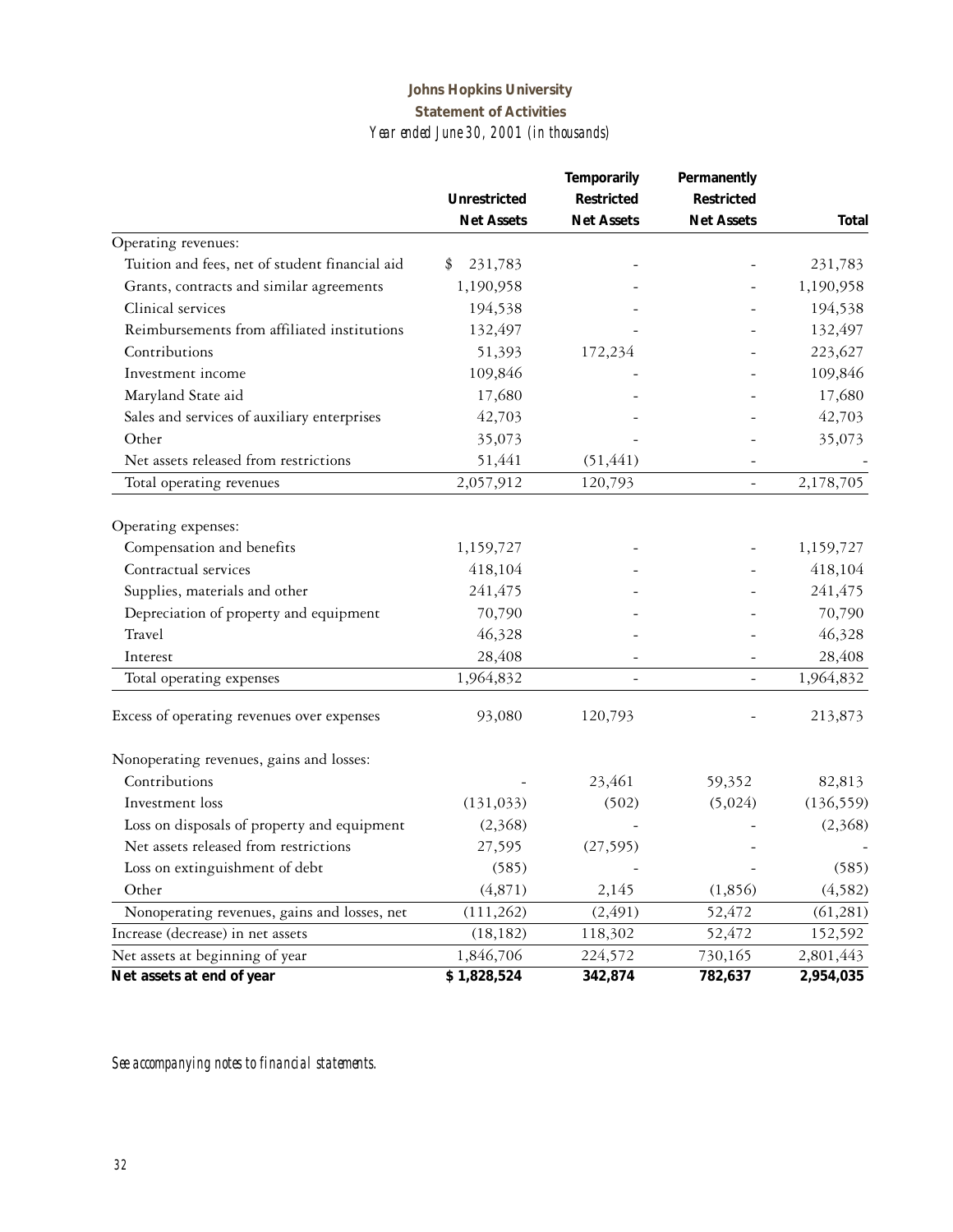## **Johns Hopkins University Statements of Cash Flows** *Years ended June 30, 2002 and 2001 (in thousands)*

|                                                                      | 2002           | 2001        |
|----------------------------------------------------------------------|----------------|-------------|
| Cash flows from operating activities:                                |                |             |
| Increase (decrease) in net assets                                    | (16,207)<br>\$ | 152,592     |
| Adjustments to reconcile increase (decrease) in net assets           |                |             |
| to net cash provided by operating activities:                        |                |             |
| Depreciation and loss on disposals of property and equipment         | 86,641         | 73,158      |
| Loss on extinguishment of debt                                       | 8,443          | 585         |
| Increase in accounts receivable, net                                 | (25,310)       | (16, 111)   |
| Increase in prepaid expenses, deferred charges and other assets      | (16,039)       | (16,279)    |
| Increase in contributions receivable, net                            | (3,606)        | (64, 850)   |
| Increase in accounts payable, deferred revenues and accrued expenses | 50,144         | 40,612      |
| Increase (decrease) in payables and deferred revenues under split    |                |             |
| interest agreements                                                  | (2,584)        | 1,859       |
| Contributions restricted for long-term investment                    | (70, 197)      | (86,975)    |
| Net realized and unrealized losses from investments                  | 162,242        | 96,015      |
| Other, net                                                           | 239            | 21          |
| Net cash provided by operating activities                            | 173,766        | 180,627     |
| Cash flows from investing activities:                                |                |             |
| Purchases of investments                                             | (2,219,459)    | (1,996,016) |
| Proceeds from sales and maturities of investments                    | 2,040,558      | 1,878,546   |
| Purchases of property and equipment                                  | (179,706)      | (149,993)   |
| Disbursements for student loans                                      | (5,617)        | (5,600)     |
| Repayments of student loans                                          | 6,850          | 4,636       |
| Decrease (increase) in deposits with bond trustees, net              | (59, 437)      | 27,440      |
| Increase (decrease) in endowments held for others                    | 4,298          | (3,098)     |
| Net cash used by investing activities                                | (412,513)      | (244,085)   |
| Cash flows from financing activities:                                |                |             |
| Contributions restricted for long-term investment                    | 70,197         | 86,975      |
| Proceeds from borrowings                                             | 219,043        | 71,372      |
| Scheduled payments of bonds and notes payable                        | (16,700)       | (15, 235)   |
| Advance refundings and other payments of borrowings                  | (102, 914)     | (42,083)    |
| Increase (decrease) in other long-term liabilities                   | 10,472         | (15, 473)   |
| Net cash provided by financing activities                            | 180,098        | 85,556      |
| Net increase (decrease) in cash and cash equivalents                 | (58, 649)      | 22,098      |
| Cash and cash equivalents at beginning of year                       | 248,819        | 226,721     |
| Cash and cash equivalents at end of year                             | 190,170<br>\$  | 248,819     |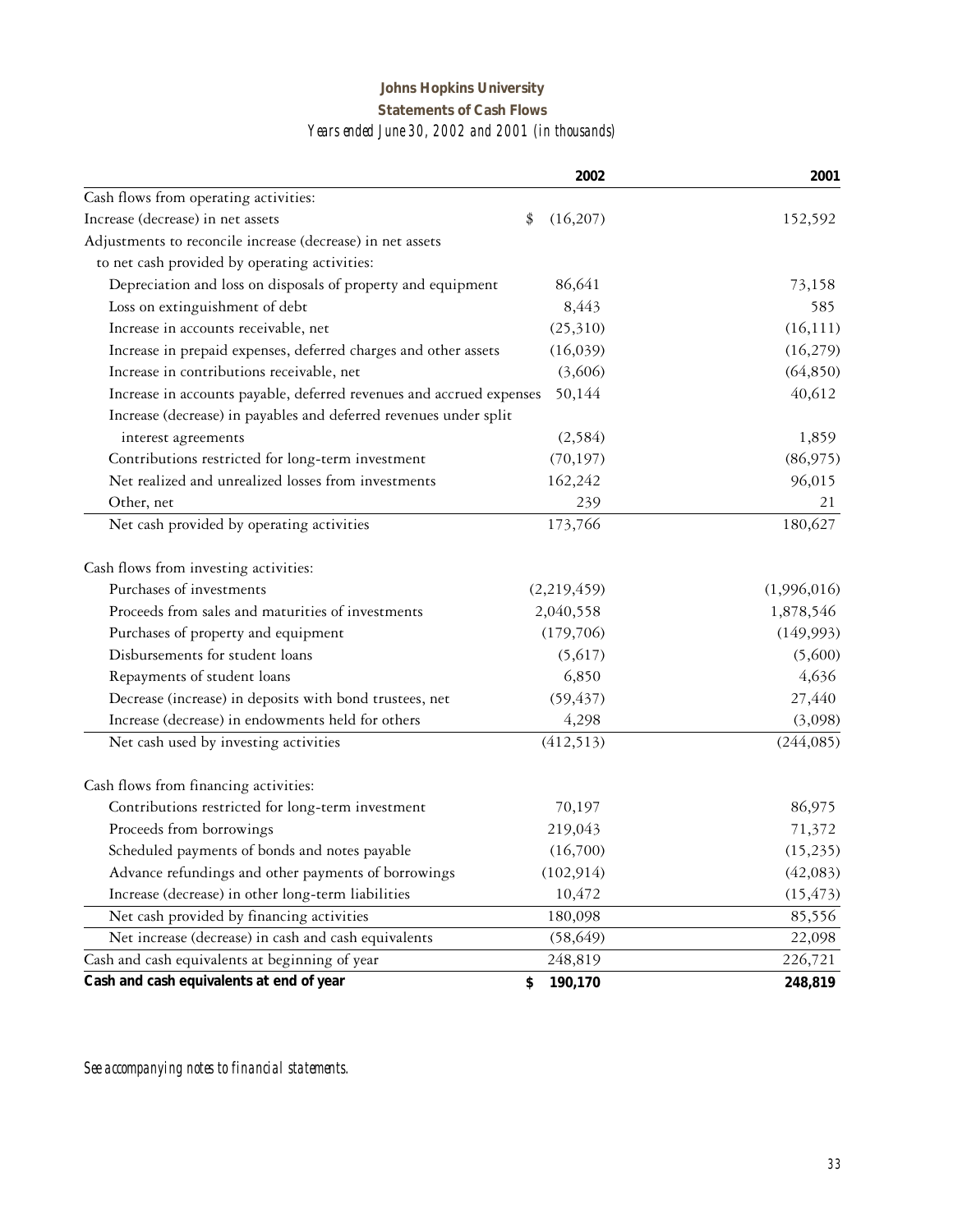#### **(1) Summary of Significant Accounting Policies**

#### *(a) General*

Johns Hopkins University is a private, nonprofit institution that provides education and related services to students and others, research and related services to sponsoring organizations and professional medical services to patients. The University is based in Baltimore, Maryland, but also maintains facilities and operates education programs elsewhere in Maryland, in Washington, D.C. and, on a more limited scale, in several additional states and certain foreign countries.

 Education and related services (e.g., room, board, etc.) are provided to approximately 19,200 students, including 10,500 full-time students and 8,700 part-time students, and produce about 12% of the University's operating revenues. The full-time students are divided about equally between graduate level (including postdoctoral) and undergraduate level. Students are drawn from a broad geographic area, including most of the states in the United States and numerous foreign countries. The majority of the part-time students are graduate level students from the Baltimore-Washington, D.C. area.

 Research and related services (e.g., research training) are provided through more than 1,200 agreements with government and private sponsors. Grants, contracts and similar agreements produce about 58% of the University's operating revenues. Approximately 89% of the revenues from research and related services comes from departments and agencies of the United States Government. Major government sponsors include the Department of Health and Human Services, the Department of Defense, the National Aeronautics and Space Administration and the Agency for International Development; these sponsors provided approximately 36%, 30%, 10% and 7%, respectively, of revenues from grants, contracts and similar agreements in 2002.

 Professional medical services are provided by members of the University's faculty to patients at Johns Hopkins Hospital and other hospitals and outpatient care facilities in the Baltimore area and produce about 9% of the University's operating revenues. The patients are predominantly from the Baltimore area, other parts of Maryland or surrounding states.

#### *(b) Basis of Presentation*

The financial statements include the accounts of the various academic and support divisions, the Applied Physics Laboratory (APL), the Johns Hopkins University Press and affiliated organizations which are controlled by the University, including JHPIEGO Corporation, Peabody Institute of the City of Baltimore and the Fund for Johns Hopkins Medicine. Investments in organizations which the University does not control, including Dome Corporation, Johns Hopkins Healthcare LLC and Johns Hopkins Home Care Group, Inc., are accounted for using the equity method. Certain amounts for 2001 have been reclassified to conform to the presentation for 2002.

 The preparation of financial statements in conformity with accounting principles generally accepted in the United States of America requires management to make estimates and judgments that affect the reported amounts of assets and liabilities and disclosures of contingencies at the date of the financial statements and revenues and expenses recognized during the reporting period. Actual results could differ from those estimates.

 Net assets, revenues and gains and losses are classified based on the existence or absence of donor-imposed restrictions. Accordingly, net assets of the University are classified and reported as follows:

 *Permanently restricted*—Net assets subject to donorimposed stipulations that they be maintained permanently by the University. Generally, the donors of these assets permit the University to use all or part of the income earned on related investments for general or specific purposes, primarily divisional and departmental support and student financial aid.

 *Temporarily restricted*—Net assets subject to donorimposed stipulations that may or will be met by actions of the University and/or the passage of time.

 *Unrestricted*—Net assets that are not subject to donorimposed stipulations.

 Revenues are reported as increases in unrestricted net assets unless the use of the related assets is limited by donor-imposed restrictions. Expenses are reported as decreases in unrestricted net assets. Gains and losses on investments are reported as increases or decreases in unrestricted net assets unless their use is restricted by explicit donor stipulations or by law. Expirations of temporary restrictions recognized on net assets (i.e., the donor-stipulated purpose has been fulfilled and/or the stipulated time period has elapsed) are reported as reclassifications from temporarily restricted net assets to unrestricted net assets. Temporary restrictions on gifts to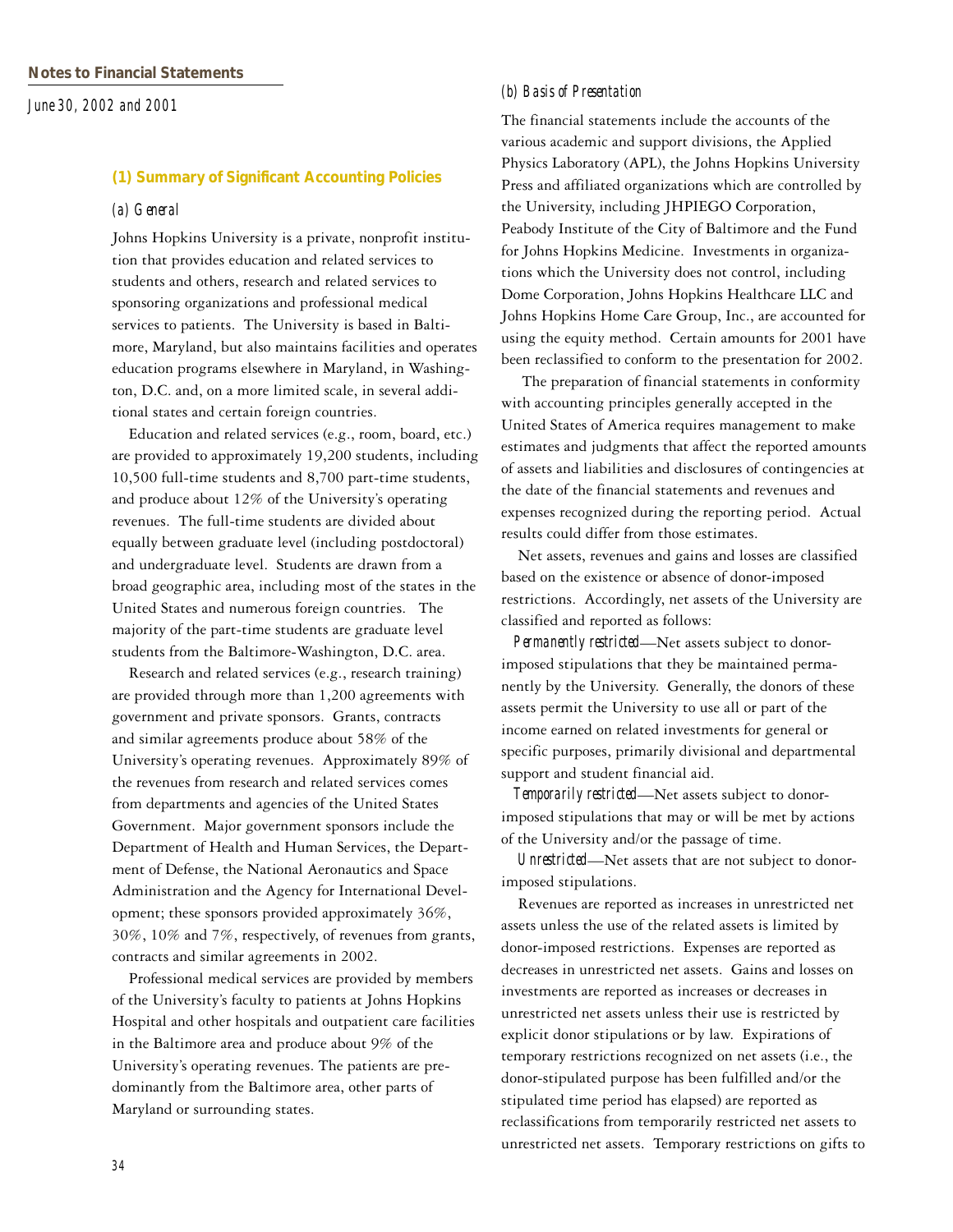acquire long-lived assets are considered met in the period in which the assets are acquired or placed in service.

#### *(c) Contributions*

Contributions, including unconditional promises to give, are recognized as revenues in the appropriate category of net assets in the period received, except that contributions which impose restrictions that are met in the same fiscal year they are received are included in unrestricted revenues. Contributions received for capital projects or perpetual or term endowment funds and contributions under split interest agreements or perpetual trusts are reported as nonoperating revenues. All other contributions are reported as operating revenues. Changes in the nature of any restrictions on contributions due to amendments to agreements with donors are recognized by adjusting operating and nonoperating contribution revenues in the period in which the amendments are approved. Conditional promises to give are not recognized until the conditions on which they depend are substantially met. Contributions of assets other than cash are recorded at their estimated fair value at the date of gift, except that contributions of works of art, historical treasures and similar assets held as part of collections are not recognized or capitalized.

 Allowance is made for uncollectible contributions receivable based upon management's judgment and analysis of the creditworthiness of the donors, past collection experience and other relevant factors. Estimated collectible contributions to be received after one year are discounted using a risk-free rate for the expected period of collection. Amortization of the discount is recorded as additional contribution revenue.

#### *(d) Cash and Cash Equivalents*

Short-term investments with maturities at dates of purchase of three months or less are classified as cash equivalents, except that any such investments purchased with funds on deposit with bond trustees, with funds held in trusts by others or by external endowment investment managers are classified with the applicable assets. Cash equivalents include short-term U.S. Treasury securities and other highly liquid investments and are carried at cost which approximates fair value.

#### *(e) Investments*

Investments are stated at their fair values which are generally determined based on quoted market prices or estimates provided by external investment managers or other independent sources. In the limited cases where such values are not available, historical cost is used as an estimate of fair value.

 Assets of pooled endowment and similar funds are invested on the basis of a total return policy to provide income and to realize appreciation in investment values. Realized investment gains of these funds may be used to support operations provided that the funds have market values in excess of their historical values. The endowment investment pool payout was approximately 5.3% and 4.5%, respectively, of average market values in 2002 and 2001.

 Investment income included in operating revenues consists of income and realized gains and losses on investments of working capital and nonpooled endowment funds (except where restricted by donors) and the annual appropriation of income and realized gains for pooled endowment and similar funds approved by the Board of Trustees. All unrealized gains and losses, any difference between the income and realized gains earned and the appropriated amount for pooled endowment and similar funds and income and realized gains restricted by donors are reported as nonoperating revenues or losses.

#### *(f) Investment in Plant Assets*

Investments in plant assets are stated at cost, if purchased, or at estimated fair value at the date of gift, if donated, less accumulated depreciation and amortization. Depreciation of buildings, equipment and library collections and amortization of leasehold improvements are computed using the straight-line method over the estimated useful lives of the assets. Land and certain historic buildings are not subject to depreciation. Title to certain equipment purchased using funds provided by government sponsors is vested in the University. Such equipment is included in investment in plant assets. Certain facilities and equipment used by the APL in connection with its performance under agreements with the United States Government are owned by the government. These facilities and equipment are not included in the balance sheet; however, the University is accountable to the government for them.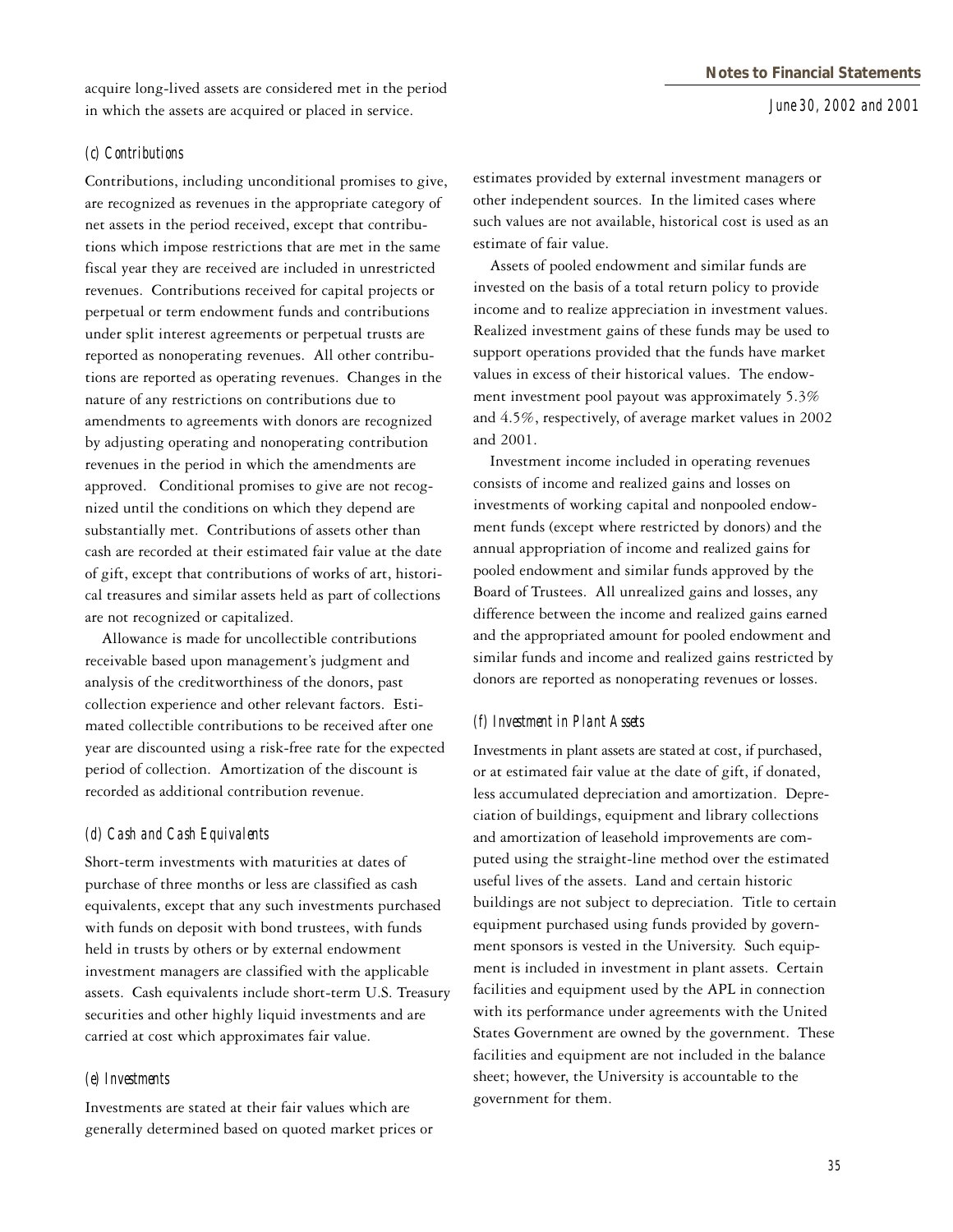#### *(g) Split Interest Agreements and Perpetual Trusts*

The University's split interest agreements with donors consist primarily of irrevocable charitable remainder trusts for which the University serves as trustee. Assets held in these trusts are included in investments. Contribution revenues are recognized at the date the trusts are established after recording liabilities for the present value of the estimated future payments to be made to the donors and/or other beneficiaries. The liabilities are adjusted during the terms of the trusts for changes in the values of the assets, accretion of the discounts and other changes in estimates of future benefits.

 The University is also the beneficiary of certain perpetual trusts held and administered by others. The present values of the estimated future cash receipts from the trusts are recognized as assets and contribution revenues at the dates the trusts are established. Distributions from the trusts are recorded as contributions and the carrying value of the assets is adjusted for changes in estimates of future receipts.

#### *(h) Fair Values of Financial Instruments*

Fair values of financial instruments approximate their carrying values in the financial statements, except for indebtedness for which fair value information is provided in note 7.

#### *(i) Affiliated Institutions*

The University has separate administrative agreements for the exchange of services with Johns Hopkins Hospital (Hospital) and other medical and educational institutions. Costs incurred by the University in providing services to these institutions and the related reimbursements are reported as operating expenses and revenues, respectively, in the appropriate object and source classifications. Costs incurred by the University for services provided by these institutions are reported as operating expenses in the appropriate object classifications.

 The University holds several endowment and similar funds which were designated for purposes or activities that are carried out by the Hospital. The assets of these funds are included in investments and the related income is paid to the Hospital. The carrying values of the funds are adjusted for earnings from and changes in the fair

values of the investments, and distributions paid and are excluded from the University's net assets.

#### *(j) Insurance*

The University, together with other institutions, has formed captive insurance companies which arrange and provide professional liability, general liability and property damage insurance for their shareholders. Defined portions of claims paid by these companies are self-insured. The University's annual payments to the companies for insurance coverage are based on actuarial studies and are included in operating expenses.

#### *(k) Sponsored Projects*

Revenues under grants, contracts and similar agreements with sponsors are recognized as expenditures are incurred for agreement purposes. These revenues include recoveries of facilities and administrative costs which are generally determined as a negotiated or agreed-upon percentage of direct costs, with certain exclusions. Facilities and administrative cost recovery revenues for the academic and support divisions of the University were \$190,661,000 in 2002 and \$170,669,000 in 2001.

#### *(l) Student Financial Aid*

The University provides financial aid to eligible students, generally in a "package" that includes loans, compensation under work-study programs and/or grant and scholarship awards. The loans are provided primarily through programs of the United States Government (including direct and guaranteed loan programs) under which the University is responsible only for certain administrative duties. The grants and scholarships include awards provided from gifts and grants from private donors, income earned on endowment funds restricted for student aid and general funds. Grant and scholarship awards were \$106,367,000 in 2002 and \$96,644,000 in 2001 and are netted against tuition and fees revenues.

#### *(m) Income Taxes*

The University is qualified as a not-for-profit organization under section  $501(c)(3)$  of the Internal Revenue Code, as amended. Accordingly, it is not subject to income taxes except to the extent it has taxable income from businesses that are not related to its exempt purpose.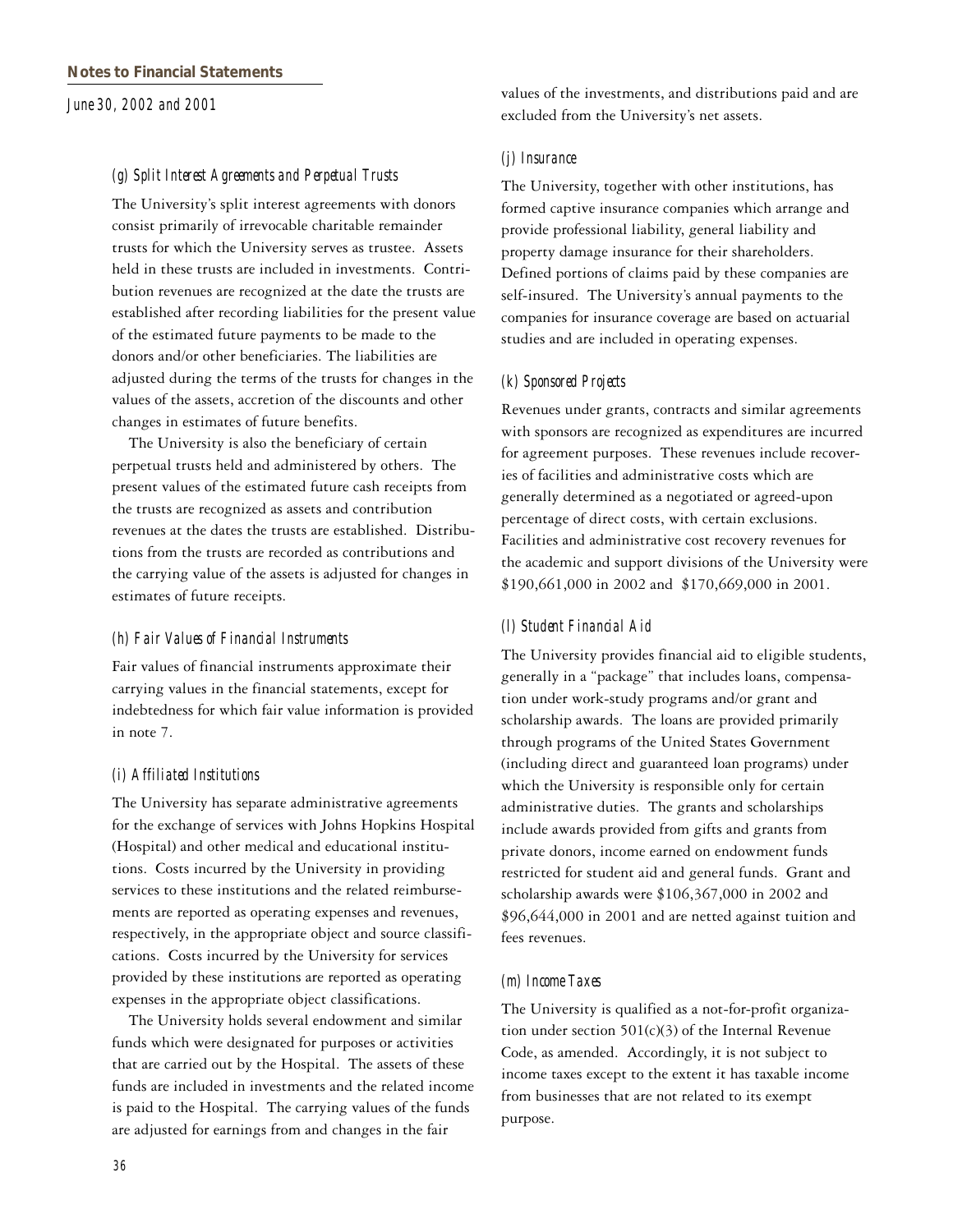#### *(n) Derivative Financial Instruments*

Effective July 1, 2000, the University adopted Statement of Financial Accounting Standards No. 133, *Accounting for Derivative Instruments and Hedging Activities*. This Statement requires that all derivatives be measured at fair value and that they be recognized in the balance sheet as assets or liabilities. There was no cumulative effect at July 1, 2000 of adoption of this Statement as all of the derivative instruments held by the University at that date (consisting of futures and forward currency contracts) were stated at fair value in accordance with the applicable authoritative guidance. The effect of adoption in 2001, relating to the accounting for an interest rate swap agreement entered into in April 2001, was not material.

 The University's external investment managers are authorized to use specified derivative financial instruments, including futures and forward currency contracts, in managing the assets under their control, subject to restrictions and limitations adopted by the Board of Trustees.

 Futures contracts, which are commitments to buy or sell designated financial instruments at a future date for a defined price, may be used to adjust asset allocation, neutralize options in securities or construct a more efficient portfolio. The managers have made limited use of exchange-traded interest rate futures contracts. Margin requirements are met in cash; however, the managers settle their positions on a net basis and, accordingly, the cash requirements are substantially less than the contract amounts. Forward currency contracts, which are agreements to exchange designated currencies at a future date at a specified rate, may be used to hedge currency exchange risk associated with investments in fixed-income securities denominated in foreign currencies and investments in equity securities traded in foreign markets. The managers settle these contracts on a net basis and, accordingly, the cash requirements are substantially less than the contract amounts. Changes in the market value of the futures and forward currency contracts are included in investment income and were not significant in 2002 and 2001.

 The University makes limited use of interest rate swap agreements to manage interest rate risk associated with variable rate debt. Under interest rate swap agreements, the University and the counterparties agree to exchange the difference between fixed rate and variable rate interest amounts calculated by reference to specified notional principal amounts during the agreement period. Notional principal amounts are used to express the volume of these transactions, but the cash requirements and

amounts subject to credit risk are substantially less.

 Parties to interest rate exchange agreements are subject to market risk for changes in interest rates and risk of credit loss in the event of nonperformance by the counterparty. The University does not require any collateral under these agreements, but deals only with highly rated financial institution counterparties and does not expect that any counterparties will fail to meet their obligations.

#### **(2) Applied Physics Laboratory (APL)**

The APL is engaged in research and development work principally under an omnibus contract with the Naval Sea Systems Command of the United States Navy (NAVSEA). Revenues and expenses under the contract with NAVSEA and contracts with other agencies of the United States Government represent substantially all of the revenues and expenses of the APL. The omnibus contract and other contracts define reimbursable costs and provide for fees to the University. The omnibus contract also requires that a portion of the fees earned by the University thereunder be retained and used for various APL-related purposes.

 The current contract with NAVSEA continues until September 30, 2007, subject to extension at the option of NAVSEA to September 30, 2012. University management expects that a contractual relationship with the United States Navy will continue after expiration of the current contract.

 In accordance with an agreement between the United States Government and the University, the APL has been designated a national resource. Under the agreement, if the University should determine that it can no longer sponsor the APL or the Secretary of the Navy should determine that the Navy can no longer contract with the University with respect to the APL, the University will establish a charitable trust to provide for the continued availability of the APL. The trust would be administered by five trustees and the corpus would consist of the University's interest in the APL facilities, including land to the extent necessary, and the balances in the University's APL stabilization, contingency and research fund on the date the trust is established, less certain costs. Upon termination of the trust, the corpus, in whole or in part, would be returned to and held and used by the University for such educational or research purposes and in such manner as the trustees and University agree.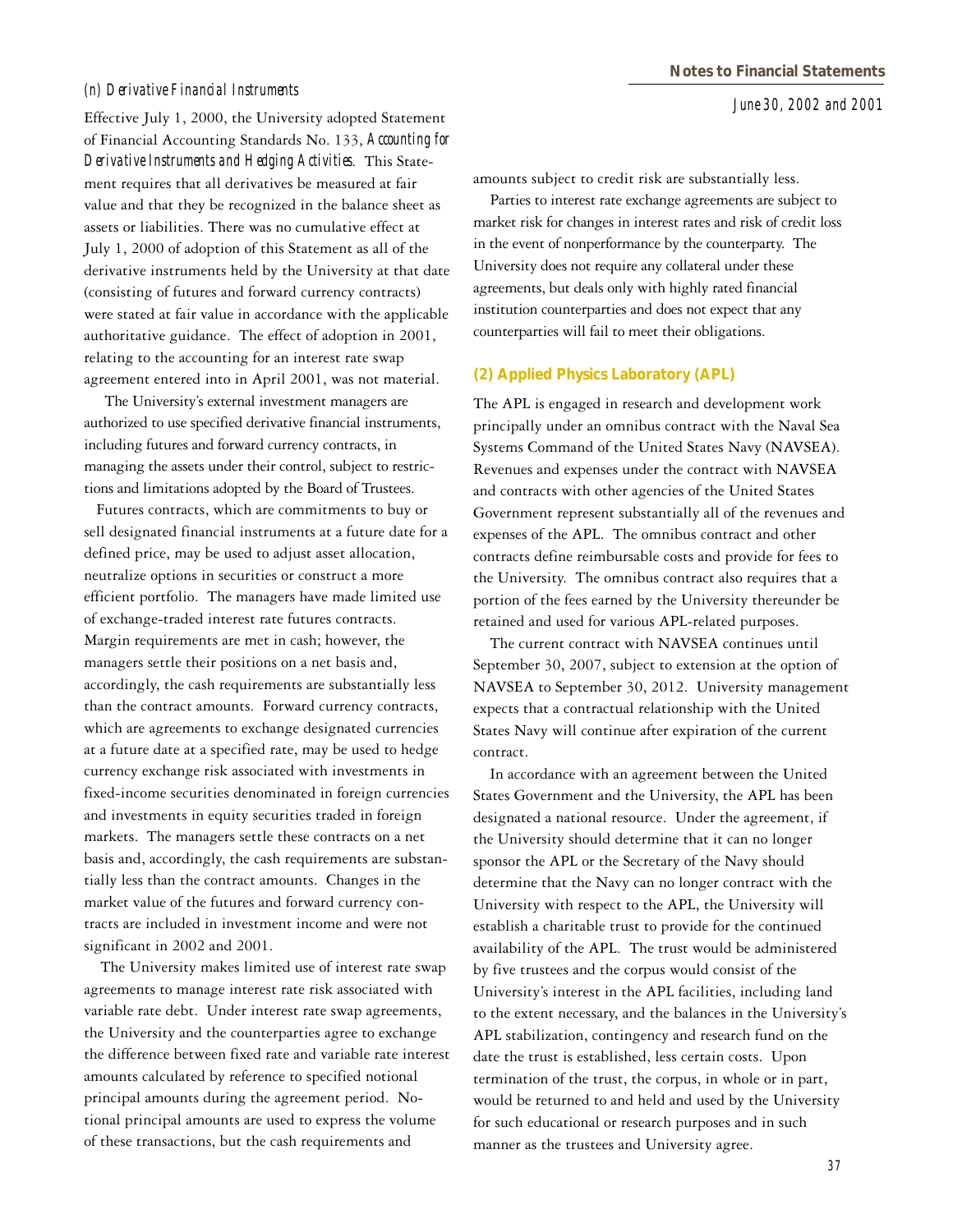The APL stabilization, contingency and research fund is included in unrestricted net assets and was approximately \$214,784,000 and \$205,981,000 at June 30, 2002 and 2001, respectively, including net investments in property and equipment of \$101,385,000 and \$92,390,000, respectively. At June 30, 2002, APL purchase and subcontract commitments were approximately \$71,000,000.

#### **(3) Accounts Receivable**

Accounts receivable, net, are summarized as follows at June 30 (in thousands):

|                                    | 2002      | 2001    |
|------------------------------------|-----------|---------|
| Reimbursement of costs incurred    |           |         |
| under grants and contracts         | \$123,922 | 110,060 |
| Affiliated institutions, primarily |           |         |
| Johns Hopkins Hospital             | 14,099    | 15,993  |
| Students                           | 6,080     | 4,980   |
| Others                             | 37,850    | 30,594  |
| Total research and training,       |           |         |
| less allowances of $$14,608$ in    |           |         |
| 2002 and \$23,783 in 2001          | 181,951   | 161,627 |
| Medical services to patients,      |           |         |
| less allowances of \$58,950 in     |           |         |
| 2002 and \$46,470 in 2001          | 38,857    | 33,871  |
|                                    | \$220,808 | 195,498 |

#### **(4) Contributions Receivable**

Contributions receivable, net, are summarized as follows at June 30 (in thousands):

|                               | 2002            | 2001            |
|-------------------------------|-----------------|-----------------|
| Unconditional promises        |                 |                 |
| scheduled to be collected in: |                 |                 |
| Less than one year            | 68,390<br>\$    | 66,613          |
| One year to five years        |                 | 141,877 139,918 |
| Over five years               | 30,153          | 34,346          |
|                               | 240,420 240,877 |                 |
| Less unamortized discount and |                 |                 |
| allowance for uncollectible   |                 |                 |
| contributions                 | 35,038          | 39,101          |
|                               | \$205,382       | 201.776         |

 At June 30, 2002 and 2001, approximately 57% of the gross contributions receivable were due from ten donors. Approximately 44% and 66% of contribution revenues for 2002 and 2001, respectively, were from ten donors. At June 30, 2002, the University had also received bequest intentions of approximately \$206,833,000 and certain other conditional promises to give. These conditional promises to give are not recognized as assets and, if they are received, they will generally be restricted for specific purposes stipulated by the donors, primarily endowments for faculty support, scholarships or general operating support of a particular department or division of the University.

#### **(5) Investments**

Investments are summarized as follows at June 30 (in thousands):

|                                    | 2002                  | 2001                |
|------------------------------------|-----------------------|---------------------|
| Cash and short-term investments \$ | 50,765                | 103,017             |
| United States Government           |                       |                     |
| and agency obligations             | 391,734               | 329,098             |
| Other debt securities              | 419,955               | 352,225             |
| Common and preferred stocks        |                       | 1,017,885 1,075,899 |
| Limited partnership and            |                       |                     |
| similar interests                  | 255,800               | 259,405             |
| Mortgages and notes receivable     |                       |                     |
| and other investments              | 118,544               | 125,422             |
|                                    | \$2,254,683 2,245,066 |                     |

 Investments are professionally managed, primarily by outside investment organizations, subject to direction and oversight by a committee of the Board of Trustees. The Board has established investment policies and guidelines which cover asset allocation and performance objectives and impose various restrictions and limitations on the managers. These restrictions and limitations are specific to each asset classification and cover concentrations of market risk (at both the individual issuer and industry group levels), credit quality of fixed-income and shortterm investments, use of derivative securities, investments in foreign securities and various other matters.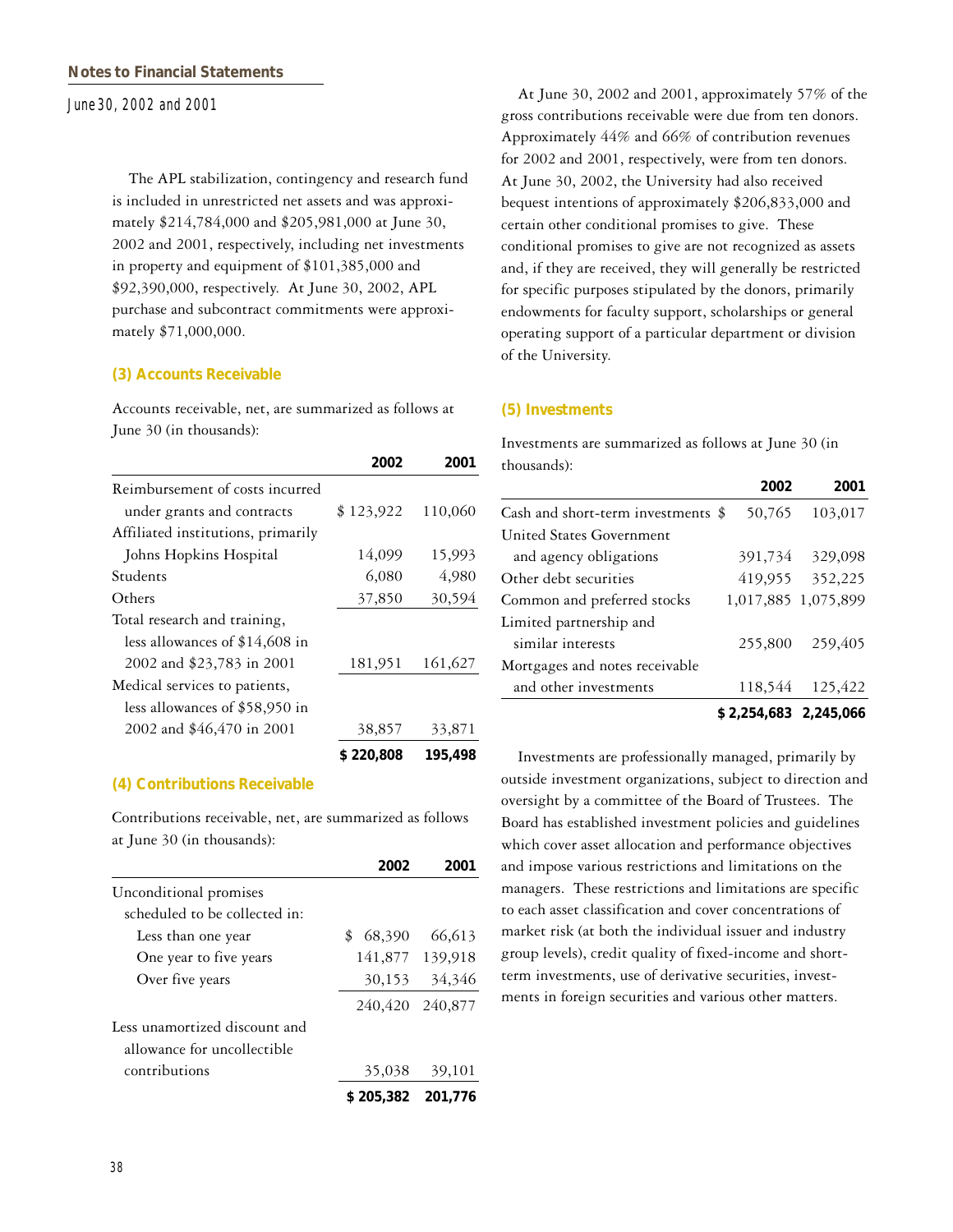Investment income (loss) is summarized as follows for the years ended June 30 (in thousands):

|                                    | 2002         | 2001                    |
|------------------------------------|--------------|-------------------------|
| Dividend and interest income       | 71,574<br>\$ | 78,036                  |
| Net realized gains (losses)        | (22,706)     | 66,995                  |
| Net unrealized loss                |              | $(139,536)$ $(163,010)$ |
| Decrease in interests in perpetual |              |                         |
| trusts                             | (8,623)      | (1, 423)                |
| Investment management fees         | (7,236)      | (7,311)                 |
| Equity in earnings of non-         |              |                         |
| consolidated subsidiaries          | 3,659        |                         |
|                                    | \$(102,868)  | (26, 713)               |

 Investment income (loss) is classified in the statements of activities as follows for the years ended June 30 (in thousands):

|              | 2002                    | 2001                    |
|--------------|-------------------------|-------------------------|
| Operating    | $$124,322$ 109,846      |                         |
| Nonoperating |                         | $(227,190)$ $(136,559)$ |
|              | $$(102,868)$ $(26,713)$ |                         |

 At June 30, 2002 and 2001, assets of endowment and similar funds, including cash, cash equivalents and investments, amounted to \$1,637,529,000 and \$1,760,356,000, respectively. Substantially all assets of endowment and similar funds and certain other assets are combined in a common investment pool known as the Endowment Investment Pool (EIP). Purchases and disposals of shares in the EIP are made based on the market value per share at the end of the quarter during which the transaction takes place. At June 30, 2002 and 2001, assets of the EIP, including cash and cash equivalents and investments, amounted to \$1,689,717,000 and \$1,819,555,000, respectively.

 At June 30, 2002 and 2001, other investments include \$83,472,000 and \$89,498,000, respectively, of investments held by the University under deferred compensation agreements. Such amounts approximate the University's related liabilities to employees which are included in obligations under deferred compensation agreements and other long-term liabilities. At June 30, 2002 and 2001, investments having a fair value of  $$9,449,000$  and  $$9,270,000$ , respectively, were pledged as security for the payment of unemployment claims. At June 30, 2002, commitments for purchases of investments were approximately \$82,804,000.

#### **(6) Investment in Plant Assets**

Investment in plant assets, net, is summarized as follows at June 30 (in thousands):

|                               | 2002         | 2001                |
|-------------------------------|--------------|---------------------|
| Land                          | \$<br>35,346 | 35,346              |
| Land improvements             | 33,228       | 16,176              |
| Buildings and leasehold       |              |                     |
| improvements                  |              | 1,096,857 1,014,379 |
| Equipment                     | 386,855      | 358,808             |
| Library collections           |              | 134,273 124,294     |
| Construction in progress      | 117,285      | 85,451              |
|                               |              | 1,803,844 1,634,454 |
| Less accumulated depreciation |              |                     |
| and amortization              | 797,221      | 726,050             |
|                               | 1,006,623    | 908,404             |

#### **(7) Debt**

Debt is summarized as follows at June 30 (in thousands):

|                                | 2002              | 2001            |
|--------------------------------|-------------------|-----------------|
| Bonds payable                  | \$398,771 292,941 |                 |
| Notes payable                  |                   | 166,275 181,776 |
| Commercial paper revenue notes | 97,691            | 80,000          |
|                                | \$662,737 554,717 |                 |

 Bonds payable, all of which were issued by Maryland Health and Higher Educational Facilities Authority (MHHEFA), consist of the following at June 30 (in thousands):

|                                  | 2002        | 2001            |
|----------------------------------|-------------|-----------------|
| Revenue Bonds of 1983, 6.00% to  |             |                 |
| $9.88\%$ , due July 2013, net of |             |                 |
| unamortized discount of \$863    |             |                 |
| and \$1,100                      | \$<br>8,692 | 8,455           |
| Refunding Revenue Bonds of       |             |                 |
| 1997, 4.50% to 5.625%, due       |             |                 |
| July 2027, net of unamortized    |             |                 |
| discount of \$225 and \$230      | 13,775      | 14,035          |
| Refunding Revenue Bonds of       |             |                 |
| 1998, 5.125\% to 6.00\%.         |             |                 |
| due July 2020, including         |             |                 |
| unamortized premium of           |             |                 |
| \$489 and \$533                  |             | 166,814 174,173 |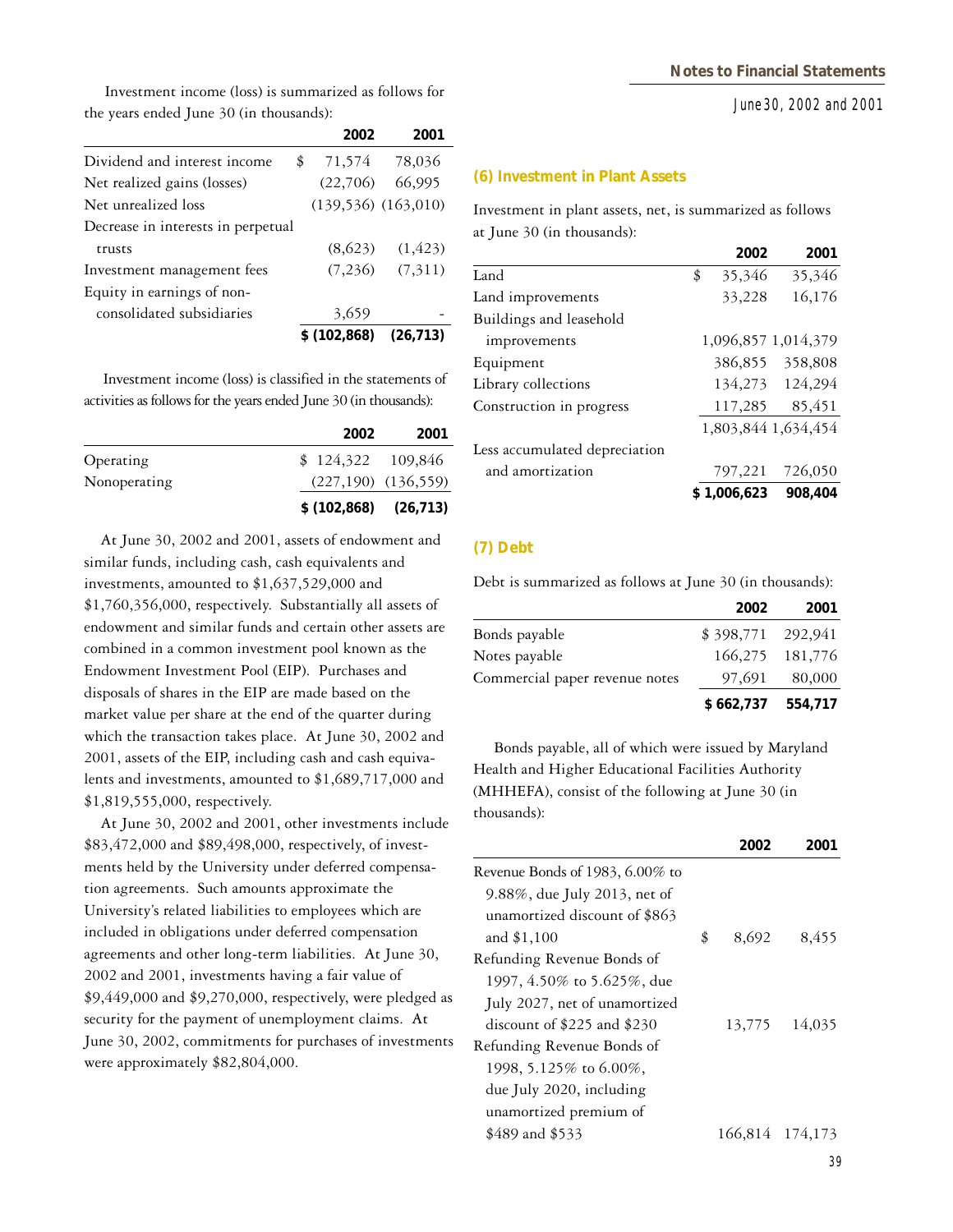|                                 | \$ 398,771 | 292,941 |
|---------------------------------|------------|---------|
| \$1,641                         | 105,084    |         |
| of unamortized discount of      |            |         |
| 5.00%, due July 2032, net       |            |         |
| Revenue Bonds of 2002A,         |            |         |
| unamortized discount of \$1,401 | 84,374     |         |
| due July 2041, net of           |            |         |
| of 2001B, 5.00% to 5.30%,       |            |         |
| Refunding Revenue Bonds         |            |         |
| \$552 and \$616                 | 20,032     | 20,516  |
| unamortized premium of          |            |         |
| due July 2013, including        |            |         |
| 2001A, $4.00\%$ to $5.00\%$ ,   |            |         |
| Refunding Revenue Bonds of      |            |         |
| tized discount of \$2,043       |            | 75,762  |
| due July 2039, net of unamor-   |            |         |
| Revenue Bonds of 1999, 6%,      |            |         |

 The bonds payable outstanding at June 30, 2002, are unsecured general obligations of the University. The loan agreements generally provide for semi-annual payments of interest and annual payments of principal, except that no principal payments are due on the Refunding Revenue Bonds of 2001B or the Revenue Bonds of 2002A prior to maturity. The loan agreement relating to the Revenue Bonds of 1983 provides for limitations on the amount of indebtedness the University may incur.

 The proceeds of the Refunding Revenue Bonds of 2001B were used to advance refund the Revenue Bonds of 1999. The University recognized a debt extinguishment loss of approximately \$8,443,000 on this transaction.

 Certain MHHEFA revenue bonds were advance refunded in 1988 using proceeds of an issue of bonds that was later refinanced. The net proceeds were irrevocably placed in trust pursuant to escrow agreements and used to purchase government securities which are payable as to principal and interest at such times and in such amounts as to pay all principal and interest on the refunded bonds. Accordingly, these bonds are considered to have been extinguished and neither the debt (\$33,135,000 at June 30, 2002) nor the irrevocable trusts are included in the balance sheet.

 Notes payable consist of the following at June 30 (in thousands):

|                                    | 2002              | 2001        |
|------------------------------------|-------------------|-------------|
| MHHEFA note due May 2004           | \$<br>3,013       | 3,139       |
| MHHEFA note due November 2015      | 45,848            | 47,841      |
| MHHEFA note due November 2020      | 16,990            | 17,428      |
| MHHEFA note due February 2025      | 4,710             | 13,740      |
| MHHEFA note due July 2026          |                   | 6,143 6,227 |
| Note due June 2002, 10%            |                   | 1,673       |
| Note due December 2002, 7.91%      | 11,120            | 11,325      |
| Note due July 2004, 3% (government |                   |             |
| subsidized effective rate)         | 243               | 337         |
| Note due June 2012, 7.29%          | 2,221             | 2,369       |
| Note due December 2019, 8.88%      | 75,987            | 77,697      |
|                                    | \$166,275 181,776 |             |

 The MHHEFA notes are part of a pooled loan program. The notes are unsecured general obligations of the University, bear interest at a variable rate (1.50% at June 30, 2002) and are due in monthly installments. Under terms of the loan agreements, the University may be required to provide security for the loans in certain circumstances.

 The notes due December 2002 and June 2012 are unsecured general obligations of the University and are due in annual installments (with interest payable monthly and semi-annually, respectively). Under terms of the related loan agreements, the University may be required to provide security for the loans in certain circumstances. The notes due July 2004 and December 2019 are secured by certain of the University's property. The note due July 2004 is payable in quarterly installments. The note due December 2019 is due in annual installments with interest payable monthly.

 The commercial paper revenue notes were issued by MHHEFA. Under the commercial paper program, the University may have revenue notes outstanding of up to \$100,000,000 to finance and refinance the costs of qualified projects to July 2031. The notes are unsecured, bear interest at rates that are fixed at the date of issue and may have maturities up to 270 days from that date. The notes outstanding at June 30, 2002, bear interest at a weightedaverage rate of 1.49%.

 In April 2001, the University entered into an interest rate swap agreement with a national bank to reduce its interest rate risk on a portion of the commercial paper revenue notes. The agreement extends through April 2007 and provides for the University to pay a fixed rate of 5.415% and receive a variable rate based on a notional principal amount of \$20,100,000.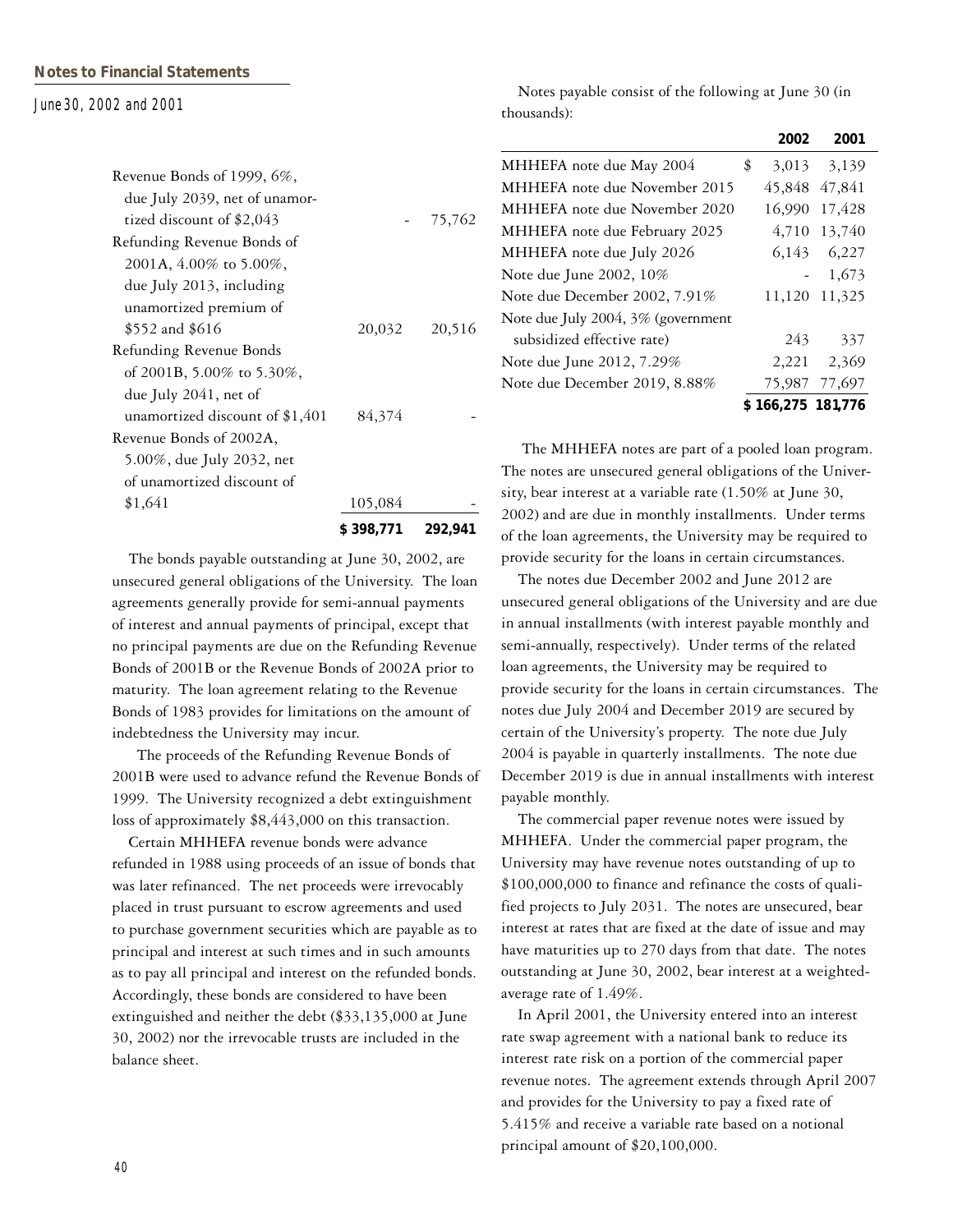The aggregate annual maturities of the bonds and notes payable for the five years subsequent to June 30, 2002 are as follows: 2003, \$24,207,000; 2004, \$16,664,000; 2005, \$14,104,000; 2006, \$14,987,000; and 2007, \$27,248,000.

 Total interest costs incurred and paid were \$29,797,000 in 2002 and \$28,922,000 in 2001, of which \$5,432,000 and \$514,000 was capitalized in 2002 and 2001, respectively. Interest income of \$4,686,000 in 2002 and \$2,484,000 in 2001 earned from the investment of the unexpended proceeds of certain borrowings has been applied to reduce the costs of the related assets acquired.

 Under terms of a master note agreement with a commercial bank, the University may borrow up to \$50,000,000 under a line of credit for APL working capital purposes. Advances under the line of credit are unsecured, due on demand and bear interest at a rate which varies based on certain specified market indices. The laboratory drew \$4,902,000 and \$0 on the line of credit as of June 30, 2002 and 2001, respectively.

 The estimated fair value of the University's debt is determined based on quoted market prices for publicly traded issues and on the discounted future cash payments to be made for other issues. The discount rates used approximate current market rates for loans or groups of loans with similar maturities and credit quality. The carrying amount and estimated fair value of the University's debt are summarized as follows at June 30 (in thousands):

|                     |                    | 2002                           |                    | 2001                    |
|---------------------|--------------------|--------------------------------|--------------------|-------------------------|
|                     | Carrying<br>amount | <i>Estimated</i><br>fair value | Carrying<br>amount | Estimated<br>fair value |
| Variable rate bonds |                    |                                |                    |                         |
| and notes           | 76,704<br>\$       | 76,704                         | 88,375             | 88,375                  |
| Fixed rate bonds    |                    |                                |                    |                         |
| and notes           | 488,342            | 518,820                        | 386,342            | 420,100                 |
| Commercial paper    |                    |                                |                    |                         |
| revenue notes       | 97,691             | 97,691                         | 80,000             | 80,000                  |
|                     | \$662,737          | 693.215                        | 554.717            | 588,475                 |

 Fair value estimates are made at a specific point in time, are subjective in nature and involve uncertainties and matters of judgment. The University is not required to settle its debt obligations at fair value and settlement is not possible in some cases because of the terms under which the debt was issued.

#### **(8) Refundable Advances from the United States Government**

Funds provided by the United States Government under the Federal Perkins, Nursing and Health Professions Student Loan programs are loaned to qualified students and may be reloaned after collections. These funds are ultimately refundable to the government and are included in obligations under deferred compensation agreements and other long-term liabilities. These advances totaled approximately \$30,810,000 and \$30,352,000 at June 30, 2002 and 2001, respectively.

#### **(9) Net Assets**

Under accounting principles generally accepted in the United States of America for external financial reporting by not-for-profit organizations, unrestricted net assets are those which are not subject to donor-imposed restrictions. The practices used by the University for internal financial management and reporting purposes differ in certain respects from the practices prescribed for external financial reporting purposes, particularly with respect to the timing of recognition of the release of donor-imposed restrictions on contributions and related investment income and gains. In addition, certain net assets classified as unrestricted for external financial reporting purposes are designated for specific purposes or uses under various internal operating and administrative practices of the University. As a result, substantially all of the net assets classified as unrestricted as of June 30, 2002 and 2001 have been invested in property and equipment or are designated for specific uses.

 Unrestricted net assets consist of the following at June 30 (in thousands):

|                                 | 2002          | 2001      |
|---------------------------------|---------------|-----------|
| Net investment in property      |               |           |
| and equipment                   | \$<br>449,319 | 397,411   |
| APL stabilization, contingency  |               |           |
| and research fund, excluding    |               |           |
| net investment in property      |               |           |
| and equipment                   | 113,399       | 113,591   |
| Funds designated for divisional |               |           |
| and departmental support        | 1,133,956     | 1,304,596 |
| Student loan funds              | 12,120        | 12,926    |
|                                 | \$1,708,794   | 1,828,524 |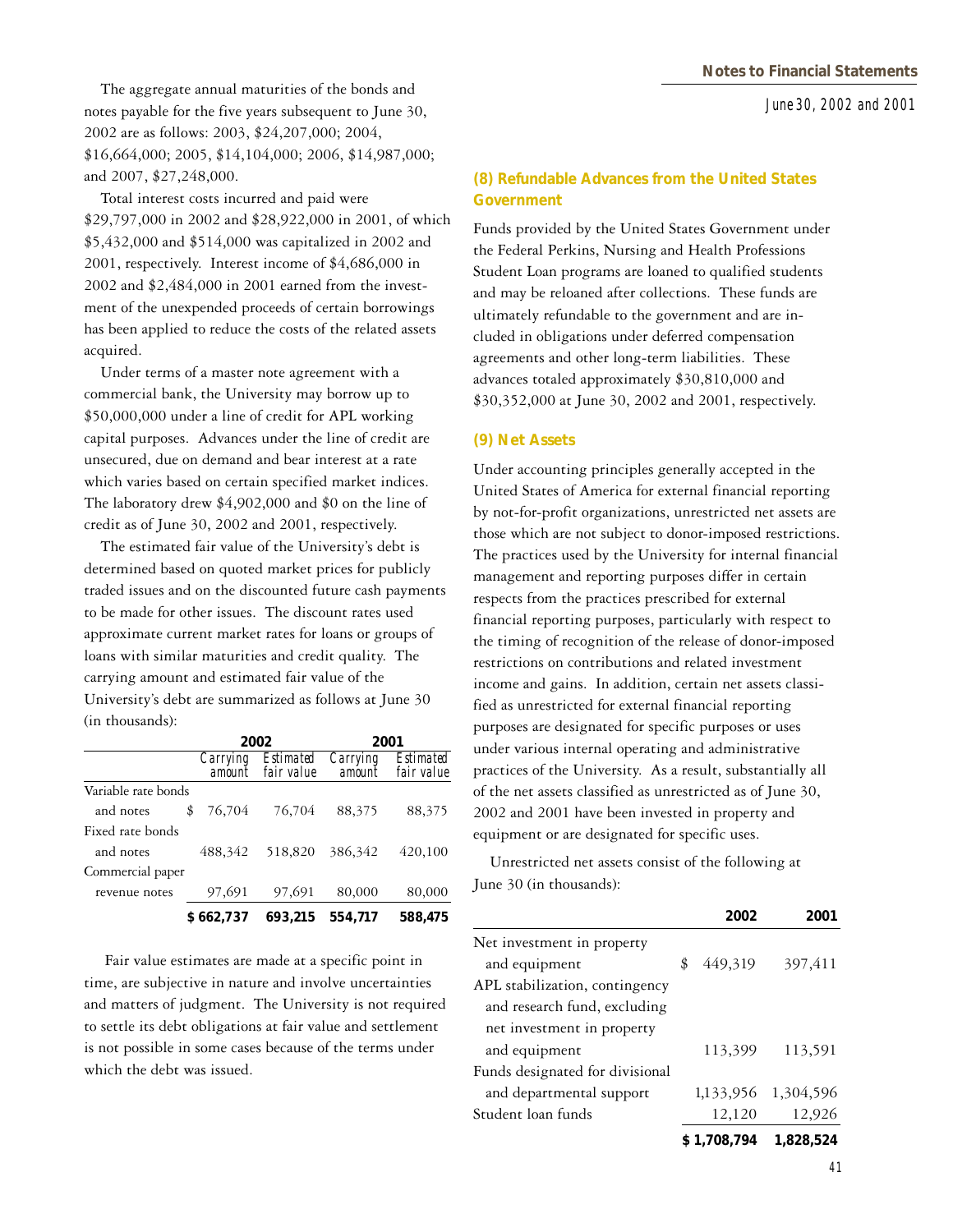Temporarily restricted net assets consist of the following at June 30 (in thousands):

|                              | 2002      | 2001    |
|------------------------------|-----------|---------|
| Contributions designated for |           |         |
| departmental and divisional  |           |         |
| support or facilities        | \$346,944 | 308,319 |
| Split interest agreements    | 19,987    | 21,367  |
| Land subject to time and     |           |         |
| purpose restrictions         | 13,188    | 13,188  |
|                              | \$380,119 | 342,874 |

 Permanently restricted net assets consist of the following at June 30 (in thousands):

|                               | 2002      | 2001    |
|-------------------------------|-----------|---------|
| Perpetual endowment funds     | \$777,333 | 719,930 |
| Interests in perpetual trusts | 55,789    | 45,305  |
| Split interest agreements     | 15,793    | 17,402  |
|                               | \$848,915 | 782,637 |

#### **(10) Affiliated Organizations**

#### *The Johns Hopkins Health System Corporation (JHHS)*

JHHS is incorporated and governed separately from the University and is the parent entity of an academically based health system which includes The Johns Hopkins Hospital, The Johns Hopkins Bayview Medical Center, Howard County General Hospital and other related organizations. The University and JHHS have established a Board of Johns Hopkins Medicine (JHM) to direct, integrate and coordinate the clinical activities of the two organizations. JHM does not have the authority to incur debt or issue guarantees and its annual budgets require the approval of the boards of trustees of both the University and JHHS.

#### *The Johns Hopkins Hospital (Hospital)*

The Hospital is a member of JHHS and serves as the primary teaching facility of the University's School of Medicine. Because of the closely related nature of their operations, the University and Hospital share facilities and provide services to each other to fulfill their purposes more effectively. The sharing of facilities and services is negotiated annually and set forth in a Joint Administrative Agreement (JAA). Costs charged to the Hospital under the JAA, related primarily to the provision of professional medical services by the University, aggregated approximately \$81,600,000 in 2002 and \$68,000,000 in 2001. Costs charged to the University under the JAA, related primarily to rental of space in Hospital facilities under a renewable one-year lease, aggregated approximately \$50,000,000 in 2002 and \$43,600,000 in 2001.

#### **(11) Pension and Postretirement Benefit Plans**

The University has several pension plans, primarily defined contribution plans, that are available to substantially all full-time employees. The policy of the University is to fund pension costs as accrued. Pension expense was \$70,954,000 in 2002 and \$57,738,000 in 2001, including \$25,179,000 and \$22,210,000, respectively, related to pension plans for employees at APL.

 The University has a retiree benefits plan that provides postretirement medical benefits to employees who meet specified minimum age and service requirements at the time they retire. The University pays a portion of the cost of participants' medical insurance coverage. The University's portion of the cost for an individual participant depends on various factors, including the age, years of service and time of retirement or retirement eligibility of the participant. The University has established a trust fund for its retiree benefits plan and intends to make contributions to the fund approximately equal to the annual net postretirement benefit cost, including amortization of the transition obligation over a period of 20 years from July 1, 1993.

 Information relating to the obligations, assets and funded status of the plan at June 30, 2002 and 2001 and for the years then ended is summarized as follows (in thousands):

|                                   | 2002     | 2001    |
|-----------------------------------|----------|---------|
| Change in benefit obligation:     |          |         |
| Benefit obligation at             |          |         |
| beginning of year                 | \$99,432 | 92,839  |
| Service cost                      | 3,359    | 2,391   |
| Interest cost                     | 9,952    | 7,171   |
| Plan participant contributions    | 1,991    | 1,390   |
| Actuarial loss                    | 41,126   | 2,907   |
| Benefits paid                     | (8,618)  | (7,266) |
| Benefit obligation at end of year | 147,242  | 99.432  |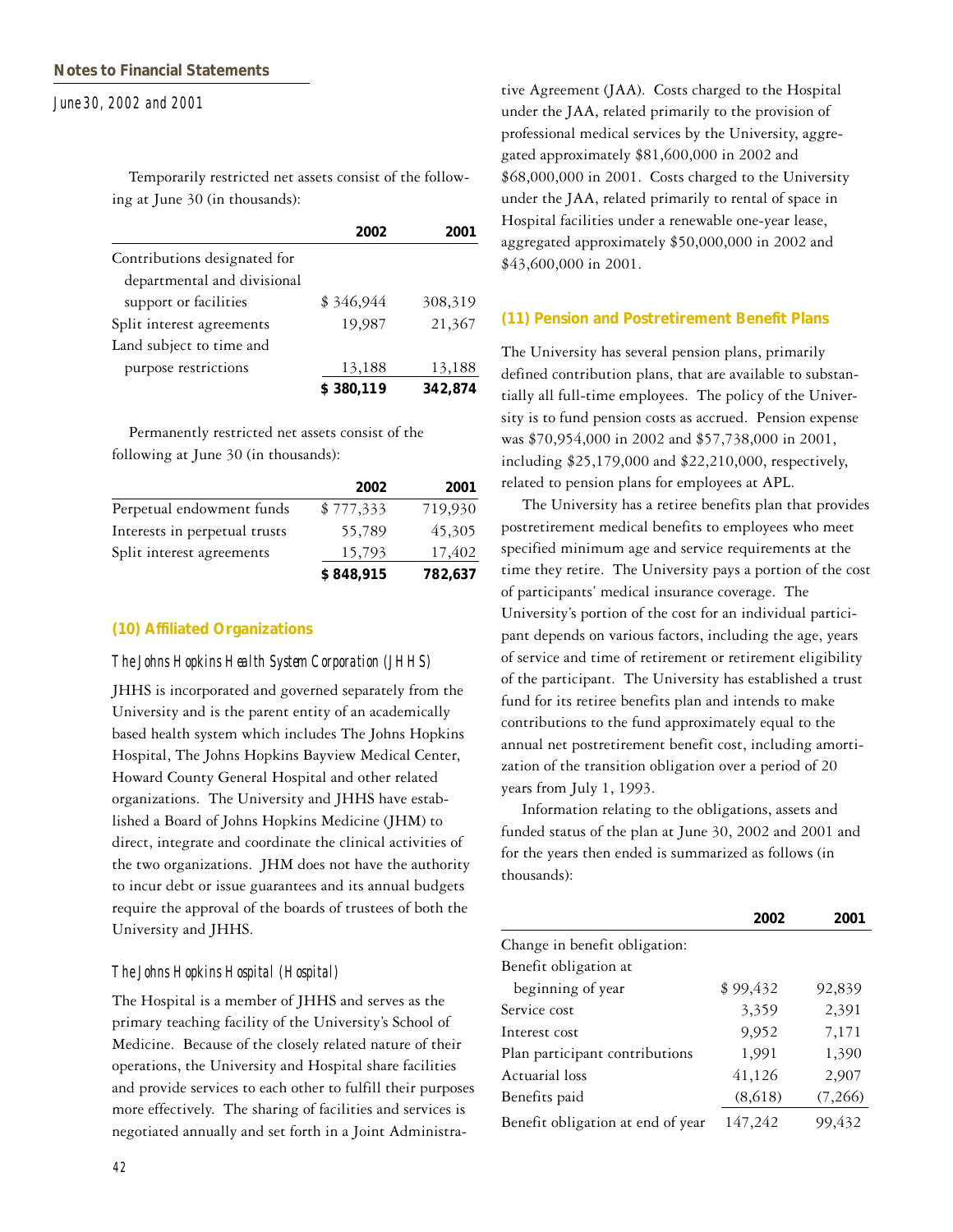Change in plan assets:

Fair value of plan assets

| Tail value of plail assets      |                  |            |
|---------------------------------|------------------|------------|
| at beginning of year            | 52,581           | 54,315     |
| Actual return on plan assets    | (3,765)          | (4,336)    |
| University contribution         | 11,689           | 8,478      |
| Plan participant contributions  | 1,991            | 1,390      |
| Benefits paid                   | (8,618)          | (7,266)    |
| Fair value of plan assets       |                  |            |
| at end of year                  | 53,878           | 52,581     |
| Funded status                   | (93,364)         | (46, 851)  |
| Unrecognized net actuarial loss | 60,774           | 12,744     |
| Unamortized prior service cost  | 464              | 541        |
| Unrecognized transition         |                  |            |
| obligation                      | 28,178           | 30,740     |
| Accrued postretirement          |                  |            |
| benefit cost                    | \$ (3,948)       | (2,826)    |
| Weighted-average assumptions    |                  |            |
| at June 30:                     |                  |            |
| Discount rate                   | 7.25%            | 7.75%      |
| Expected rate of return on      |                  |            |
| plan assets                     | 8.50%            | 8.50%      |
| Rate of increase in health care |                  |            |
| costs for next year:            |                  |            |
| Participants over age 65        | $9.50 - 10.00\%$ | 6.50%      |
| Participants under age 65       | 9.50-10.00%      | 6.50-8.00% |

 The plan assets consist primarily of investments in mutual funds managed by an independent investment management organization.

 The rates of increase in health care costs were assumed to decrease to 5.5% in 2004 and to remain at that level thereafter. Assumed health care cost trend rates have a significant effect on the reported postretirement benefit cost and obligation. A one-percentage point change in the assumed rates used at June 30, 2002 would have the following effects (in thousands):

|                                 | One-percent<br><i>Increase</i> | One-percent<br>Decrease |
|---------------------------------|--------------------------------|-------------------------|
|                                 |                                |                         |
| Total service and interest cost |                                |                         |
| components                      | \$1,858                        | (1, 488)                |
| Postretirement benefit          |                                |                         |
| obligation                      | 19,021                         | (14, 459)               |

**Notes to Financial Statements**

*June 30, 2002 and 2001*

 The postretirement benefit cost includes the following components for the years ended June 30 (in thousands):

|                                       | 2002     | 2001     |
|---------------------------------------|----------|----------|
| Service cost                          | \$3,359  | 2,391    |
| Interest cost on accumulated          |          |          |
| benefit obligation                    | 9,952    | 7,171    |
| Amortization of transition            |          |          |
| obligation                            | 2,562    | 2,562    |
| Amortization of prior                 |          |          |
| service cost                          | 77       | 77       |
| Amortization of actuarial loss (gain) | 1,791    | (86)     |
| Expected return on plan assets        | (4, 734) | (4, 724) |
|                                       | \$13,007 | 7.391    |

#### **(12) Functional Expense Information**

Operating expenses by function are summarized as follows for the years ended June 30 (in thousands):

|                                              | 2002                   | 2001      |  |  |
|----------------------------------------------|------------------------|-----------|--|--|
| Instruction, research and clinical practice: |                        |           |  |  |
| Academic and support                         |                        |           |  |  |
| divisions                                    | $$1,460,529$ 1,291,423 |           |  |  |
| Applied Physics Laboratory                   |                        |           |  |  |
| contracts                                    | 519,556                | 451,310   |  |  |
| Student services                             | 41,674                 | 35,521    |  |  |
| Libraries                                    | 25,006                 | 23,992    |  |  |
| General services and                         |                        |           |  |  |
| administration                               | 128,855                | 107,760   |  |  |
| Auxiliary enterprises                        | 55.901                 | 54.826    |  |  |
|                                              | \$2,231,521            | 1,964,832 |  |  |

 Costs related to the operation and maintenance of physical plant, including depreciation of plant assets and interest on related debt, are allocated to program and supporting activities based upon periodic inventories of facilities. Fundraising costs were not significant in 2002 and 2001.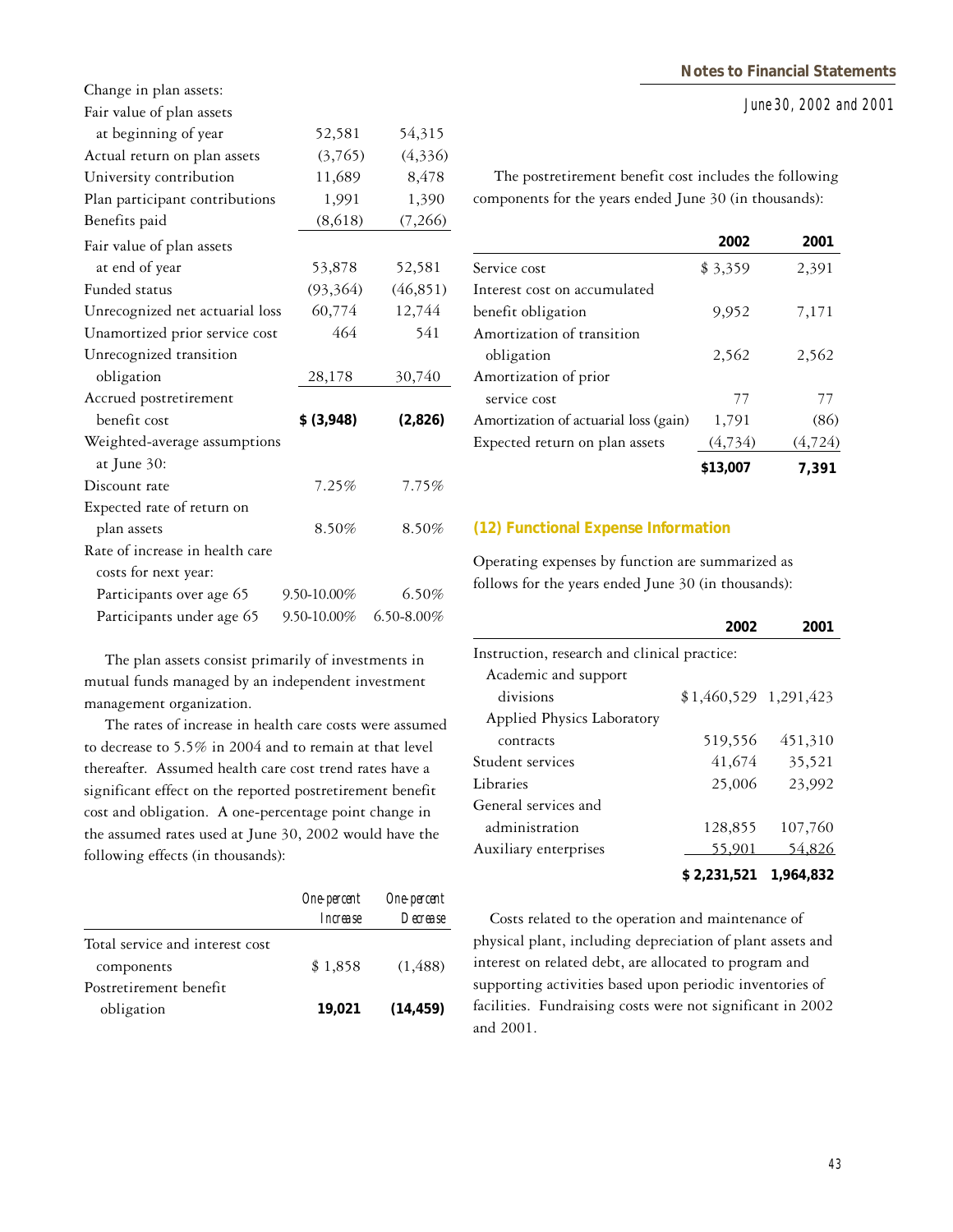#### **(13) Lease Commitments**

As described in note 10, the University leases certain facilities from the Hospital under a renewable one-year lease which provides for a rent equal to the cost to the Hospital of providing and maintaining the facilities. This lease has been renewed for the year ending June 30, 2003.

 The University leases certain other facilities used in its academic and research operations under long-term operating leases expiring at various dates to 2032, subject to renewal options in certain cases. Certain of these facilities are leased from Dome or other affiliated organizations. The aggregate annual minimum rents to be paid to the expiration of the initial terms of these leases are as follows at June 30 (in thousands):

|            | <b>Affiliates</b> | <b>Others</b> | <b>Total</b> |
|------------|-------------------|---------------|--------------|
| 2003       | \$16,455          | 16,842        | 33,297       |
| 2004       | 14,098            | 16,159        | 30,257       |
| 2005       | 13,882            | 14,734        | 28,616       |
| 2006       | 13,300            | 11,941        | 25,241       |
| 2007       | 12,561            | 10,274        | 22,835       |
| After 2007 | 144,998           | 41,247        | 186,245      |
|            | \$215,294         | 111,197       | 326,491      |

#### **(14) Other Commitments and Contingencies**

At June 30, 2002, the University had the following additional commitments and guarantees relating to affiliated organizations:

- The University has guaranteed payment of 50% of amounts borrowed by Johns Hopkins Home Care Group, Inc. under line of credit agreements with a commercial bank. The maximum amount available under these agreements is \$8,500,000; the amount outstanding at June 30, 2002 was approximately \$3,750,000.
- The University has guaranteed payment of a specified percentage of annual debt service payments (up to an annual maximum of approximately \$385,000) due under a loan issued by MHHEFA to JHHS to finance the acquisition of Howard County General Hospital. This guarantee continues until maturity of the loan in 2033.
- The University has guaranteed payment of up to \$1,400,000 of debt obligations of Dome under terms

of a credit enhancement agreement relating to financing of certain properties and, together with JHHS, has agreed to provide Dome with funds required, if any, to meet its obligations under the agreement.

 The University is subject to various claims, litigation, tax and other assessments in connection with its domestic and foreign operations. In the opinion of management, adequate provision has been made for possible losses on these matters, where material, and their ultimate resolution will not have a significant effect on the financial position of the University.

 Amounts received and expended by the University under various federal and state programs are subject to audit by governmental agencies. In 1997, the Office of Inspector General, Department of Health and Human Services (OIG), advised the University that as part of its national program to determine compliance with Medicare guidelines, an audit would be performed of billings to Medicare for services of faculty teaching physicians in 1994. The audit began in 1998 and is in progress. Management believes the University has made a good faith effort to comply with Medicare billing guidelines, but that the guidelines were unclear, excessively detailed, lacking consistent application and, in some respects, contrary to published regulations. It is possible that the OIG's interpretations of the guidelines with respect to the nature, extent and/or specific content of the records needed to support billings to Medicare may differ from the University's. The independent auditors reviewing the University's compliance with Medicare regulations found an extremely high level of compliance that is consistent with levels at other institutions where audits resulted in minimal or no claims for recoveries. The auditors identified variances, which even if sustained, would not have a material effect on the financial condition of the University and for which, in the opinion of management, adequate provision has been made.

 On July 19, 2001, the Office of Human Research Protections (OHRP) suspended clinical trials conducted under the University's OHRP "assurance." Funding for federal research was not interrupted. On July 21, 2001, the University filed its plan of correction with OHRP and on July 22, 2001 OHRP accepted the University's plan of correction, with conditions. The plan has been implemented, and OHRP has acknowledged that the University has put in place a satisfactory system for protection of human subjects and has completed all actions required by the agency.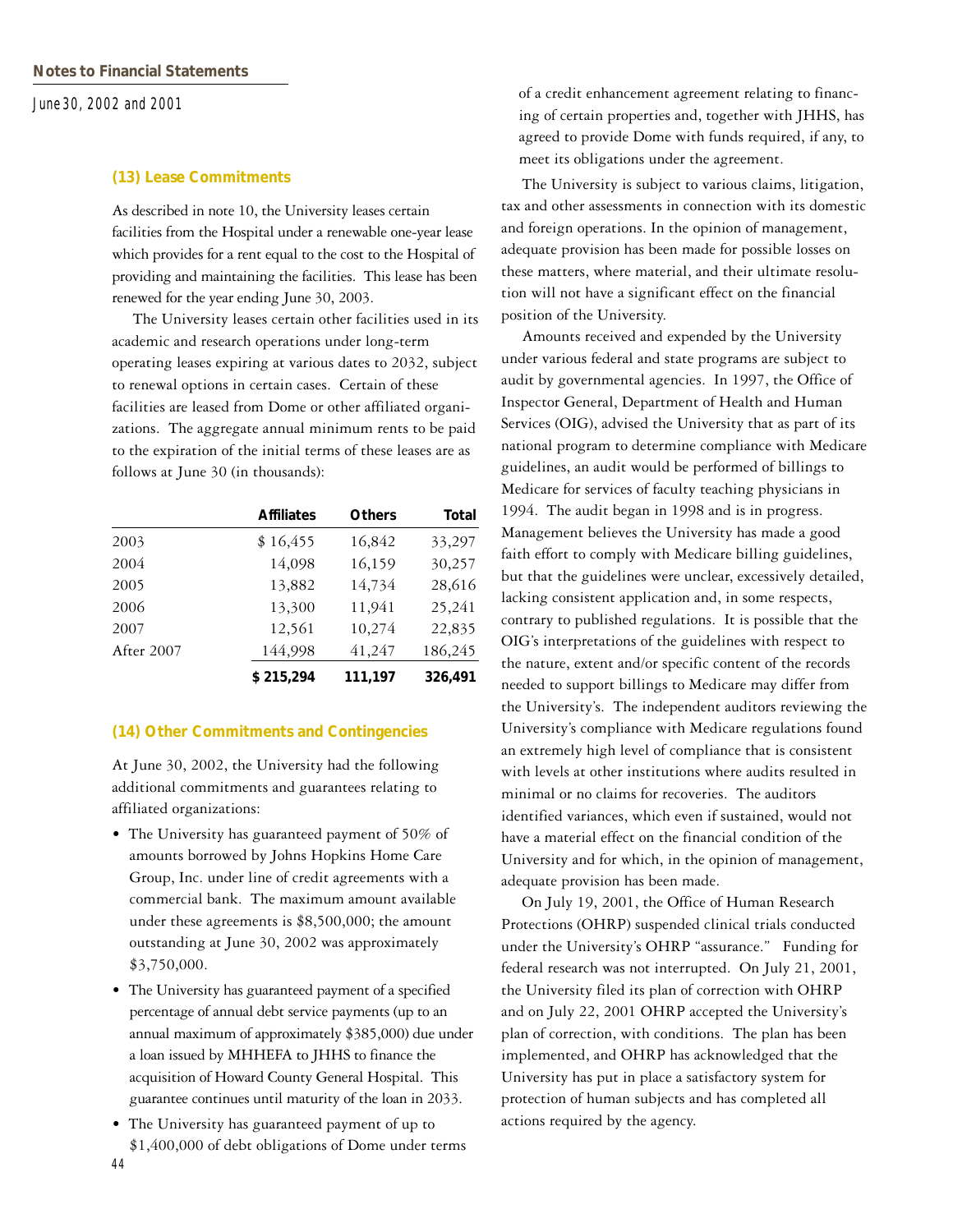#### **The Johns Hopkins University Board of Trustees**

 Michael R. Bloomberg  *Chair* Raymond A. Mason  *Chair Elect* Lenox D. Baker, Jr., *Vice Chair* Edward K. Dunn Jr., *Vice Chair* Stuart S. Janney III, *Vice Chair* Robert J. Abernethy Leonard Abramson \* Peter G. Angelos C. Michael Armstrong Norman R. Augustine Stewart W. Bainum Jr. \*H. Furlong Baldwin \* Jeremiah A. Barondess Ernest A. Bates Alfred R. Berkeley III Kenneth I. Berns David H. Bernstein Paula E. Boggs \* Aurelia G. Bolton \*Andrew J. Bozzelli \*Andre W. Brewster William R. Brody, *ex officio* \*Randolph W. Bromery George L. Bunting Jr. Constance R. Caplan \* William P. Carey \*A. James Clark John F. Cooke \*Victor J. Dankis Anthony W. Deering Ina R. Drew Kenneth M. Duberstein \* Manuel Dupkin II Pamela P. Flaherty \* James A. Flick Jr. Richard S. Frary \*Gottlieb C. Friesinger II Mario Garraffo Sanford D. Greenberg \*Benjamin H. Griswold III Benjamin H. Griswold IV \*Willard Hackerman \*Robert D. H. Harvey \*Rafael Hernandez-Colon Christopher Hoehn-Saric Alice S. Huang Iredell W. Iglehart, *ex officio* \*G. Donald Johnston Jr. Edward J. Kelly III Jeong H. Kim J. Barclay Knapp

 Francis X.Knott A. B. Krongard \*W. Wallace Lanahan Jr. Naudia Lauder Joanne Leedom-Ackerman \*Marjorie G. Lewisohn Kwok-leung Li F. Pierce Linaweaver \* Sol M. Linowitz Roger C. Lipitz Edward J. Ludwig Christina Mattin Gail J. McGovern Philip Merrill \*Harvey M. Meyerhoff Kweisi Mfume \*Charles D. Miller \*Milton H. Miller Diana G. Motz Naneen H. Neubohn \* Paul H. Nitze Ronald M. Nordmann \*Ralph S. O'Connor Morris W. Offit, *ex officio* Samuel J. Palmisano \* Anne M. Pinkard Walter D. Pinkard Jr. Christian H. Poindexter \* George G. Radcliffe Joseph R. Reynolds Jr., *ex officio* Steven H. Reynolds Bert C. Roberts Jr. Mark E. Rubenstein John F. Ruffle LaTonya D. Russell \*Arthur Sarnoff Frank Savage Wayne N. Schelle Matthew E. Schernecke Vadim M. Schick \*Herschel L. Seder \*Huntington Sheldon Donald J. Shepard \*R. Champlin Sheridan Jr. Wendell A. Smith John W. Snow \*Helmut Sonnenfeldt Shale D. Stiller \* Morris Tanenbaum Adena W. Testa \* Edward G. Uhl William F. Ward Jr. \* Calman J. Zamoiski Jr.

#### **Principal Administrative Officers and Deans**

William R. Brody *President*

Steven Knapp *Provost and Senior Vice President for Academic Affairs*

James T. McGill *Senior Vice President for Finance and Administration*

Edward D. Miller *CEO of Johns Hopkins Medicine Vice President for Medicine Dean of the Medical Faculty*

Estelle A. Fishbein *Vice President and General Counsel*

Robert R. Lindgren *Vice President for Development and Alumni Relations*

Audrey Smith *Vice President for Human Resources*

Paula P. Burger *Vice Provost for Academic Affairs and International Programs*

Ralph Kuncl *Vice Provost for Undergraduate Education*

Theodore O. Poehler *Vice Provost for Research*

Stephanie L. Reel *Chief Information Officer and Vice Provost for Information Technology*

Edgar E. Roulhac *Vice Provost for Academic Services*

Stephen M. McClain *Vice Provost; Director, European Office*

James J. Zeller Jr. *Associate Provost for Budgets and Planning*

Jerome Schnydman *Executive Assistant to the President Secretary of the Board of Trustees*

William E. Snow Jr. *Treasurer*

Jessica P. Einhorn *Dean of the Nitze School of Advanced International Studies*

Richard T. Roca *Director of the Applied Physics Laboratory*

Richard E. McCarty *Dean of the Krieger School of Arts and Sciences*

Ilene Busch-Vishniac *Dean of the Whiting School of Engineering*

Alfred Sommer *Dean of the Bloomberg School of Public Health*

Martha Hill *Interim Dean of the School of Nursing*

Robert Sirota *Director of the Peabody Institute*

Ralph Fessler *Dean of the School of Professional Studies in Business and Education*

Nancy Roderer *Interim Dean of University Libraries*

Susan K. Boswell *Dean of Student Life*

#### **Administrative and Business Operations**

James T. McGill *Senior Vice President for Finance and Administration*

William E. Snow Jr. *Treasurer*

Paul N. Beyer *Director of Purchasing*

Frederick W. Puddester *Executive Director of Budget and Financial Planning and Analysis*

Jerry G. Bridges *Controller*

Lawrence R. Kilduff *Executive Director of Facilities*

Marguerite Sonneborn *Deputy to the Senior Vice President for Finance and Administration*

Francis X. Bossle *Executive Director of Internal Audits*

Joan J. Millane *Executive Director of Real Estate*

James J. Zeller Jr. *Associate Provost for Budgets and Planning*